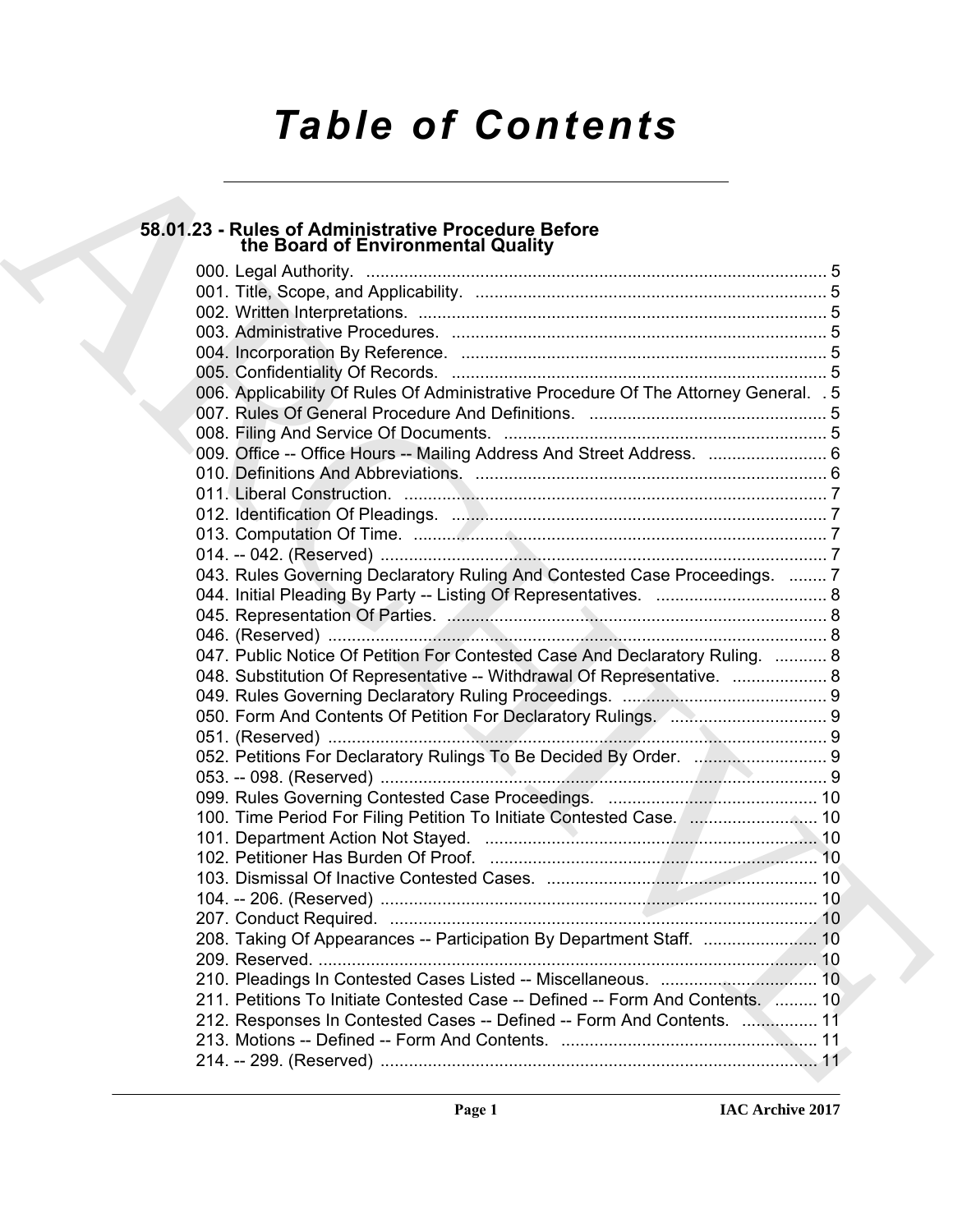## Table of Contents (cont'd)

|  | 304. Amendments To Pleadings -- Withdrawal Of Pleadings.  12                 |  |
|--|------------------------------------------------------------------------------|--|
|  |                                                                              |  |
|  |                                                                              |  |
|  |                                                                              |  |
|  |                                                                              |  |
|  |                                                                              |  |
|  |                                                                              |  |
|  |                                                                              |  |
|  |                                                                              |  |
|  | 410. Board Members As Presiding Officers, Appointment Of Hearing Officers -- |  |
|  |                                                                              |  |
|  |                                                                              |  |
|  |                                                                              |  |
|  |                                                                              |  |
|  | 414. (Reserved) ……………………………………………………………………………………… 14                         |  |
|  |                                                                              |  |
|  |                                                                              |  |
|  |                                                                              |  |
|  |                                                                              |  |
|  |                                                                              |  |
|  |                                                                              |  |
|  |                                                                              |  |
|  |                                                                              |  |
|  |                                                                              |  |
|  |                                                                              |  |
|  |                                                                              |  |
|  |                                                                              |  |
|  |                                                                              |  |
|  |                                                                              |  |
|  |                                                                              |  |
|  |                                                                              |  |
|  |                                                                              |  |
|  | 544. Sanctions For Failure To Obey Order Compelling Discovery.  17           |  |
|  |                                                                              |  |
|  |                                                                              |  |
|  |                                                                              |  |
|  |                                                                              |  |
|  |                                                                              |  |
|  |                                                                              |  |
|  |                                                                              |  |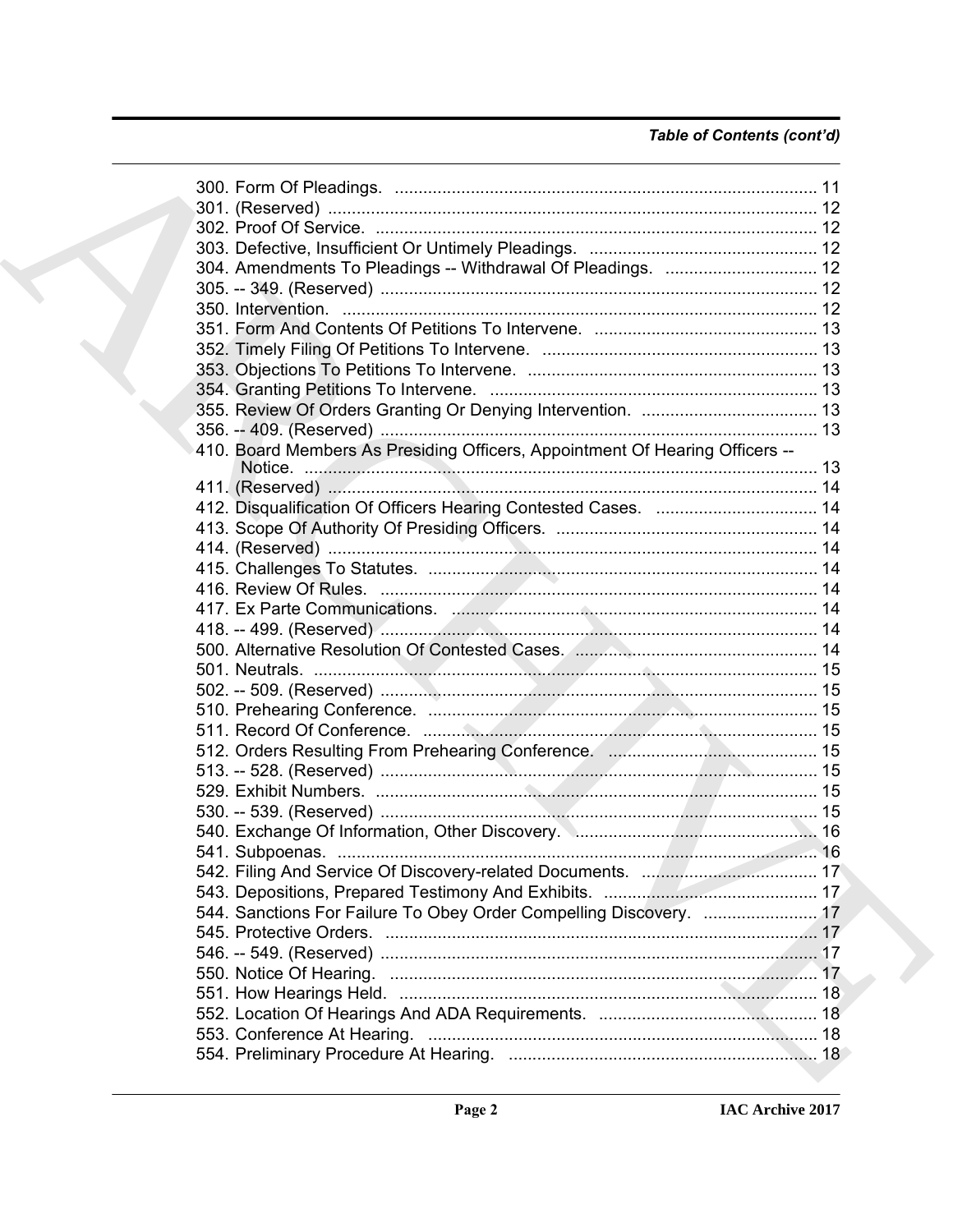## Table of Contents (cont'd)

| 562. Briefs -- Memoranda -- Proposed Orders Of The Parties --                |  |
|------------------------------------------------------------------------------|--|
|                                                                              |  |
|                                                                              |  |
|                                                                              |  |
|                                                                              |  |
|                                                                              |  |
|                                                                              |  |
|                                                                              |  |
|                                                                              |  |
|                                                                              |  |
|                                                                              |  |
|                                                                              |  |
|                                                                              |  |
|                                                                              |  |
|                                                                              |  |
|                                                                              |  |
|                                                                              |  |
|                                                                              |  |
| 651. Recording Of Hearings. M. M. Martin M. Martin M. Martin M. Martin M. 21 |  |
|                                                                              |  |
|                                                                              |  |
| 701. Fourteen Days To Respond To Proposed Default Order.  21                 |  |
|                                                                              |  |
|                                                                              |  |
|                                                                              |  |
|                                                                              |  |
|                                                                              |  |
|                                                                              |  |
|                                                                              |  |
|                                                                              |  |
|                                                                              |  |
|                                                                              |  |
|                                                                              |  |
|                                                                              |  |
|                                                                              |  |
|                                                                              |  |
|                                                                              |  |
|                                                                              |  |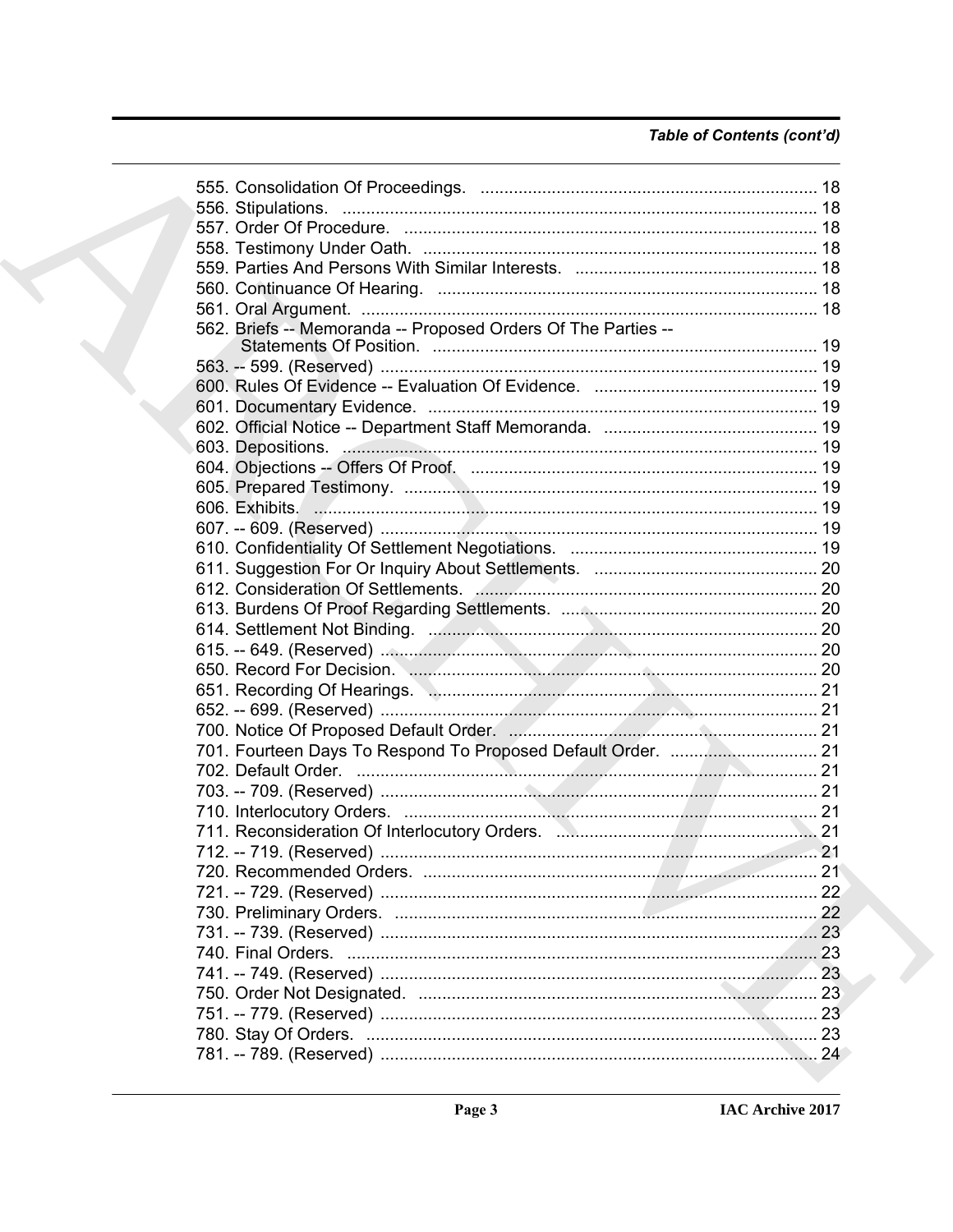## *Table of Contents (cont'd)*

| 790. Right Of Judicial Review. …………………………………………………………………… 24                        |  |
|-------------------------------------------------------------------------------------|--|
|                                                                                     |  |
|                                                                                     |  |
| 799. Rules Governing Proceedings On Petitions To Initiate Rulemaking.  24           |  |
|                                                                                     |  |
|                                                                                     |  |
| 802. Notice Of Intent To Initiate Rulemaking Constitutes Action On Petition.  25    |  |
|                                                                                     |  |
|                                                                                     |  |
|                                                                                     |  |
| 810. Legislative Preference For Negotiated Rulemaking Procedures.  25               |  |
|                                                                                     |  |
|                                                                                     |  |
|                                                                                     |  |
|                                                                                     |  |
| 815. Department Consideration Of Consensus Reached By Parties.  26                  |  |
|                                                                                     |  |
|                                                                                     |  |
|                                                                                     |  |
|                                                                                     |  |
|                                                                                     |  |
|                                                                                     |  |
| 835. Adoption And Publication Of Pending Rules Following Comment                    |  |
|                                                                                     |  |
|                                                                                     |  |
|                                                                                     |  |
|                                                                                     |  |
|                                                                                     |  |
| 850. Correction Of Typographical, Transcription Or Clerical Errors                  |  |
|                                                                                     |  |
|                                                                                     |  |
| 860. Petition For Judicial Review Of An Administrative Rule Of The Department. . 29 |  |
|                                                                                     |  |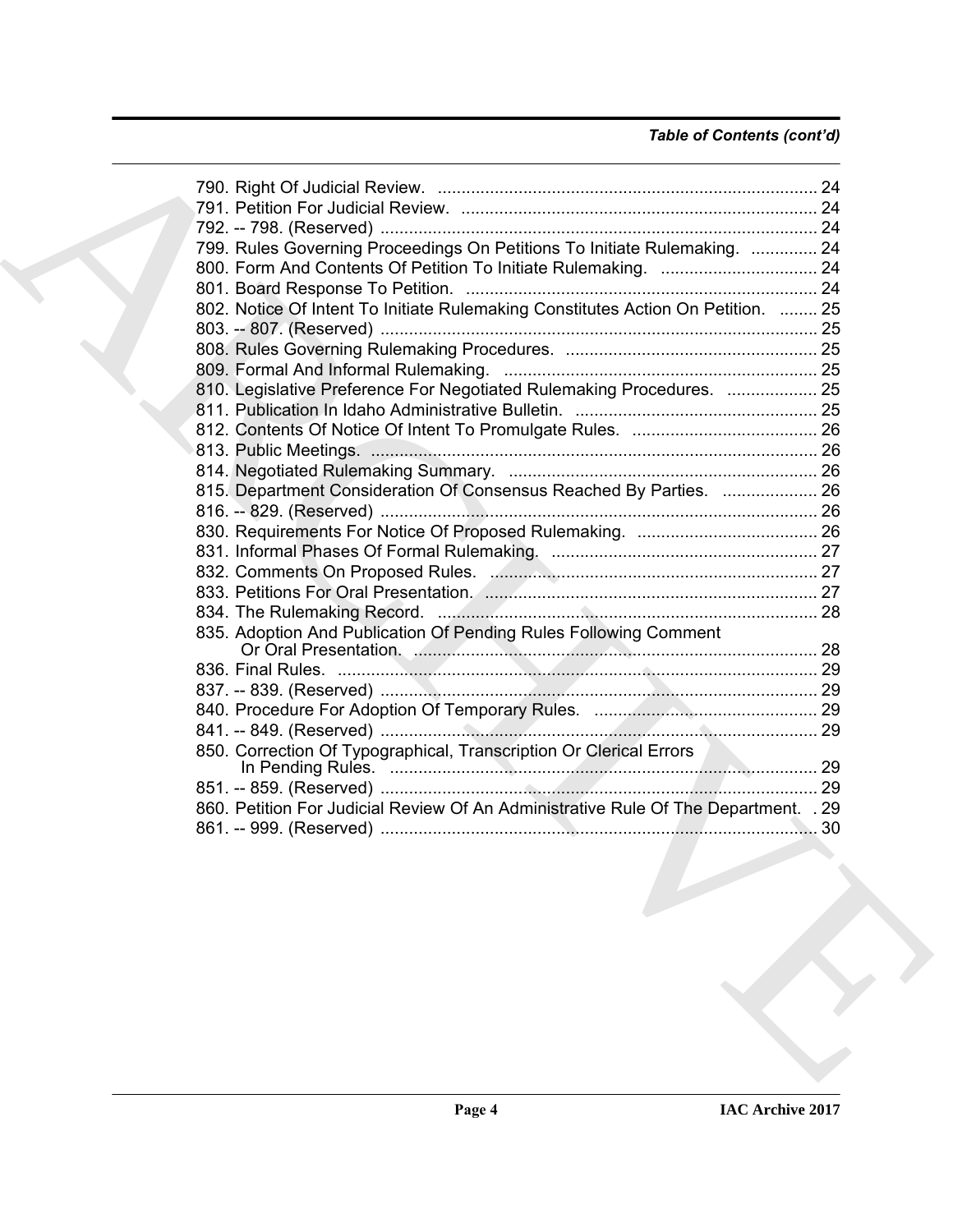#### **IDAPA 58 TITLE 01 CHAPTER 23**

#### **58.01.23 - RULES OF ADMINISTRATIVE PROCEDURE BEFORE THE BOARD OF ENVIRONMENTAL QUALITY**

#### <span id="page-4-1"></span><span id="page-4-0"></span>**000. LEGAL AUTHORITY.**

Under Sections 39-105, 39-107 and 67-5206, Idaho Code, the Idaho Legislature has granted the Board of Environmental Quality the authority to promulgate these rules. (3-15-02) Environmental Quality the authority to promulgate these rules.

#### <span id="page-4-2"></span>**001. TITLE, SCOPE, AND APPLICABILITY.**

**01. Title**. These rules are shall be cited as IDAPA 58.01.23, "Rules of Administrative Procedure Before d of Environmental Quality." (3-15-02) the Board of Environmental Quality."

**Scope**. These rules establish general standards for contested case proceedings, petitions for leclaratory ruling proceedings, and rulemaking procedures as required by law. (3-15-02) rulemaking, and declaratory ruling proceedings, and rulemaking procedures as required by law.

**03. Applicability of Contested Case Provisions**. Section 39-107, Idaho Code, provides the opportunity to initiate a contested case proceeding. It provides that any person aggrieved by an action or inaction of the Department shall be afforded an opportunity for a fair hearing upon a request therefore in writing pursuant to Chapter 52, Title 67, Idaho Code. These rules govern such proceedings, except for personnel grievances and employment related actions. These are governed by IDAPA 15.04.01, "Rules of the Division of Human Resources and Personnel Commission," and the DEQ Personnel Policies and Procedures Manual. (4-6-05)

#### <span id="page-4-3"></span>**002. WRITTEN INTERPRETATIONS.**

As described in Section 67-5201(19)(b)(iv), Idaho Code, the Department of Environmental Quality may have written statements which pertain to the interpretation of these rules. If available, such written statements can be inspected and copied at cost at the Department of Environmental Quality, 1410 N. Hilton, Boise, Idaho 83706-1255. copied at cost at the Department of Environmental Quality, 1410 N. Hilton, Boise, Idaho 83706-1255.

#### <span id="page-4-4"></span>**003. ADMINISTRATIVE PROCEDURES.**

|  |  | These rules govern administrative procedures before the Board of Environmental Quality. | $(3-15-02)$ |
|--|--|-----------------------------------------------------------------------------------------|-------------|

## <span id="page-4-5"></span>**004. INCORPORATION BY REFERENCE.**

| These rules do not contain documents incorporated by reference. | $(3-15-02)$ |
|-----------------------------------------------------------------|-------------|
|-----------------------------------------------------------------|-------------|

## <span id="page-4-6"></span>**005. CONFIDENTIALITY OF RECORDS.**

Information obtained by the Department under these rules is subject to public disclosure pursuant to the provisions of Chapter 3, Title 9, Idaho Code, and IDAPA 58.01.21, "Rules Governing the Protection and Disclosure of Records in the Possession of the Idaho Department of Environmental Quality."

#### <span id="page-4-7"></span>**006. APPLICABILITY OF RULES OF ADMINISTRATIVE PROCEDURE OF THE ATTORNEY GENERAL.**

**SABLES - RULE COMPRETERS**<br> **SABLES - RULE OF COMPRETENT CONTINUESTIES**<br> **SABLES - RULE COMPRETENT CONTINUESTIES**<br> **SABLES - RULE COMPRETENT CONTINUESTIES**<br> **CONTINUESTIES**<br> **CONTINUESTIES**<br> **CONTINUESTIES**<br> **CONTINUESTIE** The Environmental Protection and Health Act, Title 39, Chapter 1, Idaho Code, provides specific authority for the Board to adopt contested case rules that are consistent with the rules adopted by the Attorney General under Section 67-5206(4), Idaho Code. To the extent possible given the statutory authority of, and the programs administered by, the Department, the contested case provisions in these rules are consistent with the provisions of IDAPA 04.11.01, "Idaho Rules of Administrative Procedures of the Attorney General" (Attorney General Rules). The majority of the Attorney General Rules are adopted; however, certain provisions of the Attorney General Rules are not adopted or are modified to reflect administrative practice before the Board and the Environmental Protection and Health Act.

 $(3-15-02)$ 

## <span id="page-4-8"></span>**007. RULES OF GENERAL PROCEDURE AND DEFINITIONS.**

Sections 007 through 013 establish provisions and definitions applicable to all proceedings governed by these rules. (3-15-02)

## <span id="page-4-10"></span><span id="page-4-9"></span>**008. FILING AND SERVICE OF DOCUMENTS.**

**Section 000 Page 5**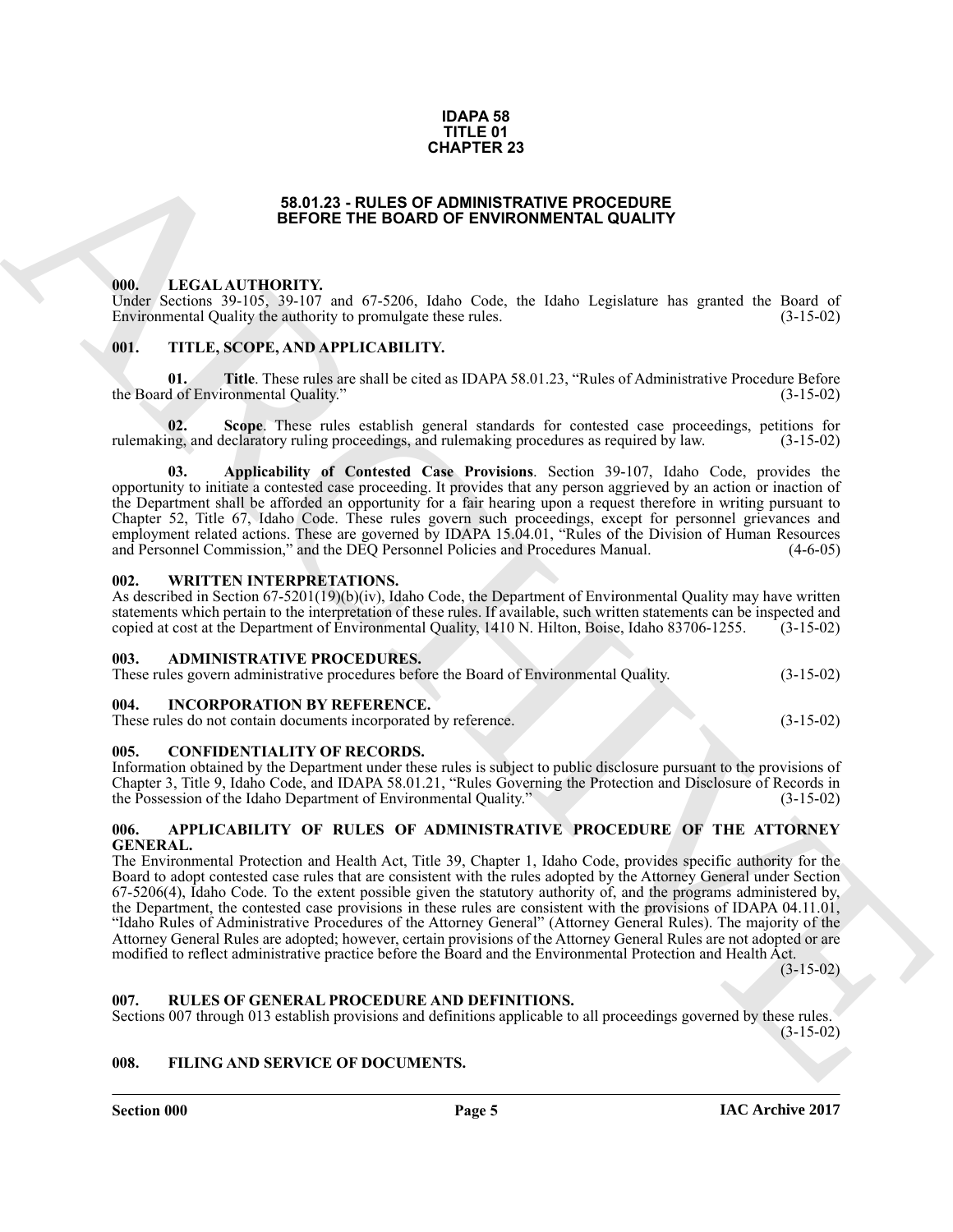#### <span id="page-5-10"></span>**01. Filing of Documents**. (3-15-02)

**Considered of Environmental Quality<br>
U. This spin December 2002 and the Distribution of the Columbia spin Considered of the Columbia spin Columbia spin Columbia spin Columbia spin Columbia spin Columbia spin Columbia spi a.** All documents concerning actions governed by these rules shall be filed with the hearing coordinator at the following address: Hearing Coordinator, Department of Environmental Quality, 1410 N. Hilton, Boise, ID 83706-1255, FAX No. (208)373-0481. With the exception of petitions initiating a contested case, declaratory ruling, or rulemaking, pleadings and other documents may be filed by facsimile transmission (FAX). The originating party is responsible for retaining proof of filing by FAX. The documents are deemed to be filed on the date received by the hearing coordinator. Upon receipt of the filed document, the hearing coordinator will provide a conformed copy to the originating party. (3-20-04)

**b.** Upon receipt of a petition initiating a contested case, rulemaking, or declaratory ruling, the hearing coordinator shall serve the petition upon the Department. In any proceeding involving a permit, the hearing coordinator shall serve upon the permit applicant or permit holder the petition and a notice informing the permit applicant or permit holder that they have twenty-one (21) days after the date of service of the petition to intervene in the proceeding and that they may be bound by any decision rendered in the proceeding. (3-15-02)

<span id="page-5-11"></span>**02. Service of Documents**. From the time a party files its petition initiating a contested case, rulemaking or, declaratory ruling, that party must serve and all other parties must serve all future documents intended to be part of the agency record upon all other parties or representatives designated pursuant to Section 044, unless otherwise directed by order or notice or by the presiding officer. The presiding officer may order parties to serve past documents filed in the case upon those representatives. The parties may serve courtesy copies upon the presiding officer. (3-15-02) officer.  $(3-15-02)$ 

## <span id="page-5-0"></span>009. OFFICE -- OFFICE HOURS -- MAILING ADDRESS AND STREET ADDRESS.

The state office of the Department of Environmental Quality and the office of the Board of Environmental Quality are located at 1410 N. Hilton, Boise, Idaho 83706-1255, telephone number (208) 373-0502. The office hours are 8:00 a.m. to 5:00 p.m. Monday through Friday.

## <span id="page-5-1"></span>**010. DEFINITIONS AND ABBREVIATIONS.**

**01. Aggrieved Person or Person Aggrieved**. Any person or entity with legal standing to challenge an action or inaction of the Department, including but not limited to permit holders and applicants for permits challenging Department permitting actions. (3-15-02)

<span id="page-5-4"></span><span id="page-5-3"></span><span id="page-5-2"></span>

| 02. | <b>Board.</b> The Idaho Board of Environmental Quality. | $(3-15-02)$ |
|-----|---------------------------------------------------------|-------------|
|-----|---------------------------------------------------------|-------------|

**03.** Contested Case. A proceeding resulting in an order, in which the legal rights, duties, licenses, privileges, immunities, or other legal interests of one (1) or more specific persons are required by law to be determined by the Board after an opportunity for a hearing. Contested case does not include rulemaking or Personnel grievances and employment related actions.

**04. Declaratory Ruling**. An interpretation by the Board, rendered pursuant to Section 67- 5232, Idaho to the applicability of any statute, order, or rule of the Board to a person's circumstances. (3-15-02) Code, as to the applicability of any statute, order, or rule of the Board to a person's circumstances.

<span id="page-5-6"></span><span id="page-5-5"></span>**05. Department or DEQ**. The Idaho Department of Environmental Quality. (3-15-02)

<span id="page-5-8"></span><span id="page-5-7"></span>**06. Director**. The Director of the Department of Environmental Quality. (3-15-02)

**07. Hearing Coordinator**. The Person who coordinates, schedules, issues notices, and administers actions governed by these rules on behalf of the presiding officer. The hearing coordinator assigns a permanent docket number to each action for purposes of identification and acts as custodian of records for all information and documentation involving actions governed by these rules. The hearing coordinator's mailing address and phone number is: Department of Environmental Quality, 1410 N. Hilton, Boise, ID 83706-1255, (208)373-0418, FAX (208)373-0481. (3-15-02)  $(208)373 - 0481.$ 

<span id="page-5-9"></span>**08. Hearing Officer**. A Person appointed or designated by the Board, who presides over actions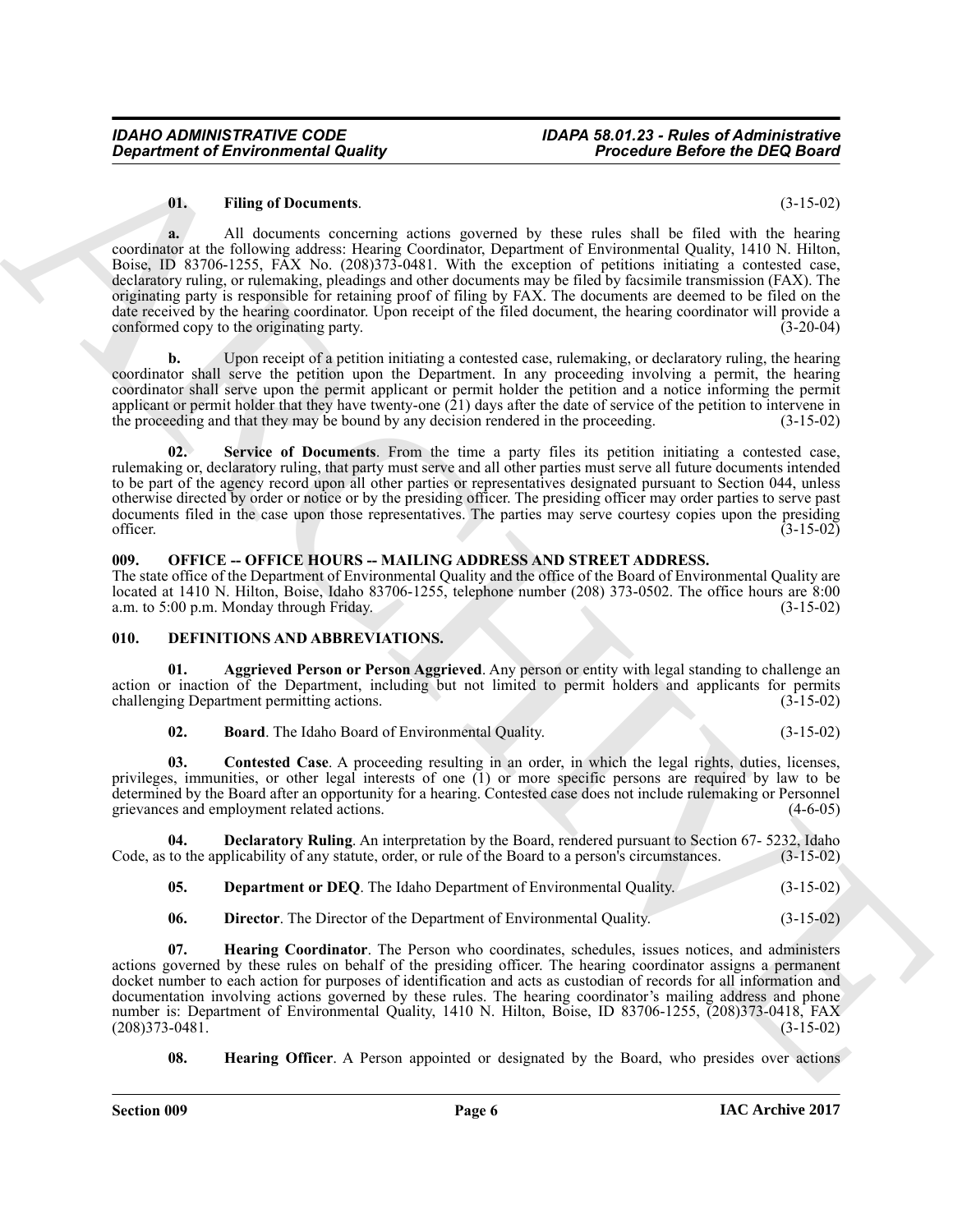governed by these rules and who may act as the presiding officer. The hearing officer cannot be an employee of the Department. (3-15-02)

<span id="page-6-6"></span>**09. Idaho Administrative Bulletin**. The Idaho Administrative Bulletin established in Chapter 52, Title 67, Idaho Code.  $(3-15-02)$ 

<span id="page-6-7"></span>**10. Order**. An agency action of particular applicability that determines the legal rights, duties, s. immunities, or other legal interests of one (1) or more specific persons. (3-15-02) privileges, immunities, or other legal interests of one  $(1)$  or more specific persons.

<span id="page-6-8"></span>**Party**. Each person or agency named or admitted as a party. A party to a contested case shall be one (3-15-02)  $(1)$  of the following:

**a.** Petitioner. Any person aggrieved by an action or inaction of the Department who files, in accordance with these rules and Section 39-107, Idaho Code, a written petition for a determination of or appeal of his rights, duties, licenses or interests and any person who files a petition for a declaratory ruling or petition to initiate rulemaking. (3-15-02) rulemaking. (3-15-02)

<span id="page-6-9"></span>**b.** Respondent. Any person who responds to a petition filed in accordance with these rules.  $(3-15-02)$ 

**c.** Intervenor. Any person, other than the petitioner or respondent, who is permitted to participate as a result to Sections 350 through 354. party pursuant to Sections 350 through 354.

**12. Person**. Any individual, partnership, corporation, association, governmental subdivision, ent, agency or instrumentality, or public and private organization or entity of any character. (3-15-02) department, agency or instrumentality, or public and private organization or entity of any character.

**13.** Petition. Pleadings initiating a contested case, rulemaking, or declaratory ruling, or to intervene ccordance with these rules. (3-15-02) filed in accordance with these rules.

<span id="page-6-12"></span><span id="page-6-11"></span><span id="page-6-10"></span>**14. Pleadings**. All documents filed by any party in a contested case proceeding. (3-15-02)

**15. Presiding Officer(s)**. One (1) or more members of the Board or a duly appointed hearing officer. When more than one (1) officer sits at hearing, they may all jointly be presiding officers or may designate one (1) of them to be the presiding officer. (3-15-02) them to be the presiding officer.

## <span id="page-6-14"></span><span id="page-6-0"></span>**011. LIBERAL CONSTRUCTION.**

The rules in this chapter will be liberally construed to secure just, speedy and economical determination of all issues presented to the agency. Unless required by statute, or otherwise expressly provided in these rules or order of the presiding officer, the Idaho Rules of Civil Procedure and the Idaho Rules of Evidence do not apply to contested case proceedings conducted before the agency. (3-15-02) (3-15-02)

<span id="page-6-13"></span><span id="page-6-1"></span>**012. IDENTIFICATION OF PLEADINGS.**

Parties' pleadings addressing or pertaining to a given proceeding should be written under that proceeding's case caption and case number, if applicable. (3-15-02)

## <span id="page-6-5"></span><span id="page-6-2"></span>**013. COMPUTATION OF TIME.**

Graduation of Environmental Quality<br>
System of the resulting state of the president of the state state is the consistent of the state of the DEG Book<br>
System of the state of the state of the state of the state of the stat In computing any period of time prescribed or allowed by these rules or by order of the presiding officer, the date of the act, event, or default after which the designated period of time begins to run is not to be included. The last day of the period so computed is to be included, unless it is a Saturday, a Sunday or a legal holiday, in which event the period runs until the end of the next day which is neither a Saturday, a Sunday nor a holiday. When the period of time prescribed or allowed is less than seven (7) days, intermediate Saturdays, Sundays and holidays shall be excluded in the computation. (3-15-02) the computation.

## <span id="page-6-3"></span>**014. -- 042. (RESERVED)**

## <span id="page-6-15"></span><span id="page-6-4"></span>**043. RULES GOVERNING DECLARATORY RULING AND CONTESTED CASE PROCEEDINGS.**

Sections 043 through 048 establish provisions governing declaratory ruling and contested case proceedings.

(3-15-02)

**Section 011 Page 7**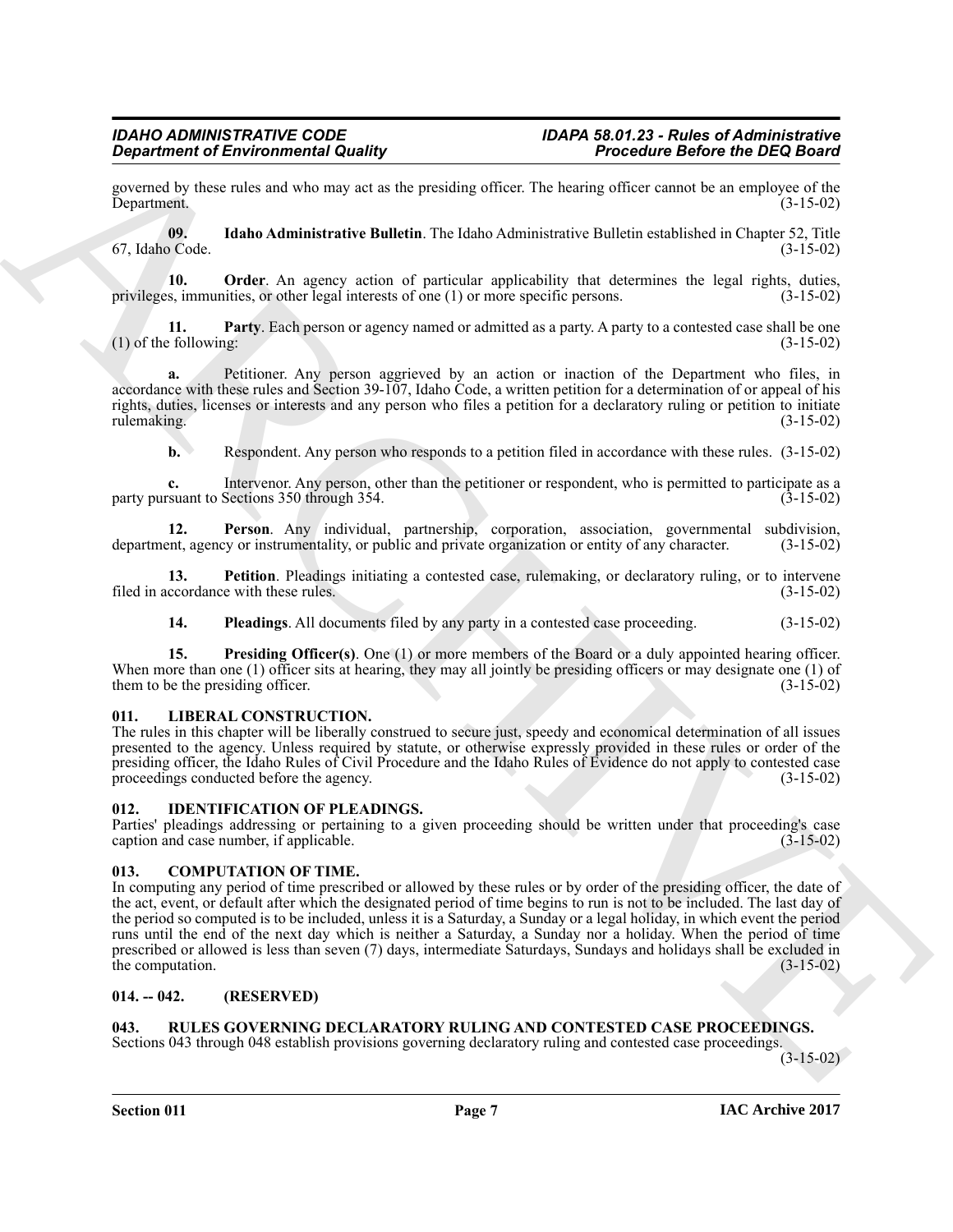#### <span id="page-7-5"></span><span id="page-7-0"></span>**044. INITIAL PLEADING BY PARTY -- LISTING OF REPRESENTATIVES.**

General de Encoremental Quality<br>
16 (ENTIAL PLANNES DE REPUBBLICATION DE REPUBBLICATION (CONTROLLER DE CONSUMER DE CONSUMER DE CONSUMER DE CONSUMER DE CONSUMER DE CONSUMER DE CONSUMER DE CONSUMER DE CONSUMER DE CONSUMER D The initial pleading of each party to a contested case and declaratory ruling must name the party's representative(s) for service and state the representative's(s') address(es) for purposes of receipt of all official documents. No more than two (2) representatives for service of documents may be listed in an initial pleading. Service of documents on the named representative(s) is valid service upon the party for all purposes in that proceeding. If no person is explicitly named as the party's representative, the person signing the pleading will be considered the party's representative. If an initial pleading is signed by more than one (1) person without identifying the representative(s) for service of documents, the presiding officer may select the person(s) upon whom documents are to be served. If two (2) or more parties or persons file identical or substantially like initial pleadings, the presiding officer may limit the number of parties or persons required to be served with official documents in order to expedite the proceeding and reasonably manage the burden of service upon the parties. (3-15-02) manage the burden of service upon the parties.

## <span id="page-7-9"></span><span id="page-7-1"></span>**045. REPRESENTATION OF PARTIES.**

<span id="page-7-10"></span>**01. Appearances and Representation**. Unless otherwise authorized or required by law, appearances and representation of parties or other persons at contested case or declaratory ruling proceedings must be as follows:  $(3-15-02)$ 

**a.** Natural Person. A natural person may represent himself or herself or be represented by an attorney or, if the person lacks full legal capacity to act for himself or herself, then by a legal guardian or guardian ad litem or representative of an estate.

**b.** A general partnership may be represented by a partner or an attorney. (3-15-02)

**c.** A corporation, or any other business entity other than a general partnership, shall be represented by ey.  $(3-15-02)$ an attorney. (3-15-02)

**d.** A municipal corporation, local government agency, unincorporated association or nonprofit tion shall be represented by an attorney. (3-15-02) organization shall be represented by an attorney.

<span id="page-7-11"></span>**e.** A state, federal or tribal governmental entity or agency shall be represented by an attorney.

 $(3-15-02)$ 

**02.** Representation. The representatives of parties at a hearing, and no other persons or parties, are o examine witnesses and make or argue motions. (3-15-02) entitled to examine witnesses and make or argue motions.

#### <span id="page-7-2"></span>**046. (RESERVED)**

## <span id="page-7-6"></span><span id="page-7-3"></span>**047. PUBLIC NOTICE OF PETITION FOR CONTESTED CASE AND DECLARATORY RULING.**

Within fourteen (14) days of the date a petition for contested case or declaratory ruling is filed with the Board, the Board shall give reasonable notice to the public. The methods for giving notice shall include, at a minimum, the following: (3-20-04)

<span id="page-7-8"></span>**01. Publication**. Publishing a one-time legal notice in the newspaper of general circulation in the county in which the petitioner resides or in which the facility or other subject of the petition is located. The legal notice shall describe the nature of the action initiated by the filing of the petition and shall include the date the petition was filed, the date by which petitions to intervene must be filed, and a method by which interested persons can obtain a copy of the petition. (3-20-04) can obtain a copy of the petition.

<span id="page-7-7"></span>**02. Mail**. Mailing a copy of the legal notice prepared in accordance with Subsection 047.01 to persons on any mailing list developed by the Department relating to the subject matter of the petition for contested case or declaratory ruling. (3-20-04) declaratory ruling.

#### <span id="page-7-12"></span><span id="page-7-4"></span>**048. SUBSTITUTION OF REPRESENTATIVE -- WITHDRAWAL OF REPRESENTATIVE.**

A party's representative may be changed and a new representative may be substituted by notice to all parties so long as the proceedings are not unreasonably delayed. The presiding officer may permit substitution of representatives at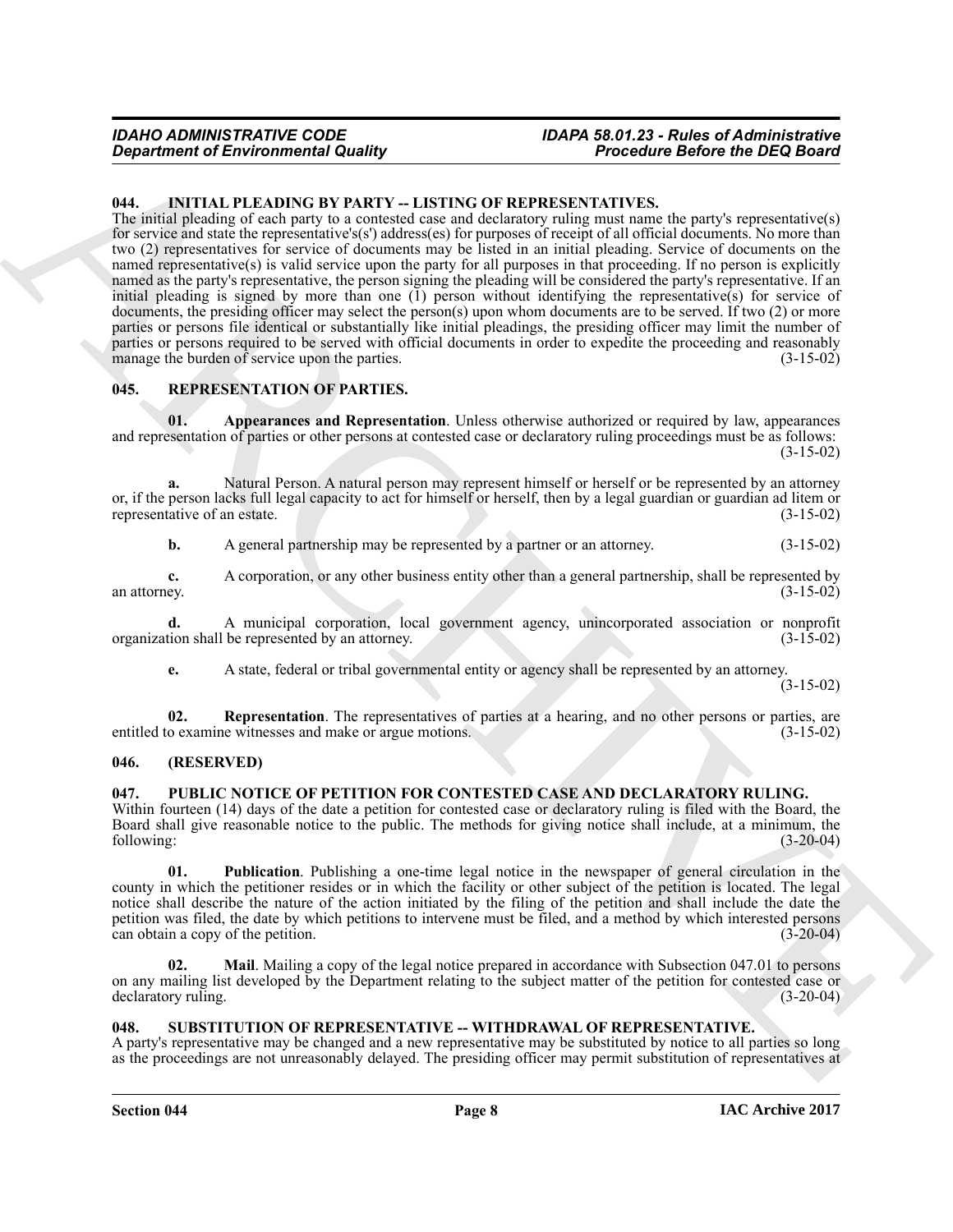## <span id="page-8-12"></span><span id="page-8-7"></span><span id="page-8-5"></span><span id="page-8-1"></span><span id="page-8-0"></span>*IDAHO ADMINISTRATIVE CODE IDAPA 58.01.23 - Rules of Administrative*

|                              | <b>Department of Environmental Quality</b>                                                                                                                                                                                                                                                 | <b>Procedure Before the DEQ Board</b> |             |  |
|------------------------------|--------------------------------------------------------------------------------------------------------------------------------------------------------------------------------------------------------------------------------------------------------------------------------------------|---------------------------------------|-------------|--|
|                              | the hearing in the presiding officer's discretion. Persons representing a party who wish to withdraw their<br>representation of a party in a proceeding must immediately file a motion to withdraw representation and serve that<br>motion on the party represented and all other parties. |                                       | $(3-15-02)$ |  |
| 049.                         | RULES GOVERNING DECLARATORY RULING PROCEEDINGS.<br>Sections 049 through 052 establish provisions governing declaratory ruling proceedings.                                                                                                                                                 |                                       | $(3-15-02)$ |  |
| 050.                         | FORM AND CONTENTS OF PETITION FOR DECLARATORY RULINGS.<br>Any person petitioning for a declaratory ruling on the applicability of a statute, rule or order administered by the<br>Department must comply with this rule.                                                                   |                                       | $(3-15-02)$ |  |
| 01.                          | Form. The petition shall:                                                                                                                                                                                                                                                                  |                                       | $(3-15-02)$ |  |
| a.                           | Identify the petitioner and state the petitioner's interest in the matter;                                                                                                                                                                                                                 |                                       | $(3-15-02)$ |  |
| $\mathbf{b}$ .               | State the declaratory ruling that the petitioner seeks; and                                                                                                                                                                                                                                |                                       | $(3-15-02)$ |  |
|                              | Indicate the statute, order, rule, or other controlling law, and the factual allegations upon which the<br>petitioner relies to support the petition.                                                                                                                                      |                                       | $(3-15-02)$ |  |
| 02.<br>statutory provisions. | Legal Assertions. Legal assertions in the petition may be accompanied by citations of cases and/or                                                                                                                                                                                         |                                       | $(3-15-02)$ |  |
| 03.                          | Filing. The petitioner shall file the original and two (2) copies of the petition with the hearing<br>coordinator in accordance with Section 008.                                                                                                                                          |                                       | $(3-20-04)$ |  |
| 051.                         | (RESERVED)                                                                                                                                                                                                                                                                                 |                                       |             |  |
| 052.                         | PETITIONS FOR DECLARATORY RULINGS TO BE DECIDED BY ORDER.                                                                                                                                                                                                                                  |                                       |             |  |
| 01.                          | Final Agency Action. The Board's decision on a petition for declaratory ruling on the applicability<br>of any statute, rule or order administered by the Department is a declaratory ruling and a final agency action within<br>the meaning of Section 67-5255, Idaho Code.                |                                       | $(3-15-02)$ |  |
| 02.                          | <b>Content</b> . The Board's order issuing the declaratory ruling shall contain or must be accompanied by<br>a document containing the following paragraphs or substantially similar paragraphs:                                                                                           |                                       | $(3-15-02)$ |  |
| a.                           | This is a final agency action issuing a declaratory ruling.                                                                                                                                                                                                                                |                                       | $(3-15-02)$ |  |
| b.                           | Pursuant to Sections 67-5270 and 67-5272, Idaho Code, any person aggrieved by this declaratory<br>ruling may appeal to district court by filing a petition for judicial review in the District Court in the county in which:                                                               |                                       | $(4-7-11)$  |  |
| $\rm i.$                     | A hearing was held;                                                                                                                                                                                                                                                                        |                                       | $(3-15-02)$ |  |
| ii.                          | The declaratory ruling was issued;                                                                                                                                                                                                                                                         |                                       | $(3-15-02)$ |  |
|                              | The party seeking review resides, or operates its principal place of business in Idaho; or                                                                                                                                                                                                 |                                       | $(4-7-11)$  |  |
| iii.                         |                                                                                                                                                                                                                                                                                            |                                       |             |  |
| iv.                          | The real property or personal property that was the subject of the declaratory ruling is located.                                                                                                                                                                                          |                                       | $(3-15-02)$ |  |
| c.                           | The petition for judicial review must be filed within twenty-eight (28) days of the service date of<br>the declaratory ruling. See Section 67-5273, Idaho Code.                                                                                                                            |                                       | $(4-7-11)$  |  |

#### <span id="page-8-8"></span><span id="page-8-6"></span><span id="page-8-2"></span>**051. (RESERVED)**

## <span id="page-8-11"></span><span id="page-8-10"></span><span id="page-8-9"></span><span id="page-8-3"></span>**052. PETITIONS FOR DECLARATORY RULINGS TO BE DECIDED BY ORDER.**

|                  | A hearing was held;                | $(3-15-02)$ |
|------------------|------------------------------------|-------------|
| $\ddotsc$<br>11. | The declaratory ruling was issued; | $(3-15-02)$ |

- iii. The party seeking review resides, or operates its principal place of business in Idaho; or (4-7-11)
- iv. The real property or personal property that was the subject of the declaratory ruling is located.  $(3-15-02)$

#### <span id="page-8-4"></span>**053. -- 098. (RESERVED)**

**Section 049 Page 9**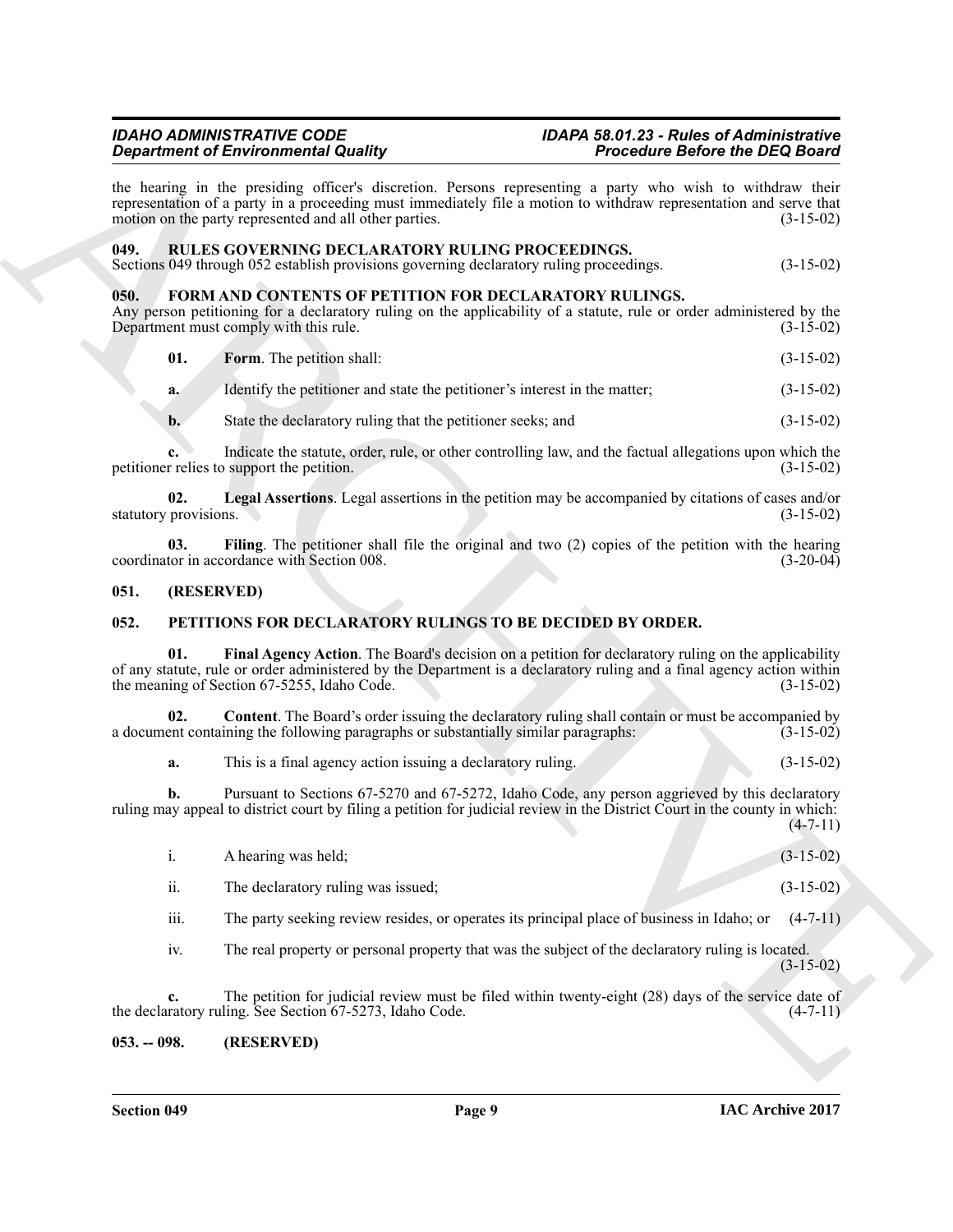## *IDAHO ADMINISTRATIVE CODE IDAPA 58.01.23 - Rules of Administrative*

<span id="page-9-19"></span><span id="page-9-0"></span>**099. RULES GOVERNING CONTESTED CASE PROCEEDINGS.**

Sections 099 through 791 establish provisions governing contested case proceedings. (3-15-02)

#### <span id="page-9-21"></span><span id="page-9-1"></span>**100. TIME PERIOD FOR FILING PETITION TO INITIATE CONTESTED CASE.**

The individual program rules for time limitations within which certain actions must be taken or documents filed shall be followed. In the event there is no provision in the Idaho Code or other specific rule, an aggrieved person shall have thirty-five (35) days from the date of the action or inaction of the Department to file a petition initiating a contested  $\csc 3 = (3-15-02)$ 

## <span id="page-9-12"></span><span id="page-9-2"></span>**101. DEPARTMENT ACTION NOT STAYED.**

An action or inaction of the Department, or any portion thereof, which is the subject of a proceeding governed by these rules, is not stayed unless, upon a motion filed by a party, it is so ordered by the presiding officer. This section does not apply to Department action governed by Section 67-5254(1), Idaho Code. The stay may be ordered upon appropriate terms. appropriate terms.

#### <span id="page-9-14"></span><span id="page-9-3"></span>**102. PETITIONER HAS BURDEN OF PROOF.**

Unless otherwise provided by statute, the petitioner in a contested case has the burden of proving by a preponderance of the evidence, the allegations in the petition. of the evidence, the allegations in the petition.

#### <span id="page-9-13"></span><span id="page-9-4"></span>**103. DISMISSAL OF INACTIVE CONTESTED CASES.**

In the absence of a showing of good cause for retention, any contested case in which no action has been taken for a period of six (6) months shall be dismissed. At least fourteen (14) days prior to such dismissal, the notice of the pending dismissal shall be served on all parties by mailing the notice to the last known addresses most likely to give notice to the parties.

#### <span id="page-9-5"></span>**104. -- 206. (RESERVED)**

#### <span id="page-9-11"></span><span id="page-9-6"></span>**207. CONDUCT REQUIRED.**

Representatives of parties and parties appearing in a proceeding must conduct themselves in an ethical and courteous manner. (3-15-02) manner. (3-15-02)

## <span id="page-9-20"></span><span id="page-9-7"></span>**208. TAKING OF APPEARANCES -- PARTICIPATION BY DEPARTMENT STAFF.**

The presiding officer at a formal hearing or prehearing conference will take appearances to identify the representatives of all parties or other persons. In all proceedings in which the department staff will participate, or any report or recommendation of the department staff will be considered or used in reaching a decision, at the timely request of any party the department staff must appear at any hearing and be available for cross-examination.

(3-15-02)

## <span id="page-9-8"></span>**209. RESERVED.**

#### <span id="page-9-18"></span><span id="page-9-9"></span>**210. PLEADINGS IN CONTESTED CASES LISTED -- MISCELLANEOUS.**

**Society** of ENERGY ACTION VALUED CASE PROCEEDANCE (Second of Becker Becker Becker Becker Becker Becker Becker<br>
Second of Becker PN collection (Second of Becker Becker Becker Becker Becker Becker Becker Becker Becker Beck Pleadings in contested cases may include petitions, responses, motions, and objections. Affidavits may also be filed. A party's initial pleading in any proceeding must comply with Section 044. All pleadings filed during the proceeding must be filed in accordance with Sections 008 and 300 through 302. A party may adopt or join in any other party's pleading. Two (2) or more separately stated grounds, claims or answers concerning the same subject matter may be included in one (1) pleading. (3-15-02) included in one  $(1)$  pleading.

## <span id="page-9-10"></span>**211. PETITIONS TO INITIATE CONTESTED CASE -- DEFINED -- FORM AND CONTENTS.**

<span id="page-9-16"></span><span id="page-9-15"></span>**01. Defined**. The pleading inititating a contested case is called a "petition." (3-15-02)

<span id="page-9-17"></span>**02. Form and Contents**. The form and contents of a petition initiating contested cases shall: (3-15-02)

**a.** Fully state the facts upon which it is based, including the specific alleged action or inaction of the Department; (3-15-02) Department; (3-15-02)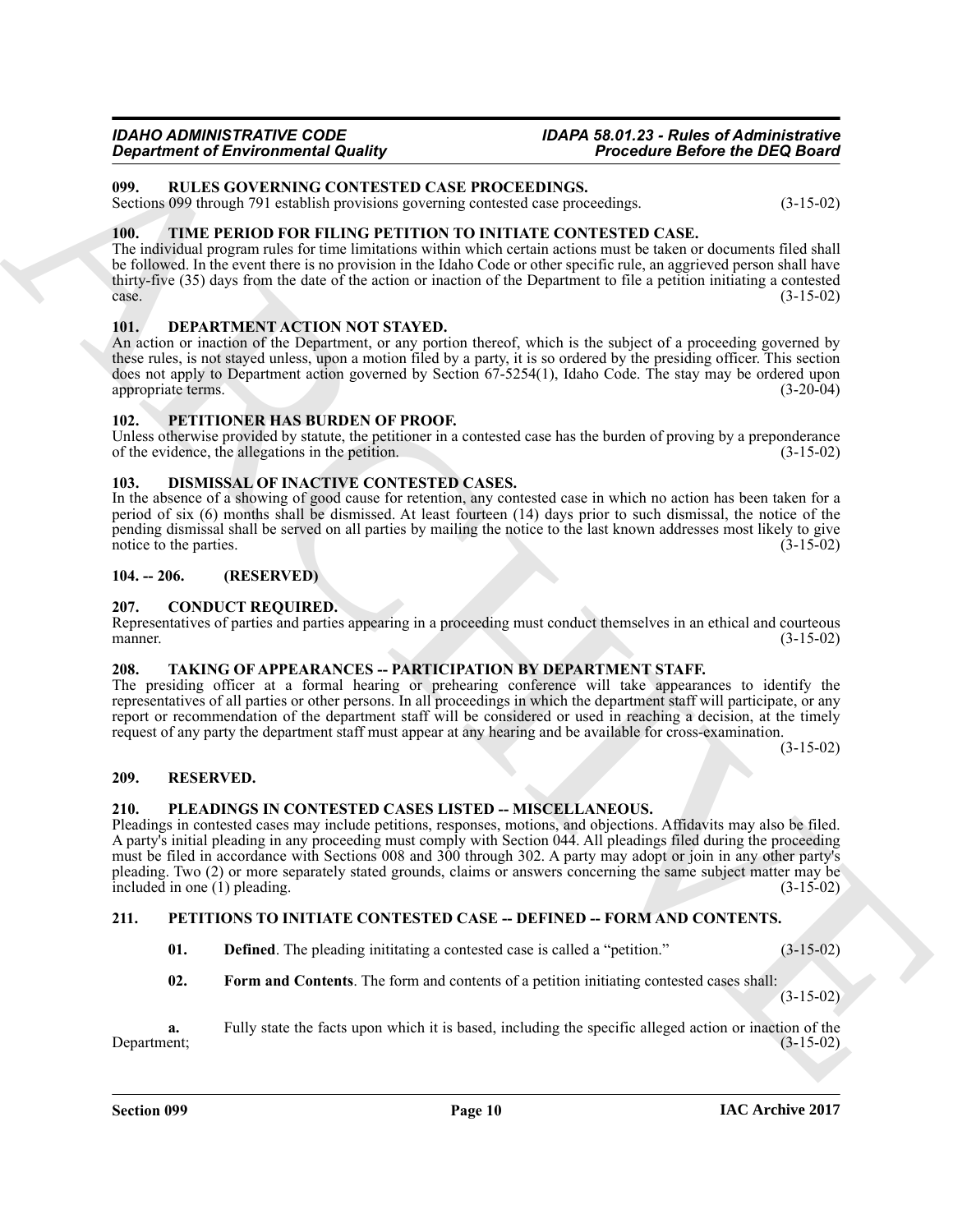**b.** Refer to the particular provisions of statute, rule, order or other controlling law upon which it is (3-15-02)  $\alpha$  based;  $(3-15-02)$ **c.** State the relief sought; and (3-15-02)

**d.** State the name of the person petitioned against (the respondent), if any. (3-15-02)

<span id="page-10-11"></span><span id="page-10-9"></span>**e.** State the basis for the petitioner's legal standing to initiate the contested case.  $(3-15-02)$ 

**03.** Filing. The petitioner shall file the original and two (2) copies of the petition with the hearing tor in accordance with Section 008. (3-20-04) coordinator in accordance with Section 008.

## <span id="page-10-10"></span><span id="page-10-0"></span>**212. RESPONSES IN CONTESTED CASES -- DEFINED -- FORM AND CONTENTS.**

<span id="page-10-13"></span>**01. Defined**. The pleading filed by the respondent in response to the petition initiating the contested alled a "response." (3-15-02) case is called a "response."

**Expansion of Environmental Quality.**<sup>112</sup> Procedure Before Bernard Environmental Reservoirs Control and the publishing the publishing the publishing the specifical set of the publishing the specifical set of the specific **02. Form and Contents**. The form and contents of a response to a petition initiating a contested case shall: (3-15-02) **a.** Separately admit or deny to each factual averment in the petition; (3-15-02) **b.** Separately admit or deny the applicability of each legal authority asserted in the petition; (3-15-02) **c.** Fully state any additional facts necessary to decision of the contested case; (3-15-02) **d.** Refer to any additional provisions of statute, rule, order or other controlling law upon which it is based; and  $(3-15-02)$  $\alpha$  based; and  $(3-15-02)$ 

<span id="page-10-12"></span>**e.** State the relief sought. (3-15-02)

**03. Filing and Service**. Responses to petitions must be filed and served on all parties of record within twenty-one (21) days after service of the petition, unless an order or stipulation modifies the time within which a response may be made, or a motion to dismiss is filed within twenty-one (21) days. When a response is not timely filed under this rule, the presiding officer may enter a default order pursuant to Sections 700 through 702. (3-20-04)

## <span id="page-10-6"></span><span id="page-10-1"></span>**213. MOTIONS -- DEFINED -- FORM AND CONTENTS.**

<span id="page-10-7"></span>**01. Defined**. All pleadings requesting the Board or presiding officer to take any action in a contested case, except petitions, are called "motions." Motions include, but are not limited to, those allowed by the Idaho Rules of Civil Procedure.

<span id="page-10-8"></span>**02. Procedure on Prehearing Motions**. The presiding officer may consider and decide prehearing motions with or without oral argument or hearing. If oral argument or hearing on a motion is requested and denied, the presiding officer must state the grounds for denying the request. Unless otherwise provided by the presiding officer, motions for summary judgment shall be governed by the Idaho Rules of Civil Procedure, including the form, standard for determining, procedure and time frames for filing and responding. For any other motion, unless otherwise provided by the presiding officer, when a motion has been filed, all parties seeking similar substantive or procedural relief must join in the motion or file a similar motion within seven (7) days after receiving the original motion. The party(ies) responding to the motion(s) will have fourteen (14) days to respond. The presiding officer may allow an opportunity for the movant to file a reply brief.  $(3-15-02)$ allow an opportunity for the movant to file a reply brief.

## <span id="page-10-2"></span>**214. -- 299. (RESERVED)**

## <span id="page-10-3"></span>**300. FORM OF PLEADINGS.**

<span id="page-10-5"></span><span id="page-10-4"></span>**01.** Pleadings. All pleadings, except those on agency forms, submitted by a party and intended to be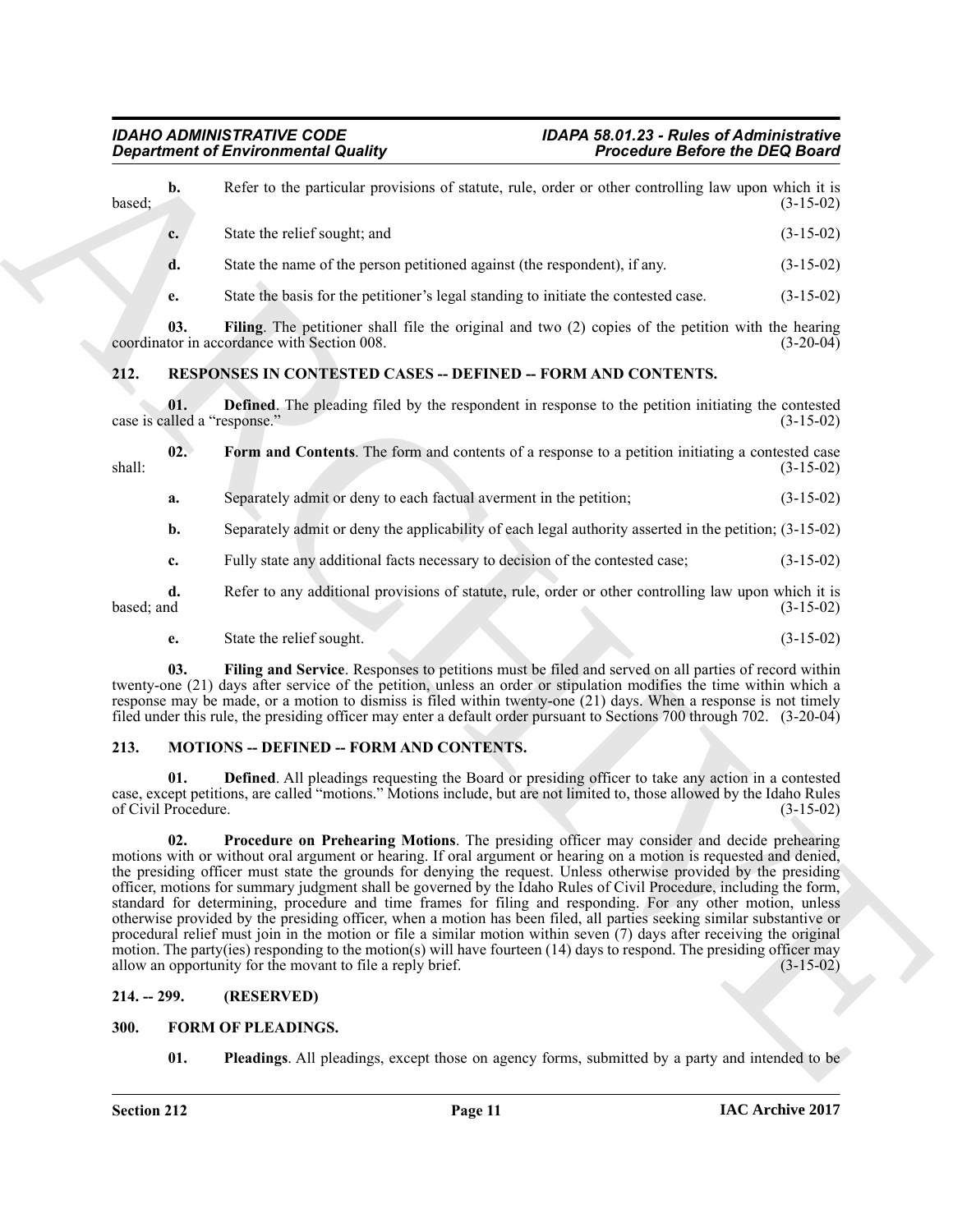part of an agency record should: (3-15-02)

**a.** Be submitted on white eight and one-half inch (8 1/2") by eleven inch (11") paper copied on one (1) side only: (3-15-02) side only;  $(3-15-02)$ 

**b.** State the case caption, case number, if applicable, and title of the document; (3-15-02)

**c.** Include on the upper left corner of the first page the name(s), mailing and street address(es), and telephone and FAX number(s) of the person(s) filing the document or the person(s) to whom questions about the document can be directed; and (3-15-02)

**d.** Have at least one inch (1") left and top margins. (3-15-02)

<span id="page-11-8"></span>**02. Form**. Documents complying with this rule will be in the following form:

Name of Representative Mailing Address of Representative Street Address of Representative (if different) Telephone Number of Representative FAX Number of Representative (if there is one) Attorney/Representative for (Name of Party)

)

)

## BEFORE THE BOARD OF ENVIRONMENTAL QUALITY

(Title of Proceeding) (CASE NO.)

) (TITLE OF DOCUMENT)

(3-15-02)

## <span id="page-11-0"></span>**301. (RESERVED)**

## <span id="page-11-10"></span><span id="page-11-1"></span>**302. PROOF OF SERVICE.**

Every document meeting the requirements for service set out in Section 008 must be attached to or accompanied by proof of service by the following or similar certificate:

I hereby certify that on this (insert date), a true and correct copy of the foregoing (insert name of document) was served on the following as indicated below:

(insert names and addresses of parties and method of delivery (first class U.S. mail, facsimile, hand-delivery, or overnight express))  $(3-15-02)$ 

<span id="page-11-7"></span>

## <span id="page-11-2"></span>**303. DEFECTIVE, INSUFFICIENT OR UNTIMELY PLEADINGS.**

Defective, insufficient or untimely pleadings shall not be considered unless the presiding officer determines that good cause exists, but the presiding officer shall not consider a petition that is filed outside the time limit set forth in Section 100 unless all parties agree to the tolling of the time limit. (4-7-11) Section 100 unless all parties agree to the tolling of the time limit.

## <span id="page-11-6"></span><span id="page-11-3"></span>**304. AMENDMENTS TO PLEADINGS -- WITHDRAWAL OF PLEADINGS.**

**Expansion of Environmental Quality<br>
Space Associates the DEG Board<br>
Space Associates the content of the China Content of Associates (1) pape rated (1) and (1)<br>
and the case of the space of the China Content of Associates** The presiding officer may allow any pleading to be amended or corrected or any omission to be supplied. Pleadings will be liberally construed, and defects that do not affect substantial rights of the parties will be disregarded. A party desiring to withdraw a pleading must file a notice of withdrawal of the pleading and serve all parties with a copy.<br>Unless otherwise ordered by the presiding officer, the notice is effective fourteen (14) days after filing Unless otherwise ordered by the presiding officer, the notice is effective fourteen  $(14)$  days after filing.

<span id="page-11-4"></span>**305. -- 349. (RESERVED)**

## <span id="page-11-9"></span><span id="page-11-5"></span>**350. INTERVENTION.**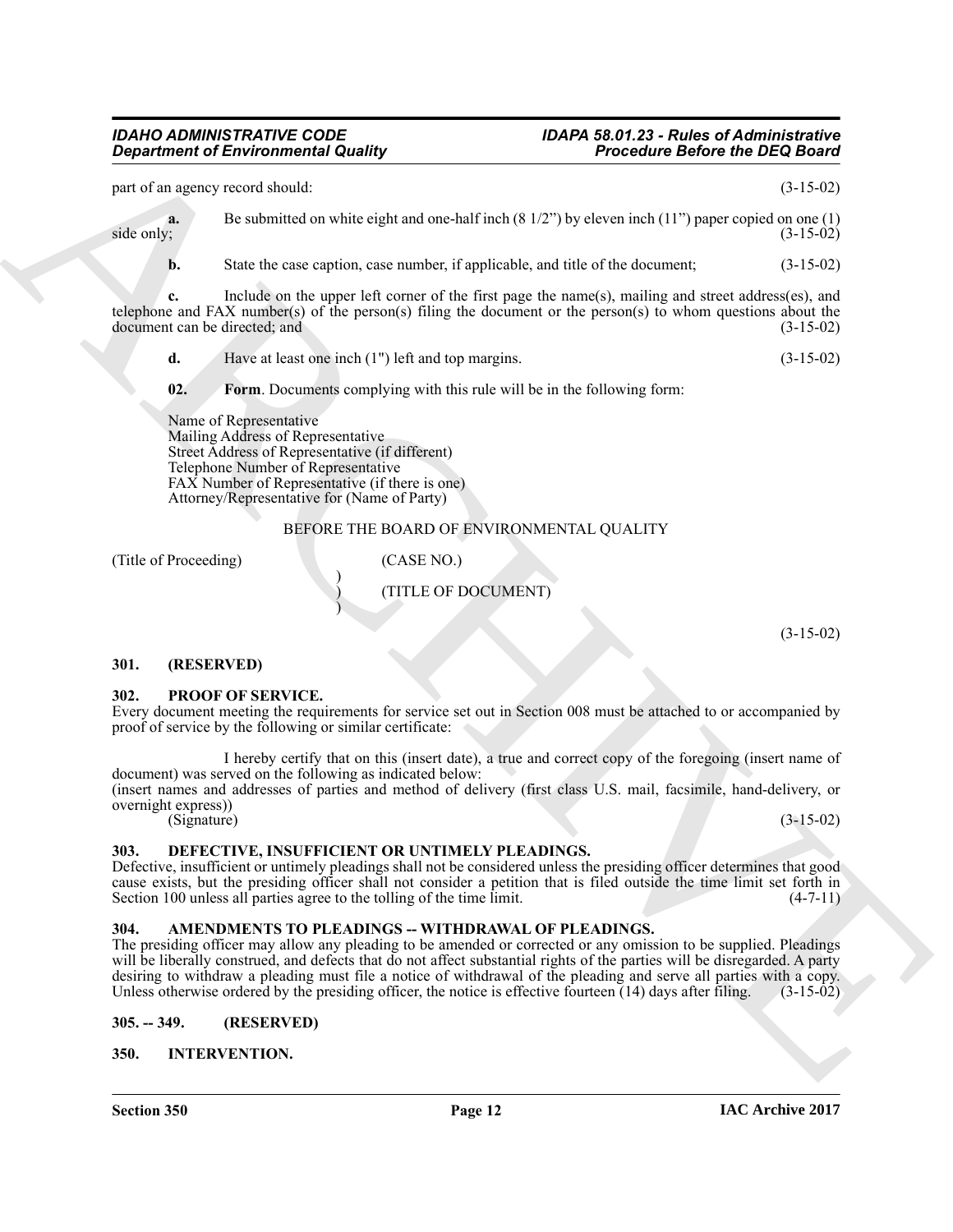Persons not petitioners or respondents to a proceeding who claim a direct and substantial interest in the proceeding may petition for an order from the presiding officer granting intervention to become a party. (3-15-02) may petition for an order from the presiding officer granting intervention to become a party.

#### <span id="page-12-8"></span><span id="page-12-0"></span>**351. FORM AND CONTENTS OF PETITIONS TO INTERVENE.**

Petitions to intervene must comply with Sections 008, 044, and 300. The petition must set forth the name and address of the potential intervenor, state the direct and substantial interest of the potential intervenor in the proceeding, and state briefly why the intervention would not unduly broaden the issues and cause delay or prejudice to the parties. If affirmative relief is sought, the petition must state the relief sought and the basis for granting it. (3-20-04)

## <span id="page-12-14"></span><span id="page-12-1"></span>**352. TIMELY FILING OF PETITIONS TO INTERVENE.**

<span id="page-12-15"></span>**01.** General. Petitions to intervene must be filed within fourteen (14) days of publication of the notice of filing of the petition initiating a contested case or declaratory ruling as provided in Section 047 unless a different time is provided by order or notice. (3-20-04) time is provided by order or notice.

<span id="page-12-17"></span>**02. Proceedings Involving a Permit**. In any proceeding involving a permit, petitions to intervene by the permit applicant or permit holder must be filed within twenty-one  $(21)$  days after service of the initiating petition as provided in Subsection 008.01.b.  $(3-15-02)$ as provided in Subsection 008.01.b.

<span id="page-12-16"></span>**03. Petitions Not Timely Filed**. Petitions not timely filed must state a substantial reason for delay. The presiding officer may deny or conditionally grant petitions to intervene that are not timely filed for failure to state good cause for untimely filing, to prevent disruption, prejudice to existing parties or undue broadening of the issues, or for other reasons. Intervenors are bound by orders and notices entered earlier in the proceeding. ( or for other reasons. Intervenors are bound by orders and notices entered earlier in the proceeding.

## <span id="page-12-12"></span><span id="page-12-2"></span>**353. OBJECTIONS TO PETITIONS TO INTERVENE.**

Any party opposing a petition to intervene, must file the objection within seven (7) days after receipt of the petition to intervene and serve the objection upon all parties of record and upon the person petitioning to intervene. Responses shall be filed within seven  $(7)$  days after service of the objection.

## <span id="page-12-9"></span><span id="page-12-3"></span>**354. GRANTING PETITIONS TO INTERVENE.**

<span id="page-12-10"></span>**01, General**. If a petition to intervene shows direct and substantial interest in any part of the subject matter of a proceeding, does not unduly broaden the issues, and will not cause delay or prejudice to the parties, the presiding officer may grant intervention, subject to reasonable conditions. In addition, upon timely filing of a petition in accordance with Subsection 352.02, a permit applicant or permit holder may intervene as a matter of right in any contested case in which the permit is contested. (4-7-11)

<span id="page-12-11"></span>**02. Intervenor Response**. Within fourteen (14) days of the service date of the order granting the petition to intervene, the intervenor shall file a response to the petition initiating the contested case. The response shall be in the form and content set out in Subsection 212.02. shall be in the form and content set out in Subsection 212.02.

## <span id="page-12-13"></span><span id="page-12-4"></span>**355. REVIEW OF ORDERS GRANTING OR DENYING INTERVENTION.**

Any party may petition the Board to review an order granting or denying intervention. Petitions for review shall be filed within fourteen (14) days of the service date of the order. Responses shall be filed within fourteen (14) days after service of the petition for review. The Board may schedule oral argument in the matter before issuing a decision.

<span id="page-12-7"></span> $(4 - 7 - 11)$ 

## <span id="page-12-5"></span>**356. -- 409. (RESERVED)**

#### <span id="page-12-6"></span>**410. BOARD MEMBERS AS PRESIDING OFFICERS, APPOINTMENT OF HEARING OFFICERS -- NOTICE.**

*Content of Effective Content (A) and the specified and the specified and the specified and the specified and the specified and the specified and the specified and the specified and the specified and the specified and t* One (1) or more members of the Board may act as the presiding officer in a contested case. The Board may appoint a hearing officer to act as the presiding officer on behalf of the Board. Hearing officers may be (but need not be) attorneys. Hearing officers who are not attorneys should ordinarily be persons with technical expertise or experience in issues before the Board. The hearing coordinator shall administer the appointment of the hearing officer. Notice of appointment of a hearing officer and notice of those Board members who will act as presiding officers shall be served<br>on all parties. (3-15-02) on all parties.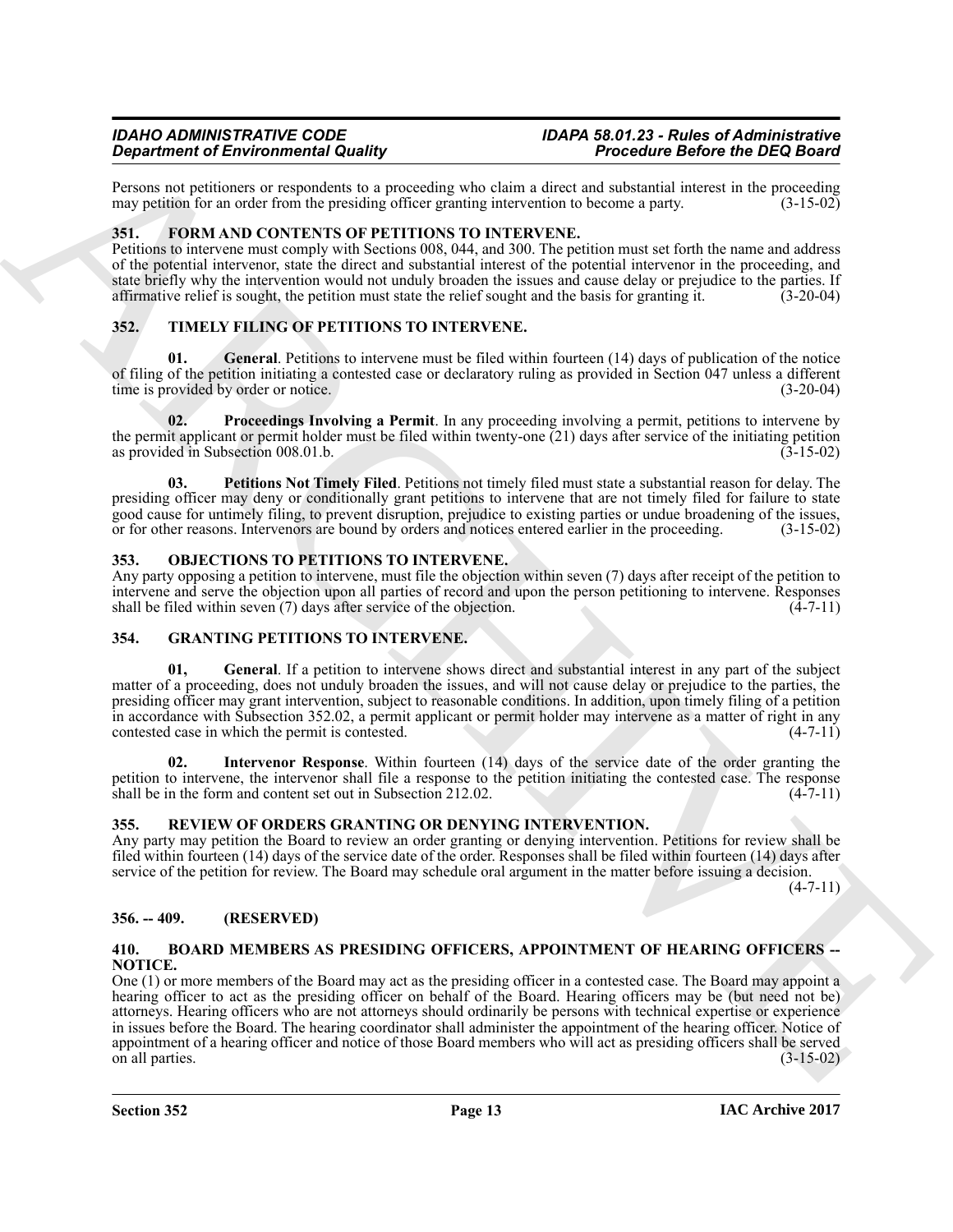#### <span id="page-13-0"></span>**411. (RESERVED)**

#### <span id="page-13-11"></span><span id="page-13-1"></span>**412. DISQUALIFICATION OF OFFICERS HEARING CONTESTED CASES.**

Presiding officers, including hearing officers appointed by the Board, may be disqualified as provided in Section 67- 5252, Idaho Code. (3-15-02)

#### <span id="page-13-14"></span><span id="page-13-2"></span>**413. SCOPE OF AUTHORITY OF PRESIDING OFFICERS.**

Unless the Board otherwise provides, presiding officers have the following authority: (3-15-02)

<span id="page-13-18"></span>**01. Authority to Schedule Cases**. Authority to schedule cases, including authority to issue notices of ng conference and of hearing, as appropriate; (3-15-02) prehearing conference and of hearing, as appropriate;

<span id="page-13-17"></span>**02. Authority to Schedule and Compel Discovery**. Authority to schedule, limit or compel discovery and to require advance filing of expert testimony; (3-15-02)

<span id="page-13-16"></span>**03. Authority to Preside at Hearings**. Authority to preside at and conduct hearings, accept evidence into the record, rule upon objections to evidence, and otherwise oversee the orderly presentations of the parties at hearing; and (3-15-02) (3-15-02)

<span id="page-13-15"></span>**04. Authority to Issue a Written Decision**. Authority to issue a written decision, including a narrative of the proceedings before the presiding officer and findings of fact, conclusions of law, and preliminary or recommended orders. (3-15-02) recommended orders.

#### <span id="page-13-3"></span>**414. (RESERVED)**

## <span id="page-13-10"></span><span id="page-13-4"></span>**415. CHALLENGES TO STATUTES.**

A presiding officer in a contested case has no authority to declare a statute unconstitutional. However, when a court of competent jurisdiction whose decisions are binding precedent in the state of Idaho has declared a statute or rule unconstitutional and the presiding officer finds that the same state statute or rule or a substantively identical state statute or rule that would otherwise apply has been challenged in the proceeding before the presiding officer, then the presiding officer shall decide the proceeding in accordance with the precedent of the court. (3-15-02) presiding officer shall decide the proceeding in accordance with the precedent of the court.

#### <span id="page-13-13"></span><span id="page-13-5"></span>**416. REVIEW OF RULES.**

When an order is issued by the Board in a contested case, the order may consider and decide whether a rule is within the Board's substantive rulemaking authority. The Board may also review whether a rule has been promulgated according to proper procedure, if noncompliance with procedural requirements is raised within the time limits set forth in Section 67-5231, Idaho Code. The Board may delegate to a presiding officer the authority to recommend a decision on issues of whether a rule is within the Board's substantive rulemaking authority or whether the rule has been promulgated according to proper procedure or may retain all such authority itself. (3-15-02) been promulgated according to proper procedure or may retain all such authority itself.

#### <span id="page-13-12"></span><span id="page-13-6"></span>**417. EX PARTE COMMUNICATIONS.**

*Government of Environmental Quality* **COVIDENCIES EVALUATION COVIDENCIES CONSUMPTERS ARCHIVES COVIDENCIES CONSUMPTERS CONSUMPTERS EVALUATION COVIDENCIES EVALUATION CONSUMPTERS CONSUMPTERS EVALUA** Unless required for the disposition of a matter specifically authorized by statute to be done ex parte, a presiding officer serving in a contested case shall not communicate, directly or indirectly, regarding any substantive issue in the contested case with any party, except upon notice and opportunity for all parties to participate in the communication. The presiding officer may communicate ex parte with a party concerning procedural matters (e.g., scheduling). When a presiding officer becomes aware of a written ex parte communication regarding any substantive issue from a party or representative of a party during a contested case, the presiding officer shall place a copy of the communication in the file for the case and order the party providing the written communication to serve a copy of the written communication upon all parties of record. Written communications from a party showing service upon all other parties are not ex parte communications. (3-15-02) parties are not ex parte communications.

#### <span id="page-13-7"></span>**418. -- 499. (RESERVED)**

#### <span id="page-13-9"></span><span id="page-13-8"></span>**500. ALTERNATIVE RESOLUTION OF CONTESTED CASES.**

The Idaho Legislature encourages informal means of alternative dispute resolution (ADR) and the parties to a contested case may agree to use ADR. For contested cases, the means of ADR include, but are not limited to,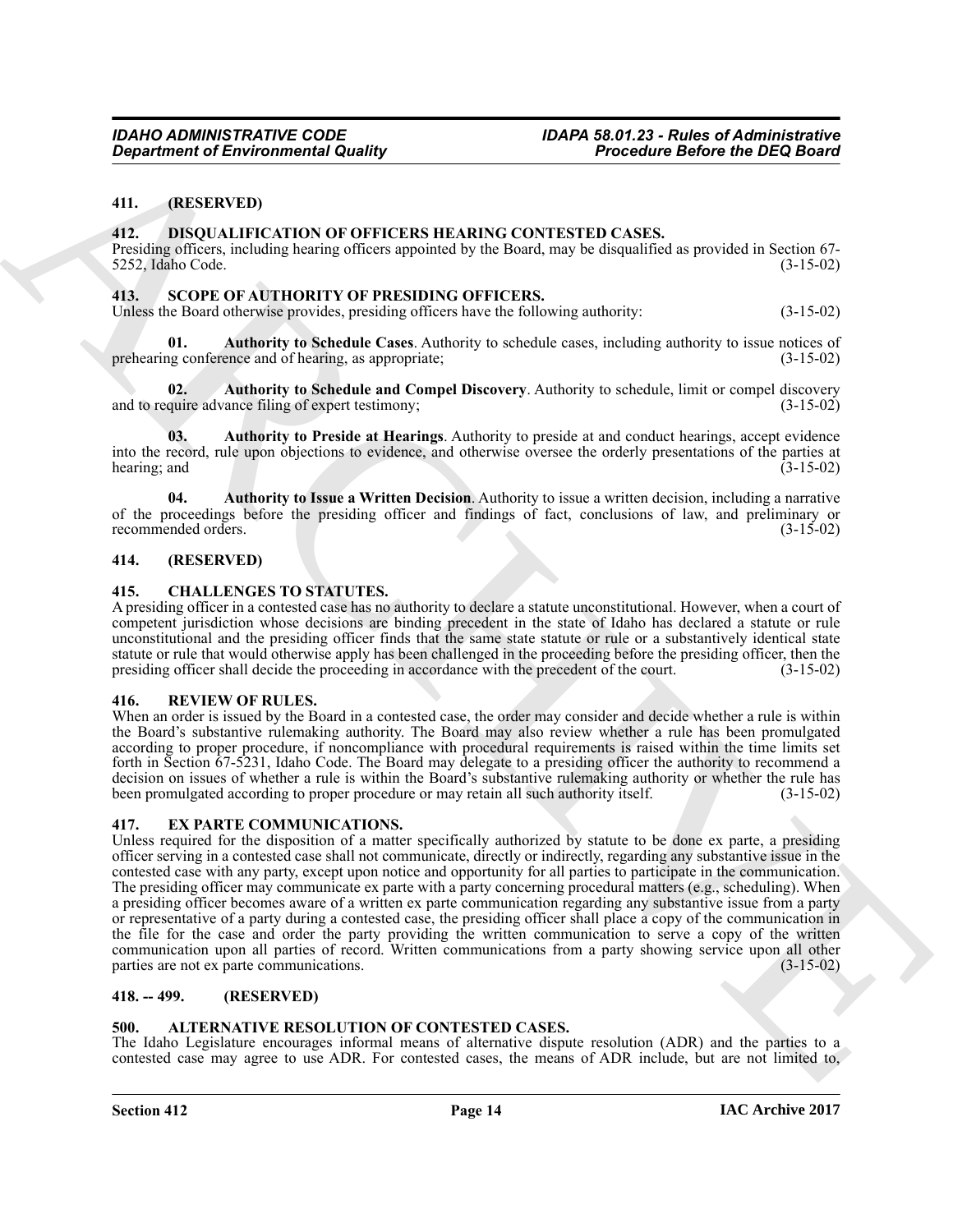## *IDAHO ADMINISTRATIVE CODE IDAPA 58.01.23 - Rules of Administrative*

#### <span id="page-14-9"></span><span id="page-14-0"></span>**501. NEUTRALS.**

## <span id="page-14-1"></span>**502. -- 509. (RESERVED)**

## <span id="page-14-13"></span><span id="page-14-11"></span><span id="page-14-2"></span>**510. PREHEARING CONFERENCE.**

| <b>Department of Environmental Quality</b> |                                                                                                                                                                                                                                                                                                                                                                                                                                                                                                                                                                                                                 | <b>Procedure Before the DEQ Board</b>                                                               |             |  |
|--------------------------------------------|-----------------------------------------------------------------------------------------------------------------------------------------------------------------------------------------------------------------------------------------------------------------------------------------------------------------------------------------------------------------------------------------------------------------------------------------------------------------------------------------------------------------------------------------------------------------------------------------------------------------|-----------------------------------------------------------------------------------------------------|-------------|--|
|                                            | settlement negotiations, mediation, fact finding, minitrials, and arbitration, or any combination of them.                                                                                                                                                                                                                                                                                                                                                                                                                                                                                                      |                                                                                                     | $(3-15-02)$ |  |
| 501.                                       | <b>NEUTRALS.</b><br>When alternate dispute resolution (ADR) is agreed by the parties to be used for all or a portion of a contested case, a<br>neutral may be used to assist the parties in resolving their disputed issues. The neutral may be an employee of another<br>state agency or any other individual who is acceptable to the parties to the proceeding. A neutral shall have no<br>official, financial, or personal conflict of interest with respect to the issues in controversy, unless such interest is<br>disclosed in writing to all parties and all parties agree that the neutral may serve. |                                                                                                     | $(3-15-02)$ |  |
| $502. - 509.$                              | (RESERVED)                                                                                                                                                                                                                                                                                                                                                                                                                                                                                                                                                                                                      |                                                                                                     |             |  |
| 510.                                       | PREHEARING CONFERENCE.                                                                                                                                                                                                                                                                                                                                                                                                                                                                                                                                                                                          |                                                                                                     |             |  |
| 01.                                        | the petition for contested case, the presiding officer shall, upon written or other sufficient notice to all parties, hold a<br>prehearing conference for the following purposes:                                                                                                                                                                                                                                                                                                                                                                                                                               | Prehearing Conference. As soon as reasonably possible after the Department files its response to    | $(3-15-02)$ |  |
| a.                                         | allowed and prehearing motions. The presiding officer shall attempt to set deadlines and a schedule that results in a<br>preliminary or recommended order within one hundred eighty (180) days of the date the petition is filed. (3-15-02)                                                                                                                                                                                                                                                                                                                                                                     | To determine deadlines for the information exchange required by Section 540, other discovery if     |             |  |
| b.                                         | the number of depositions or discovery requests and the areas of inquiry.                                                                                                                                                                                                                                                                                                                                                                                                                                                                                                                                       | To determine limits, if any, on other discovery if allowed, including without limitation, limits on | $(3-15-02)$ |  |
| c.                                         | To formulate or simplify the issues;                                                                                                                                                                                                                                                                                                                                                                                                                                                                                                                                                                            |                                                                                                     | $(3-15-02)$ |  |
| d.                                         | To obtain admissions or stipulations of fact and of documents;                                                                                                                                                                                                                                                                                                                                                                                                                                                                                                                                                  |                                                                                                     | $(3-15-02)$ |  |
| е.                                         | To arrange for exchange of proposed exhibits or prepared expert testimony;                                                                                                                                                                                                                                                                                                                                                                                                                                                                                                                                      |                                                                                                     | $(3-15-02)$ |  |
| f.                                         | To limit the number of witnesses;                                                                                                                                                                                                                                                                                                                                                                                                                                                                                                                                                                               |                                                                                                     | $(3-15-02)$ |  |
| g.                                         | To determine the procedure at the hearing; and                                                                                                                                                                                                                                                                                                                                                                                                                                                                                                                                                                  |                                                                                                     | $(3-15-02)$ |  |
| h.<br>proceeding.                          |                                                                                                                                                                                                                                                                                                                                                                                                                                                                                                                                                                                                                 | To determine any other matters which may expedite the orderly conduct and disposition of the        | $(3-15-02)$ |  |
| 02.                                        | any of the issues listed in Subsection $510.01$ , at the request of any party or at the presiding officer's own initiative, if<br>the presiding officer determines additional prehearing conferences would be useful.                                                                                                                                                                                                                                                                                                                                                                                           | Additional Prehearing Conferences. Additional prehearing conferences may be held, to address        | $(3-15-02)$ |  |
| 511.                                       | <b>RECORD OF CONFERENCE.</b><br>Prehearing conferences may be held formally (on the record) or informally (off the record). Agreements by the parties<br>to the conference may be put on the record during formal conferences and shall be reduced to writing and filed with<br>the hearing coordinator after formal or informal conferences.                                                                                                                                                                                                                                                                   |                                                                                                     | $(3-15-02)$ |  |
| 512.                                       | ORDERS RESULTING FROM PREHEARING CONFERENCE.<br>The presiding officer shall issue a prehearing order or notice based upon the results of the agreements reached at or<br>rulings made at a prehearing conference. A prehearing order will control the course of subsequent proceedings unless<br>modified by the presiding officer for good cause.                                                                                                                                                                                                                                                              |                                                                                                     | $(3-15-02)$ |  |
| $513. - 528.$                              | (RESERVED)                                                                                                                                                                                                                                                                                                                                                                                                                                                                                                                                                                                                      |                                                                                                     |             |  |
| 529.                                       | <b>EXHIBIT NUMBERS.</b><br>The presiding officer assigns exhibit numbers to each party.                                                                                                                                                                                                                                                                                                                                                                                                                                                                                                                         |                                                                                                     | $(3-15-02)$ |  |
| $530. - 539.$                              | (RESERVED)                                                                                                                                                                                                                                                                                                                                                                                                                                                                                                                                                                                                      |                                                                                                     |             |  |

## <span id="page-14-14"></span><span id="page-14-12"></span><span id="page-14-3"></span>**511. RECORD OF CONFERENCE.**

## <span id="page-14-10"></span><span id="page-14-4"></span>**512. ORDERS RESULTING FROM PREHEARING CONFERENCE.**

## <span id="page-14-8"></span><span id="page-14-6"></span><span id="page-14-5"></span>**513. -- 528. (RESERVED)**

## <span id="page-14-7"></span>**530. -- 539. (RESERVED)**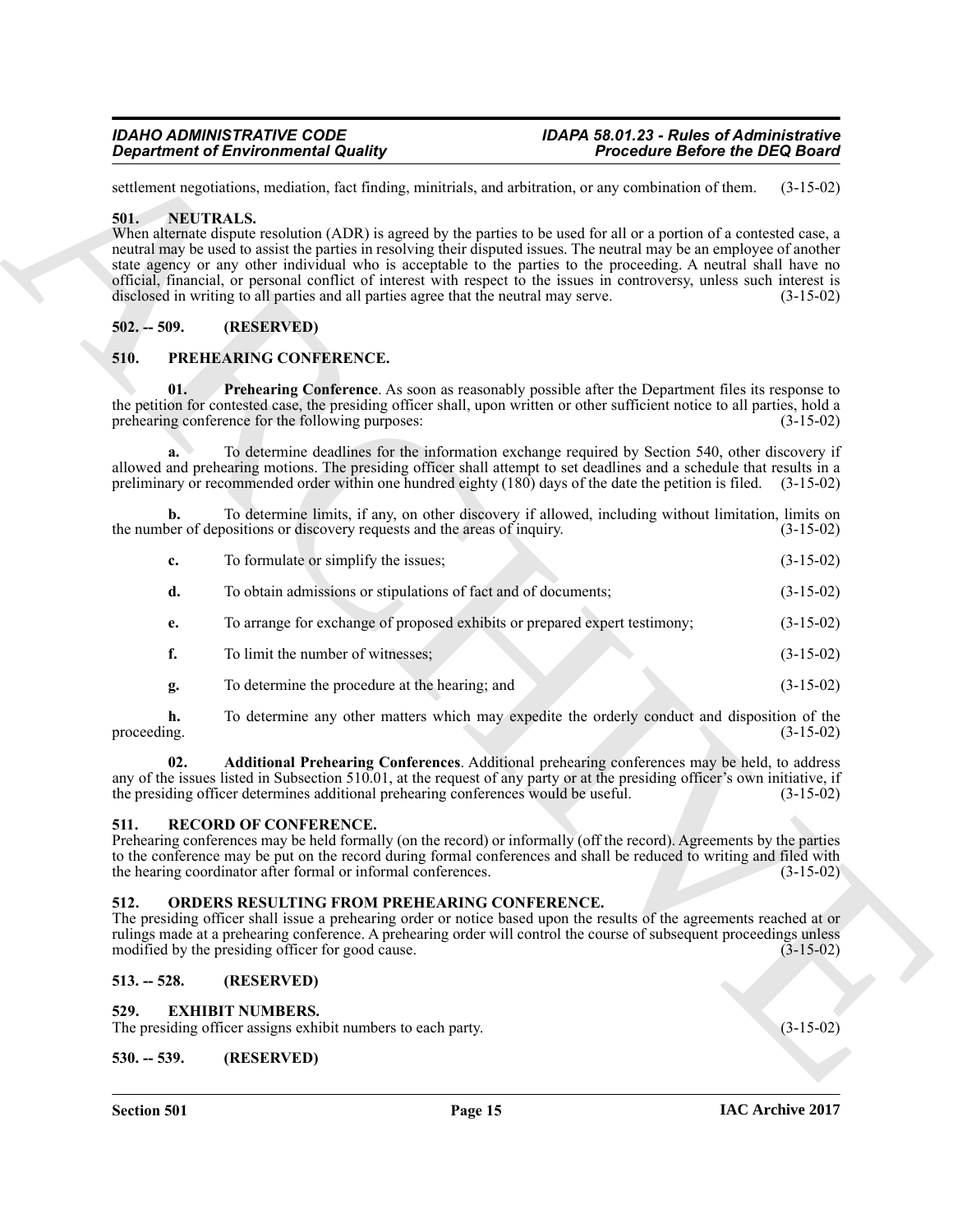## <span id="page-15-2"></span><span id="page-15-0"></span>**540. EXCHANGE OF INFORMATION, OTHER DISCOVERY.**

<span id="page-15-4"></span>**01. Information Exchange**. In accordance with the prehearing order issued by the presiding officer pursuant to Section 512, each party shall file and serve on all other parties an information exchange document. Documents and exhibits identified in the information exchange document shall be exchanged by the parties in accordance with the prehearing order but, unless otherwise determined by the presiding officer, need not be filed. The information exchange document shall include the following: (3-15-02)

**a.** The names of any experts or other witnesses intended to be called at the hearing, together with a brief narrative summary of their expected testimony, or a statement that no witnesses will be called; and (3-15-02)

**b.** A description of all documents and exhibits intended to be introduced into evidence at the hearing;<br>(3-15-02)  $(3-15-02)$ 

<span id="page-15-3"></span>**c.** An identification of any expert reports and prepared testimony; and (3-15-02)

**d.** A list of all persons with specific knowledge regarding disputed issues of material fact asserted in the petition or the response to the petition. (3-15-02)

**02. Additional Discovery**. Discovery in addition to the information exchange provided for in Subsection 540.01 may be allowed by the presiding officer in the prehearing order or in response to a motion by any party. In determining whether to allow additional discovery, the presiding officer shall consider the following:

 $(3-15-02)$ 

**a.** Whether the discovery will unreasonably delay the proceeding or unreasonably burden other or parties; (3-15-02) persons or parties;

**b.** Whether the information sought is most reasonably obtained from the party or person to whom it is and that party or person has refused to provide the information voluntarily; (3-15-02) directed and that party or person has refused to provide the information voluntarily;

**c.** Whether the information sought has significant probative value on a disputed issue of material fact to the contested case. (3-15-02) relevant to the contested case.

<span id="page-15-5"></span>**03. Scope of Additional Discovery Allowed**. If additional discovery is allowed, unless otherwise expressly provided in these rules or order of the presiding officer, the scope and methods of discovery are governed<br>by the Idaho Rules of Civil Procedure. (3-15-02) by the Idaho Rules of Civil Procedure.

<span id="page-15-6"></span>**04. Supplementation of Information Exchange and Discovery**. A party who has made an information exchange or who has exchanged information in response to a request for information or a discovery order, shall promptly supplement or correct the exchange when the party learns that the information exchanged or response provided is incomplete, inaccurate or outdated, and the additional or corrected information has not otherwise been disclosed to the other party. (3-15-02)

#### <span id="page-15-7"></span><span id="page-15-1"></span>**541. SUBPOENAS.**

**Equivariant of Environmental Quality<br>
540. Excellence of Environmental Quality**<br>
540. **Excellence of Environmental Quality**<br> **Excellence of Environmental Columns Excellence of Environmental control and Section 2013**<br> Pursuant to Section 39-107(3), Idaho Code, the presiding officer shall have the power to issue subpoenas for the attendance of witnesses and the production of papers, books, accounts, documents and testimony. The presiding officer may, if a witness refuses to attend or testify, or to produce any papers required by such subpoenas, report to the district court in and for the county in which the proceeding is pending, by petition, setting forth that due notice has been given of the time and place of attendance of said witnesses, or the production of said papers, that the witness has been properly summoned, and that the witness has failed and refused to attend or produce the papers required by this subpoena before the presiding officer, or has refused to answer questions propounded to him in the course of said proceedings, and ask an order of said court compelling the witness to attend and testify and produce said papers before the presiding officer. The court, upon the petition of the presiding officer, shall enter an order directing the witness to appear before the court at a time and place to be fixed by the court in such order, the time to be not more than ten (10) days from the date of the order, and then and there shall show cause why he has not attended and testified or produced said papers before the presiding officer. A copy of said order shall be served upon said witness.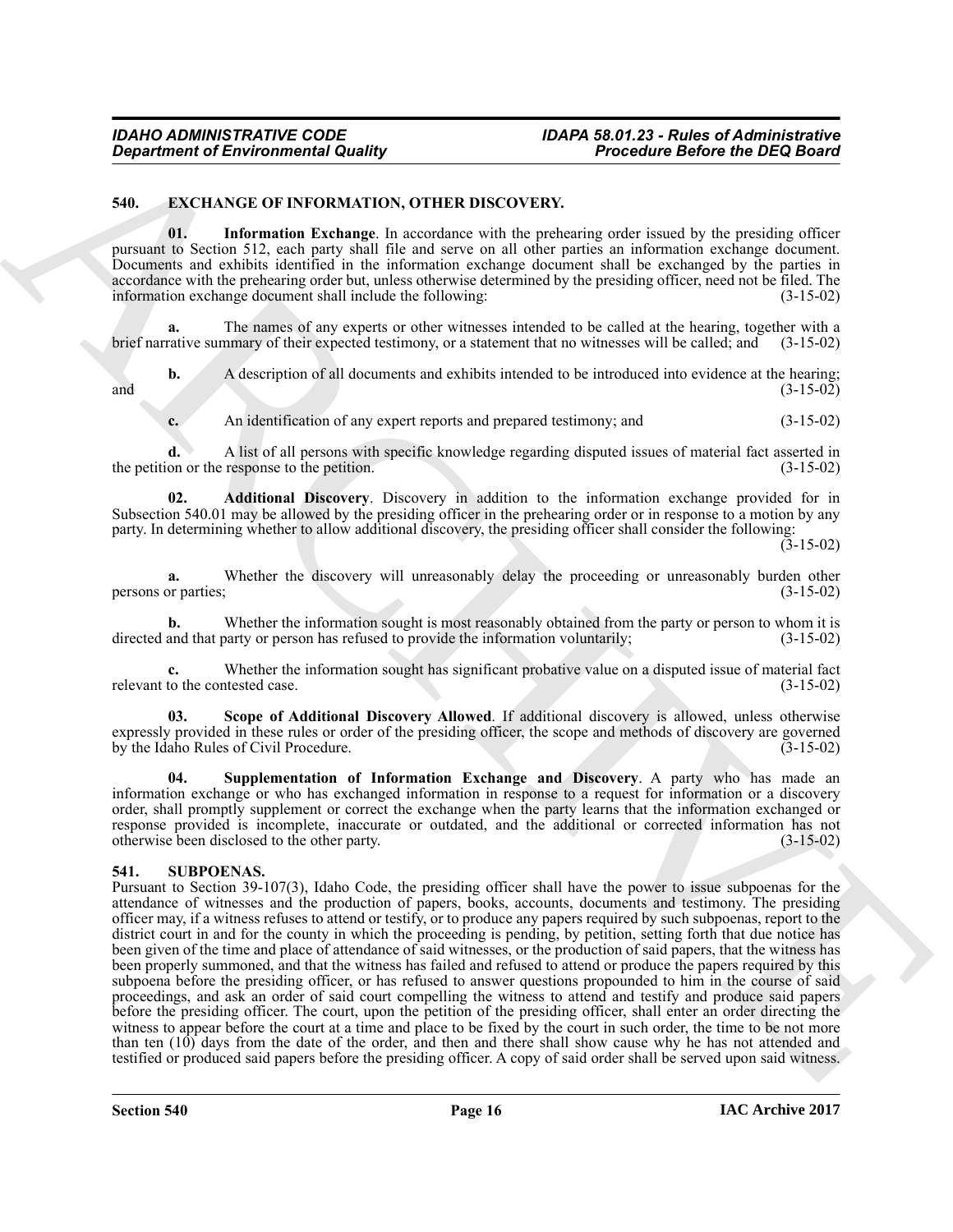## *IDAHO ADMINISTRATIVE CODE IDAPA 58.01.23 - Rules of Administrative*

If it shall appear to the court that said subpoena was regularly issued by the presiding officer and regularly served, the court shall thereupon order that said witness appear before the presiding officer at the time and place fixed in said order, and testify or produce the required papers. Upon failure to obey said order, said witness shall be dealt with for contempt of court. (3-15-02)

## <span id="page-16-7"></span><span id="page-16-0"></span>**542. FILING AND SERVICE OF DISCOVERY-RELATED DOCUMENTS.**

Discovery requests and responses thereto shall not be filed with the hearing coordinator. The party serving discovery requests or responses thereto shall file with the hearing coordinator a notice of when the discovery requests or responses were served and upon whom. (3-15-02) responses were served and upon whom.

## <span id="page-16-6"></span><span id="page-16-1"></span>**543. DEPOSITIONS, PREPARED TESTIMONY AND EXHIBITS.**

Unless otherwise specified in an order pursuant to Section 512, all parties shall serve on all other parties any depositions, prepared expert testimony and/or exhibits to be presented at hearing not later than seven (7) days prior to the hearing. Assigned exhibits numbers should be used in all prepared testimony. (3-15-02) the hearing. Assigned exhibits numbers should be used in all prepared testimony.

## <span id="page-16-14"></span><span id="page-16-2"></span>**544. SANCTIONS FOR FAILURE TO OBEY ORDER COMPELLING DISCOVERY.**

The presiding officer may impose all sanctions recognized by statute or rules for failure to comply with an order compelling discovery. (3-15-02) compelling discovery.

## <span id="page-16-10"></span><span id="page-16-3"></span>**545. PROTECTIVE ORDERS.**

<span id="page-16-13"></span><span id="page-16-11"></span>**01. General Authority**. The presiding officer may issue protective orders limiting access to information generated or requested during settlement negotiations, discovery, or hearing, including but not limited to orders to protect a party or person from annoyance, embarrassment, oppression or undue burden or expense, orders to avoid an unreasonable delay in the proceedings, or orders to limit discovery of information that has no significant probative value on a disputed issue of material fact relevant to the contested case. (3-15-02) probative value on a disputed issue of material fact relevant to the contested case.

**Experiment of Environmental distance and symptom** the procedure distance in the control of the Environmental states and the symptom in the symptom in the symptom in the symptom in the symptom in the symptom in the sympto **02. Trade Secrets and Other Confidential Information**. Upon motion by a party or by the person from whom discovery is sought, and for good cause shown, the presiding officer may issue an order to protect trade secrets that are to be held confidential as provided in Section 9-342A, Idaho Code, or other confidential research, development or commercial information. The order may include, but need not be limited to, requirements that the trade secrets or other confidential information not be disclosed or be disclosed only in a designated way. The presiding officer's decision regarding a motion for such a protective order is an interlocutory or intermediate agency action that may be immediately reviewable in district court under Section 790 of these rules and Section 67-5271, Idaho Code. (3-15-02)

<span id="page-16-12"></span>**03. In Camera Review**. The presiding officer may review information that is the subject of a motion for a protective order without the presence of parties or persons to whom access to the information has been requested to be limited. (3-15-02) to be limited.

## <span id="page-16-4"></span>**546. -- 549. (RESERVED)**

## <span id="page-16-8"></span><span id="page-16-5"></span>**550. NOTICE OF HEARING.**

**01.** Form and Content. All parties in a contested case proceeding shall receive notice that shall  $(3-15-02)$  $include:$  (3-15-02)

<span id="page-16-9"></span>**a.** A statement of the time, place and nature of the hearing; (3-15-02)

**b.** A statement of the legal authority under which the hearing is to be held;  $(3-15-02)$ 

**c.** A short and plain statement of the matters asserted or the issues involved; and (3-15-02)

**d.** A statement that the hearing will be conducted in a facility meeting the accessibility requirements of the Americans with Disabilities Act and that assistance can be provided upon request to the hearing coordinator at least seven (7) days before the date set for hearing. (3-15-02) least seven (7) days before the date set for hearing.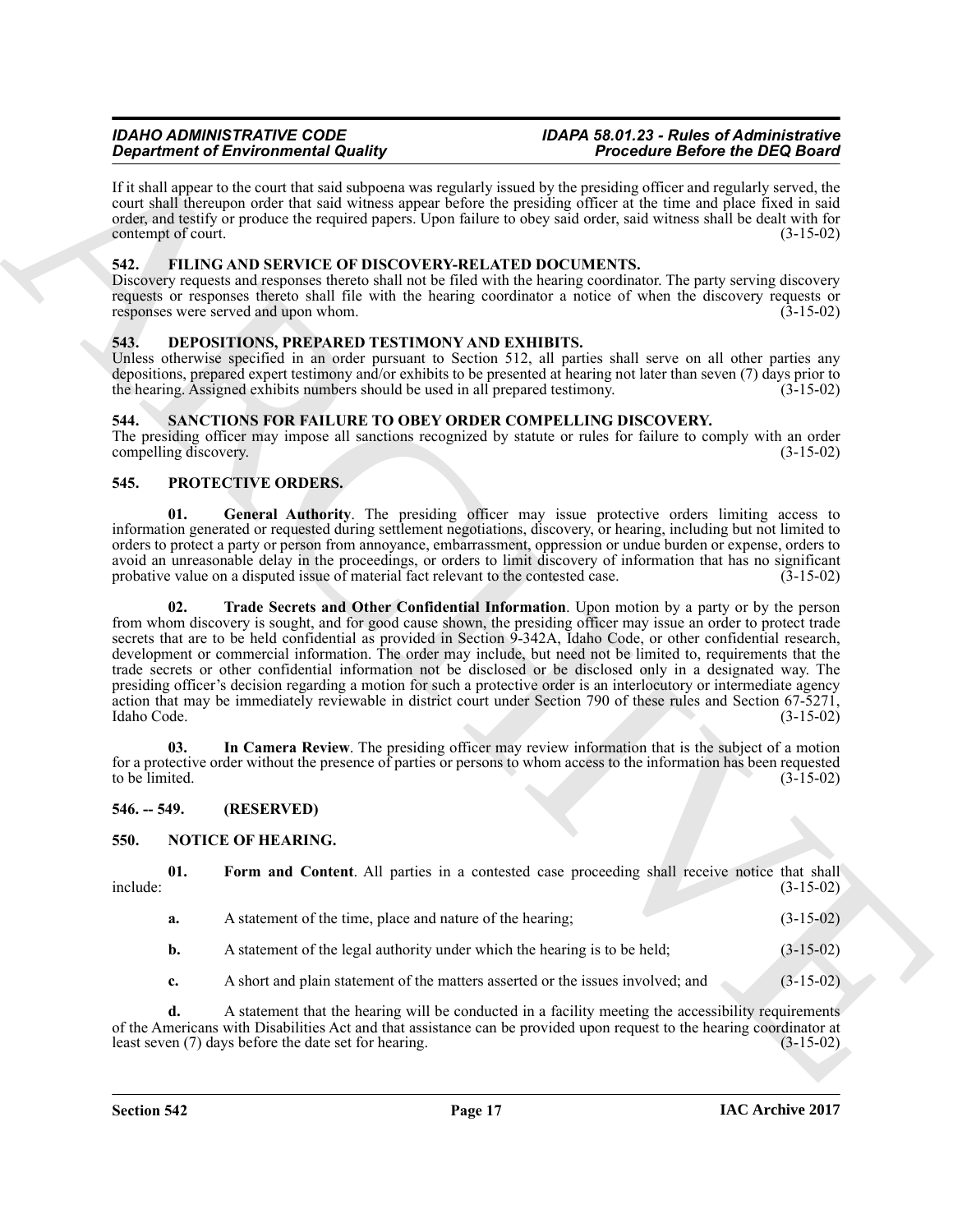## hearing has an opportunity to participate in the entire proceeding while it is taking place.

<span id="page-17-0"></span>**551. HOW HEARINGS HELD.**

*Department of Environmental Quality* 

<span id="page-17-15"></span><span id="page-17-1"></span>**552. LOCATION OF HEARINGS AND ADA REQUIREMENTS.** All hearings concerning actions governed by these rules shall be held in facilities meeting the accessibility requirements of the Americans with Disabilities Act, shall be open to the public, and shall be held in a location reasonably convenient to all parties to the proceeding. The location shall be arranged by the hearing coordinator.

before the date set for hearing, unless the presiding officer finds by order that it is necessary or appropriate that the hearing be held earlier. (3-15-02)

Hearings may be held in person or by telephone or television or other electronic means if each participant in the hearing has an opportunity to participate in the entire proceeding while it is taking place. (3-15-02)

<span id="page-17-16"></span><span id="page-17-14"></span>**02. Time for Service**. The Notice of Hearing shall be served on all parties at least fourteen (14) days

<span id="page-17-11"></span><span id="page-17-2"></span>**553. CONFERENCE AT HEARING.**

In any proceeding the presiding officer may convene the parties before the hearing or recess the hearing to discuss formulation or simplification of the issues, admissions of fact or identification of documents to avoid unnecessary proof, exchanges of documents, exhibits or prepared testimony, limitation of witnesses, establishment of order of procedure, and other matters that may expedite orderly conduct of the hearing. The presiding officer shall state the results of the conference on the record. (3-15-02)

#### <span id="page-17-20"></span><span id="page-17-3"></span>**554. PRELIMINARY PROCEDURE AT HEARING.**

| Before taking evidence, the presiding officer will call the hearing to order, take appearances of parties, and act upon |             |
|-------------------------------------------------------------------------------------------------------------------------|-------------|
| any pending motions or petitions. The presiding officer may allow opening statements as necessary or appropriate to     |             |
| explain a party's presentation.                                                                                         | $(3-15-02)$ |

#### <span id="page-17-12"></span><span id="page-17-4"></span>**555. CONSOLIDATION OF PROCEEDINGS.**

The presiding officer may consolidate two (2) or more proceedings for hearing upon finding that they present issues that are related and that the rights of the parties will not be prejudiced. In consolidated hearings, the presiding officer determines the order of the proceeding. (3-15-02) determines the order of the proceeding.

#### <span id="page-17-21"></span><span id="page-17-5"></span>**556. STIPULATIONS.**

*General de Entreprenental de Mayon Contents de Mayon Contents de La Contents de Contents de La Contents de La Contents de La Contents de La Contents de La Contents de La Contents de La Contents de La Contents de La Cont* Parties may stipulate among themselves to any fact at issue in a contested case by written statement filed with the presiding officer or presented at hearing or by oral statement at hearing. A stipulation binds all parties agreeing to it only according to its terms. The presiding officer may regard a stipulation as evidence or may require proof by evidence of the facts stipulated. The presiding officer is not bound to adopt a stipulation of the parties, but may do so. If the presiding officer rejects a stipulation, it will do so before issuing a final order, and it will provide an additional opportunity for the parties to present evidence and arguments on the subject matter of the rejected stipulation.

(3-15-02)

(3-15-02)

#### <span id="page-17-18"></span><span id="page-17-6"></span>**557. ORDER OF PROCEDURE.**

The presiding officer may determine the order of presentation of witnesses and examination of witnesses. Unless otherwise determined by the presiding officer, the petitioner shall present its case first, followed by the respondent's  $\cos \theta$  (3-15-02)

#### <span id="page-17-22"></span><span id="page-17-7"></span>**558. TESTIMONY UNDER OATH.**

All testimony presented at hearings will be given under oath or affirmation. (3-15-02)

#### <span id="page-17-19"></span><span id="page-17-8"></span>**559. PARTIES AND PERSONS WITH SIMILAR INTERESTS.**

If two (2) or more parties or persons have substantially like interests or positions, to expedite the proceeding and avoid duplication, the presiding officer may limit the number of them who testify, examine witnesses, or make and argue motions and objections. (3-15-02)

#### <span id="page-17-13"></span><span id="page-17-9"></span>**560. CONTINUANCE OF HEARING.**

The presiding officer may continue proceedings for further hearing for good cause shown. (3-15-02)

#### <span id="page-17-17"></span><span id="page-17-10"></span>**561. ORAL ARGUMENT.**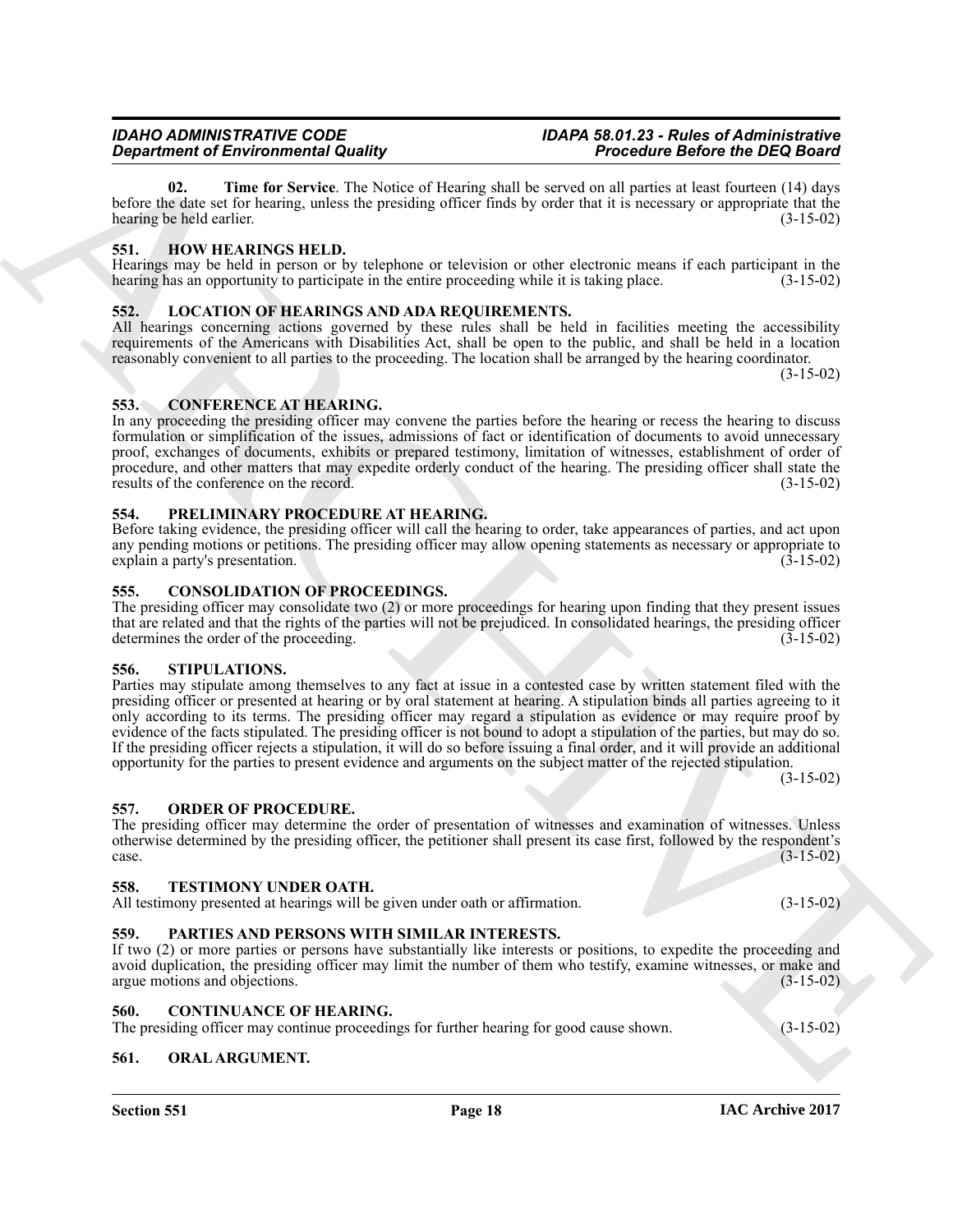The presiding officer may set and hear oral argument on any matter in the contested case on reasonable notice according to the circumstances. (3-15-02) according to the circumstances.

#### <span id="page-18-11"></span><span id="page-18-0"></span>**562. BRIEFS -- MEMORANDA -- PROPOSED ORDERS OF THE PARTIES -- STATEMENTS OF POSITION.**

In any contested case, any party may ask to file briefs, memoranda, proposed orders or statements of position, and the presiding officer may request briefs, proposed orders, or statements of position. (3-15-02) presiding officer may request briefs, proposed orders, or statements of position.

## <span id="page-18-1"></span>**563. -- 599. (RESERVED)**

#### <span id="page-18-19"></span><span id="page-18-2"></span>**600. RULES OF EVIDENCE -- EVALUATION OF EVIDENCE.**

The presiding officer at hearing is not bound by the Idaho Rules of Evidence. No informality in any proceeding or in the manner of taking testimony invalidates any order. The presiding officer, with or without objection, may exclude evidence that is irrelevant, unduly repetitious, inadmissible on constitutional or statutory grounds, or on the basis of any evidentiary privilege provided by statute or recognized in the courts of Idaho. All other evidence may be admitted. The Department's experience, technical competence and specialized knowledge may be used in evaluation of evidence. (3-15-02) of evidence. (3-15-02)

#### <span id="page-18-14"></span><span id="page-18-3"></span>**601. DOCUMENTARY EVIDENCE.**

Documentary evidence may be received in the form of copies or excerpts. Upon request, parties shall be given an opportunity to compare the copy with the original if available. To be admissible, document copies must be authentic. (3-15-02)

#### <span id="page-18-17"></span><span id="page-18-4"></span>**602. OFFICIAL NOTICE -- DEPARTMENT STAFF MEMORANDA.**

**Experiment of Environmental Country of Marchives and Theorem and Science Country (2018)**<br>
Like production since the same state and summation on music and summation of the same state of the DER BOSTIC<br>
SQL BELITES - ARCHI Official notice may be taken of any facts that could be judicially noticed in the courts of Idaho and generally recognized technical or scientific facts within the Department's specialized knowledge. Parties shall be notified of the specific facts or material noticed and the source thereof, including any staff memoranda and data. Notice should be provided either before or during the hearing, and must be provided before the issuance of any order that is based in whole or in part on facts or material noticed. Parties must be afforded a timely and meaningful opportunity to contest and rebut the facts or material so noticed. When the presiding officer proposes to notice staff memoranda or reports, a responsible staff member shall be made available for cross-examination if any party so requests. (3-15-02)

#### <span id="page-18-13"></span><span id="page-18-5"></span>**603. DEPOSITIONS.**

Depositions may be offered into evidence. (3-15-02)

## <span id="page-18-16"></span><span id="page-18-6"></span>**604. OBJECTIONS -- OFFERS OF PROOF.**

#### Grounds for objection to the admission or exclusion of evidence must be stated briefly at the time the evidence is offered. An offer of proof for the record consists of a statement of the substance of the excluded evidence. When a party objects to the admission of evidence, the presiding officer will rule on the objection. (3-15-02) party objects to the admission of evidence, the presiding officer will rule on the objection.

## <span id="page-18-18"></span><span id="page-18-7"></span>**605. PREPARED TESTIMONY.**

The presiding officer may order a witness's prepared testimony previously distributed to all parties to be included in the record of hearing as if read. Admissibility of prepared testimony is subject to Section 600. Upon request of any party, the witness shall be available for cross-examination on the prepared testimony.  $(3-15-02)$ party, the witness shall be available for cross-examination on the prepared testimony.

#### <span id="page-18-15"></span><span id="page-18-8"></span>**606. EXHIBITS.**

Unless already provided before the hearing in accordance with these rules, a copy of each documentary exhibit must be furnished to each party present and to the presiding officer. Copies must be of good quality. Exhibits offered at hearing are subject to appropriate and timely objection. Exhibits to which no objection is made are automatically admitted into evidence unless otherwise excluded by the presiding officer under Section 600. (3-15-02) admitted into evidence unless otherwise excluded by the presiding officer under Section 600.

#### <span id="page-18-9"></span>**607. -- 609. (RESERVED)**

## <span id="page-18-12"></span><span id="page-18-10"></span>**610. CONFIDENTIALITY OF SETTLEMENT NEGOTIATIONS.**

Evidence of furnishing, offering, or promising to furnish, or accepting, offering, or promising to accept, a valuable consideration in compromising or attempting to compromise a claim which was disputed as to either validity or amount, is not admissible to prove liability for, invalidity of, or amount of the claim or any other claim. Evidence of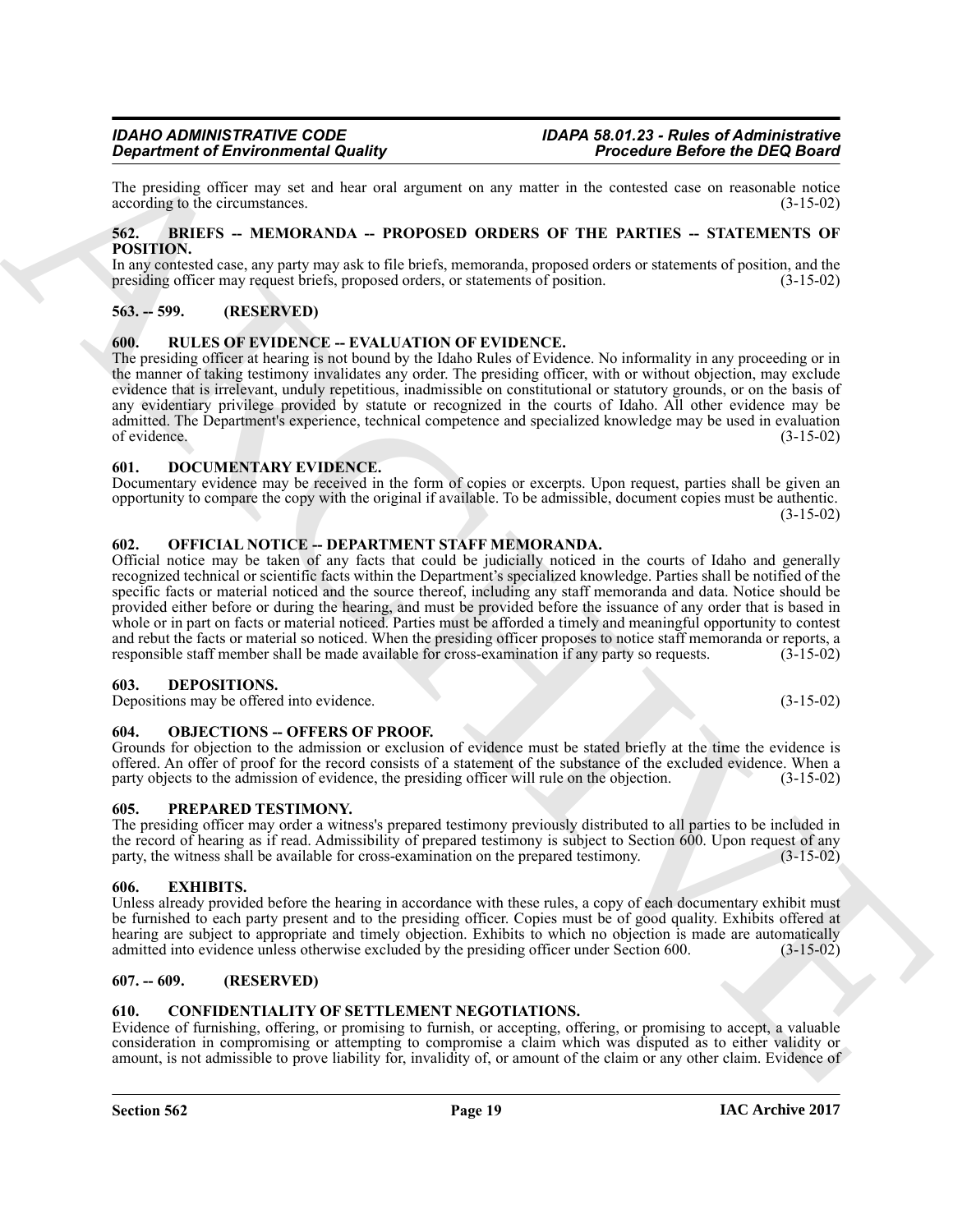## *IDAHO ADMINISTRATIVE CODE IDAPA 58.01.23 - Rules of Administrative*

## <span id="page-19-12"></span><span id="page-19-0"></span>**611. SUGGESTION FOR OR INQUIRY ABOUT SETTLEMENTS.**

## <span id="page-19-7"></span><span id="page-19-1"></span>**612. CONSIDERATION OF SETTLEMENTS.**

## <span id="page-19-6"></span><span id="page-19-2"></span>**613. BURDENS OF PROOF REGARDING SETTLEMENTS.**

## <span id="page-19-11"></span><span id="page-19-3"></span>**614. SETTLEMENT NOT BINDING.**

#### <span id="page-19-4"></span>**615. -- 649. (RESERVED)**

## <span id="page-19-10"></span><span id="page-19-9"></span><span id="page-19-8"></span><span id="page-19-5"></span>**650. RECORD FOR DECISION.**

|               | <b>Department of Environmental Quality</b>                                                                                                                                                                                                                                                                                                                                                                                                                                                                    | <b>Procedure Before the DEQ Board</b>                                                                      |             |  |
|---------------|---------------------------------------------------------------------------------------------------------------------------------------------------------------------------------------------------------------------------------------------------------------------------------------------------------------------------------------------------------------------------------------------------------------------------------------------------------------------------------------------------------------|------------------------------------------------------------------------------------------------------------|-------------|--|
| mediation.    | conduct or statements made in compromise negotiations is likewise not admissible. This section does not require the<br>exclusion of any evidence otherwise discoverable merely because it is presented in the course of compromise<br>negotiations. This section does not require exclusion if the evidence is offered for another purpose, such as proving<br>bias or prejudice of a witness or negating a contention of undue delay. Compromise negotiations encompass                                      |                                                                                                            | $(3-15-02)$ |  |
| 611.          | SUGGESTION FOR OR INQUIRY ABOUT SETTLEMENTS.<br>Through notice or order or on the record at prehearing conference or hearing, the presiding officer may inquire of the<br>parties in any proceeding whether settlement negotiations are in progress or are contemplated or may invite<br>settlement of an entire proceeding or certain issues.                                                                                                                                                                |                                                                                                            | $(3-15-02)$ |  |
| 612.          | <b>CONSIDERATION OF SETTLEMENTS.</b><br>When one $(1)$ or more parties to a proceeding is not a party to the settlement or when the settlement presents issues of<br>significant implication for other persons, the settlement agreement shall be presented to the presiding officer for<br>approval. The presiding officer may hold an evidentiary hearing to consider the reasonableness of the settlement and<br>whether acceptance of the settlement is consistent with the Board's charge under the law. |                                                                                                            | $(3-15-02)$ |  |
| 613.          | <b>BURDENS OF PROOF REGARDING SETTLEMENTS.</b><br>Proponents of a proposed settlement carry the burden of showing that the settlement is in accordance with the law.<br>The presiding officer may require the development of an appropriate record in support of or opposition to a proposed<br>settlement as a condition of accepting or rejecting the settlement.                                                                                                                                           |                                                                                                            | $(3-15-02)$ |  |
| 614.          | SETTLEMENT NOT BINDING.<br>The presiding officer is not bound by settlement agreements that are not unanimously accepted by all parties or that<br>have significant implications for persons not parties. In these instances, the presiding officer will independently<br>review any proposed settlement to determine whether the settlement is in accordance with the law.                                                                                                                                   |                                                                                                            | $(3-15-02)$ |  |
| $615. - 649.$ | (RESERVED)                                                                                                                                                                                                                                                                                                                                                                                                                                                                                                    |                                                                                                            |             |  |
| 650.          | <b>RECORD FOR DECISION.</b>                                                                                                                                                                                                                                                                                                                                                                                                                                                                                   |                                                                                                            |             |  |
| 01.           | statute provides otherwise) base its decision in a contested case on the official record for the case.                                                                                                                                                                                                                                                                                                                                                                                                        | <b>Official Record</b> . The Board shall maintain an official record for each contested case and (unless a | $(3-15-02)$ |  |
| 02.           | Contents of Record. The record for a contested case shall include:                                                                                                                                                                                                                                                                                                                                                                                                                                            |                                                                                                            | $(3-15-02)$ |  |
| a.            | All notices of proceedings;                                                                                                                                                                                                                                                                                                                                                                                                                                                                                   |                                                                                                            | $(3-15-02)$ |  |
| b.            | All petitions, responses, motions, and objections filed in the proceeding;                                                                                                                                                                                                                                                                                                                                                                                                                                    |                                                                                                            | $(3-15-02)$ |  |
| c.            | All intermediate or interlocutory rulings of the presiding officer;                                                                                                                                                                                                                                                                                                                                                                                                                                           |                                                                                                            | $(3-15-02)$ |  |
|               | exhibits offered or identified at hearing);                                                                                                                                                                                                                                                                                                                                                                                                                                                                   | All evidence received or considered (including all transcripts or recordings of hearings and all           | $(3-15-02)$ |  |
| e.            | All offers of proof, however made;                                                                                                                                                                                                                                                                                                                                                                                                                                                                            |                                                                                                            | $(3-15-02)$ |  |
|               |                                                                                                                                                                                                                                                                                                                                                                                                                                                                                                               | All briefs, memoranda, proposed orders of the parties or of the presiding officers, statements of          | $(3-15-02)$ |  |
| f.            | position, statements of support, and exceptions filed by parties;                                                                                                                                                                                                                                                                                                                                                                                                                                             |                                                                                                            |             |  |
| g.            | All evidentiary rulings on testimony, exhibits, or offers of proof;                                                                                                                                                                                                                                                                                                                                                                                                                                           |                                                                                                            | $(3-15-02)$ |  |
| h.            |                                                                                                                                                                                                                                                                                                                                                                                                                                                                                                               | All staff memoranda or data submitted in connection with the consideration of the proceeding;              | $(3-15-02)$ |  |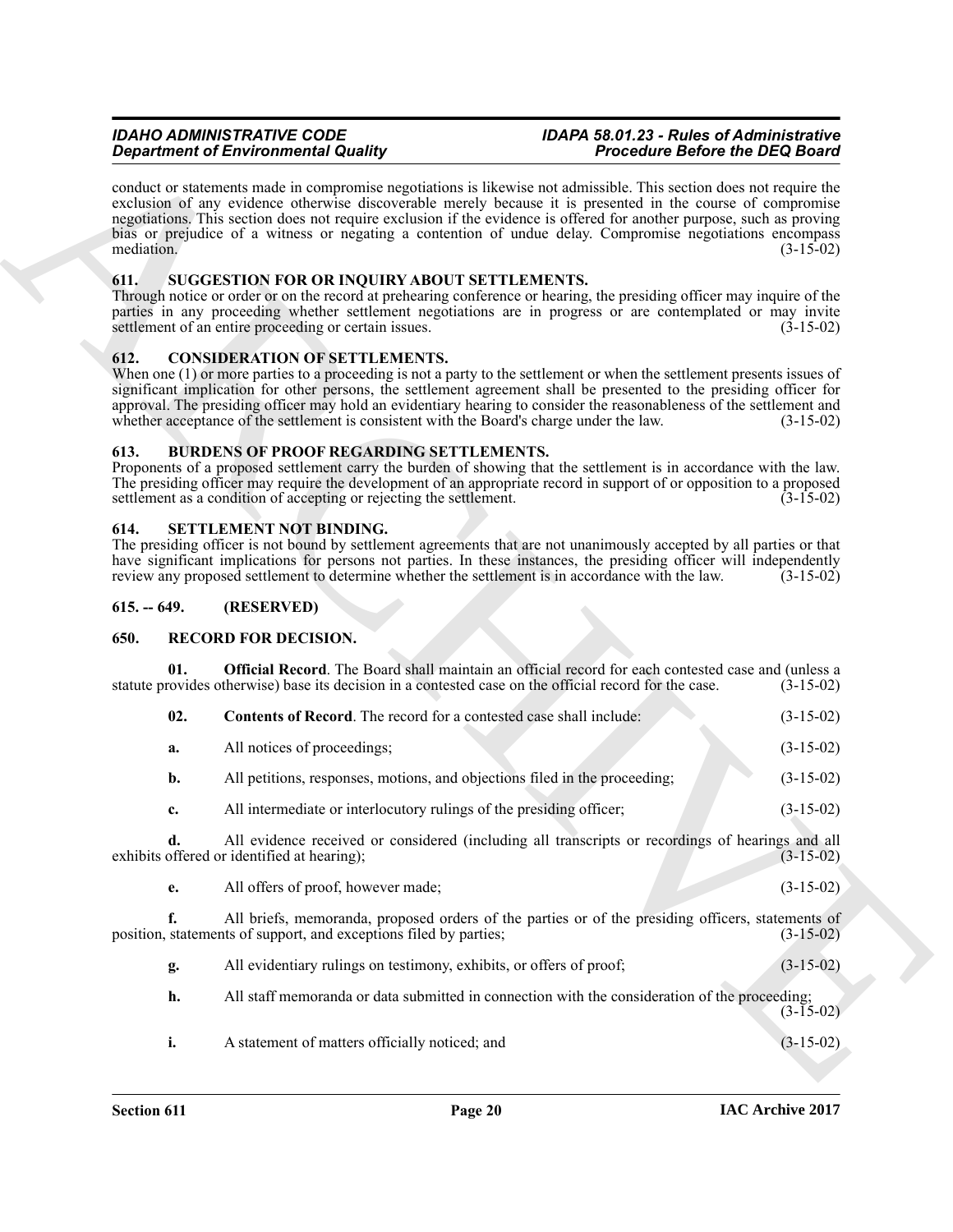<span id="page-20-17"></span>**j.** All preliminary orders and final orders. (3-15-02)

#### <span id="page-20-0"></span>**651. RECORDING OF HEARINGS.**

All hearings shall be recorded by a certified court reporter and transcribed at the Department's expense. Any party may have a copy of the transcript prepared at its own expense. (3-15-02)

## <span id="page-20-1"></span>**652. -- 699. (RESERVED)**

#### <span id="page-20-12"></span><span id="page-20-2"></span>**700. NOTICE OF PROPOSED DEFAULT ORDER.**

If a party fails to appear at the time and place set for hearing or fails to timely file a response as set out in Section 212, the presiding officer may serve upon all parties a notice of proposed default order. The notice shall include a statement of the grounds for the proposed order. (3-15-02) statement of the grounds for the proposed order.

#### <span id="page-20-18"></span><span id="page-20-3"></span>**701. FOURTEEN DAYS TO RESPOND TO PROPOSED DEFAULT ORDER.**

Within fourteen (14) days after service of the notice of proposed default order, the party against whom it was issued may file a written petition requesting the proposed order to be vacated. The petition shall state the grounds relied<br>(3-15-02) upon. (3-15-02)

#### <span id="page-20-10"></span><span id="page-20-4"></span>**702. DEFAULT ORDER.**

The presiding officer shall either issue or vacate the default order promptly after the expiration of the time within which the party may file a petition as provided in Section 701. If the presiding officer issues a default order, the officer shall conduct any further proceedings necessary to complete the adjudication without the participation of the party in default and shall determine all issues in the adjudication, including those affecting the defaulting party.

(3-15-02)

## <span id="page-20-5"></span>**703. -- 709. (RESERVED)**

#### <span id="page-20-11"></span><span id="page-20-6"></span>**710. INTERLOCUTORY ORDERS.**

**Considered of Environmental Quality and Constraint Considered in the Dependent Constraint Constraint Constraint Constraint Constraint Constraint Constraint Constraint Constraint Constraint Constraint Constraint Constrain** Interlocutory orders are orders that do not decide all previously undecided issues presented in a proceeding, except the presiding officer may by order decide some of the issues presented in a proceeding and provide in that order that its decision on those issues is final and subject to review, but is not final on other issues. Unless an order contains or is accompanied by a document containing one (1) of the statements set forth in Sections 730 or 740 or a statement substantially similar, the order is interlocutory. The following orders are always interlocutory: orders joining, consolidating or separating issues, proceedings or parties; orders granting or denying intervention (an order regarding intervention, however, may be reviewed by the Board as provided in Section 355); orders scheduling prehearing conferences, discovery, hearing, oral arguments or deadlines for written submissions; and orders limiting, compelling or refusing to compel discovery.

#### <span id="page-20-16"></span><span id="page-20-7"></span>**711. RECONSIDERATION OF INTERLOCUTORY ORDERS.**

Any party may file a motion for reconsideration of an interlocutory order within fourteen (14) days after service of the order. The presiding officer issuing an interlocutory order may rescind, alter or amend any interlocutory order on the presiding officer's own motion, but will not on the presiding officer's own motion review any interlocutory order affecting any party's substantive rights without giving all parties notice and an opportunity for written comment.

(3-20-04)

## <span id="page-20-8"></span>**712. -- 719. (RESERVED)**

#### <span id="page-20-13"></span><span id="page-20-9"></span>**720. RECOMMENDED ORDERS.**

<span id="page-20-15"></span>**Definition**. Recommended orders are orders issued by the presiding officer that will become a final donly after review by the Board pursuant to Section 67-5244. Idaho Code. (3-15-02) order of the Board only after review by the Board pursuant to Section  $67-5244$ , Idaho Code.

**02. Content**. Every recommended order must include a schedule for review of the order by the Board and must contain or be accompanied by a document containing the following paragraphs or substantially similar paragraphs: (4-7-11) paragraphs: (4-7-11)

<span id="page-20-14"></span>**a.** This is a recommended order of the presiding officer. It will not become final without action of the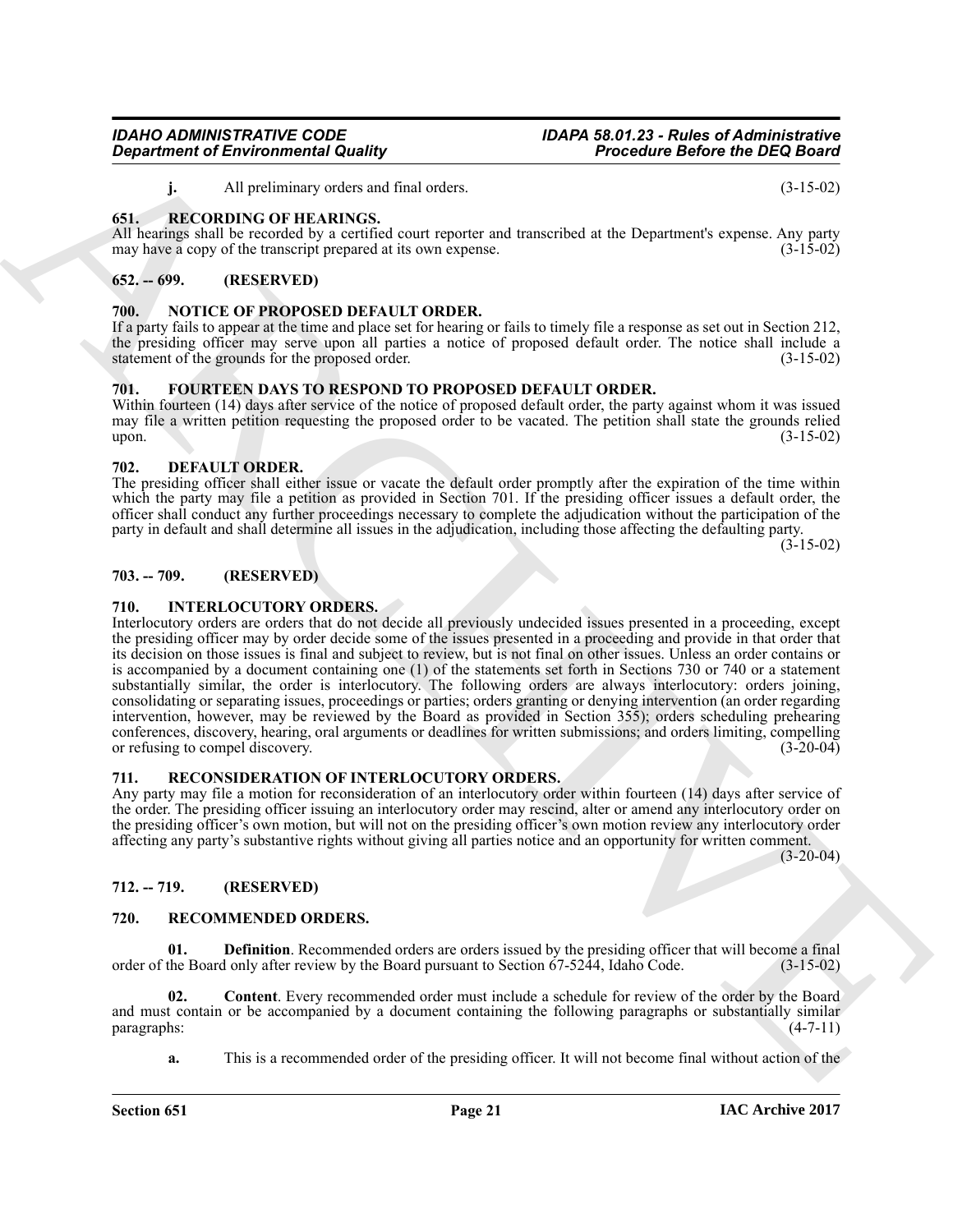## *IDAHO ADMINISTRATIVE CODE IDAPA 58.01.23 - Rules of Administrative*

Board. (3-15-02)

**Expariment of Environmental Quality<br>
The React duality of the State of the State of the State Scheme of the State Scheme of the State Scheme of the State Scheme of the State Scheme of the State Scheme of the State Scheme b.** The Board shall allow all parties an opportunity to file briefs in support or taking exceptions to the recommended order and may schedule oral argument in the matter before issuing a final order. The hearing coordinator shall issue a notice setting out the briefing schedule and date and time for oral argument. The Board will issue a final order within fifty-six (56) days of receipt of the written briefs or oral argument, whichever is later, unless waived or extended by the parties or for good cause shown. The Board may hold additional hearings or may remand the matter for further evidentiary hearings if further factual development of the record is necessary before issuing a final order. (4-7-11)  $final order.$  (4-7-11)

<span id="page-21-5"></span>**03.** No Motions for Reconsideration. Motions for reconsideration of any recommended order shall nsidered. (3-15-02) not be considered.

<span id="page-21-0"></span>**721. -- 729. (RESERVED)**

## <span id="page-21-2"></span><span id="page-21-1"></span>**730. PRELIMINARY ORDERS.**

<span id="page-21-4"></span>**01. Definition**. Preliminary orders are orders issued by the presiding officer that will become a final order of the Board unless reviewed by the Board pursuant to Section 67-5245, Idaho Code. (3-15-02)

<span id="page-21-3"></span>**02. Content**. Every preliminary order must contain or be accompanied by a document containing the g paragraphs or substantially similar paragraphs: (3-15-02) following paragraphs or substantially similar paragraphs:

**a.** This is a preliminary order of the presiding officer. It can and will become final without further action of the Board unless any party appeals to the Board by filing with the hearing coordinator a petition for review<br>of the preliminary order: (4-7-11) of the preliminary order;

**b.** Within fourteen (14) days of the service date of this preliminary order, any party may take exceptions to any part of this preliminary order by filing with the hearing coordinator a petition for review of the preliminary order. Otherwise, this preliminary order will become a final order of the Board. The basis for review must<br>be stated in the petition. The Board may review the preliminary order on its own motion. (4-7-11) be stated in the petition. The Board may review the preliminary order on its own motion.

**c.** If any party files a petition for review of the preliminary order, the Board shall allow all parties an opportunity to file briefs in support of or taking exceptions to the preliminary order and may schedule oral argument in the matter before issuing a final order. The hearing coordinator shall issue a notice setting out the briefing schedule and date and time for oral argument. The Board will issue a final order within fifty-six (56) days of receipt of the written briefs or oral argument, whichever is later, unless waived or extended by the parties or for good cause shown. The Board may hold additional hearings or may remand the matter for further evidentiary hearings if further factual development of the record is necessary before issuing a final order. (4-7-11)

**d.** Pursuant to Sections 67-5270 and 67-5272, Idaho Code, if this preliminary order becomes final, any party aggrieved by the final order or orders previously issued in this case may appeal the final order and all previously issued orders in this case to district court by filing a petition for judicial review in the district court of the county in which: (4-7-11) county in which:

|               | A hearing was held,                | $(3-15-02)$ |
|---------------|------------------------------------|-------------|
| $\cdot \cdot$ | The final agency action was taken, | $(3-15-02)$ |

iii. The party seeking review of the order resides, or operates its principal place of business in Idaho, or (3-15-02)

iv. The real property or personal property that was the subject of the agency action is located.

(3-15-02)

**e.** The petition for judicial review must be filed within twenty-eight (28) days of this preliminary order becoming final. See Section 67-5273, Idaho Code. The filing of a petition for judicial review in district court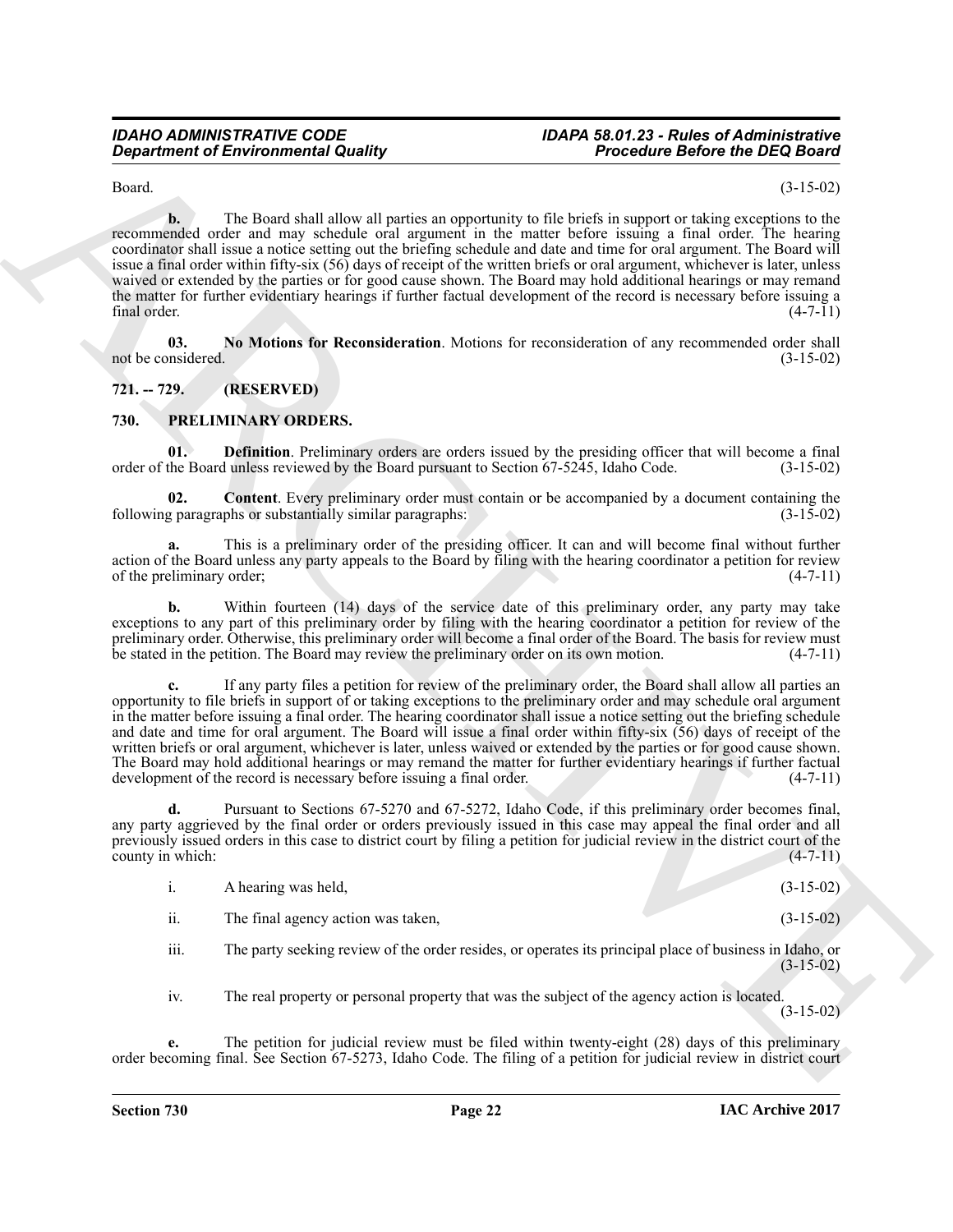does not itself stay the effectiveness or enforcement of the order under review. (4-7-11)

<span id="page-22-11"></span>**03.** No Motions for Reconsideration. Motions for reconsideration of any preliminary order shall not be considered. (3-15-02) be considered.  $(3-15-02)$ 

## <span id="page-22-0"></span>**731. -- 739. (RESERVED)**

## <span id="page-22-8"></span><span id="page-22-6"></span><span id="page-22-1"></span>**740. FINAL ORDERS.**

**Equation of Environmental Quality<br>
Secretaris Resolution of the volume of the volume of the volume of the content of the Resolution of the Resolution of the Secretaristics of the Secretaristics of the Secretaristics Reso 01. Definition**. Final orders are preliminary orders that have become final under Section 730 pursuant to Section 67-5245, Idaho Code, or orders issued by the Board pursuant to Section 67-5246, Idaho Code. An order shall be considered a final order pursuant to Section 67-5246, Idaho Code, if issued after a decision by the number of Board members necessary to constitute a quorum. Emergency orders issued under Section 67-5247, Idaho Code, shall be designated as final orders if the Board will not issue further orders or conduct further proceedings in the matter. (3-15-02)

**02. Content**. Every final order issued by the Board must contain or be accompanied by a document of the following paragraphs or substantially similar paragraphs: (3-15-02) containing the following paragraphs or substantially similar paragraphs:

<span id="page-22-7"></span>**a.** This is a final order of the Board. (3-15-02)

**b.** Pursuant to Sections 67-5270 and 67-5272, Idaho Code, any party aggrieved by this final order or orders previously issued in this case may appeal this final order and all previously issued orders in this case to district court by filing a petition for judicial review in the district court of the county in which: (4-7-11)

| A hearing was held; | $(3-15-02)$ |
|---------------------|-------------|
|                     |             |

- ii. The final agency action was taken; (3-15-02)
- iii. The party seeking review of the order resides, or operates its principal place of business in Idaho; or (3-15-02)

<span id="page-22-9"></span>iv. The real property or personal property that was the subject of the agency action is located.

(3-15-02)

**c.** The petition for judicial review must be filed within twenty-eight (28) days of the service date of this final order. See Section 67-5273, Idaho Code. The filing of a petition for judicial review in district court does not itself stay the effectiveness or enforcement of the order under review. (4-7-11) itself stay the effectiveness or enforcement of the order under review.

**03.** No Motions for Reconsideration. Motions for reconsideration of any final order shall not be considered. (3-15-02) considered. (3-15-02)

## <span id="page-22-2"></span>**741. -- 749. (RESERVED)**

## <span id="page-22-10"></span><span id="page-22-3"></span>**750. ORDER NOT DESIGNATED.**

If an order is not designated as recommended, preliminary or final at its issuance, but is designated as recommended, preliminary or final after its issuance, its effective date for purposes of judicial review is the service date of the order of designation. If a party believes that an order not designated as a recommended order, preliminary order or final order according to the terms of these rules should be designated as a recommended order, preliminary order or final order, the party may move to designate the order as recommended, preliminary or final, as appropriate. (4order, the party may move to designate the order as recommended, preliminary or final, as appropriate.

## <span id="page-22-4"></span>**751. -- 779. (RESERVED)**

## <span id="page-22-12"></span><span id="page-22-5"></span>**780. STAY OF ORDERS.**

The filing of the petition for review does not itself stay the effectiveness or enforcement of the Board action. The Board may grant, or the reviewing court may order, a stay upon appropriate terms. (3-15-02) Board may grant, or the reviewing court may order, a stay upon appropriate terms.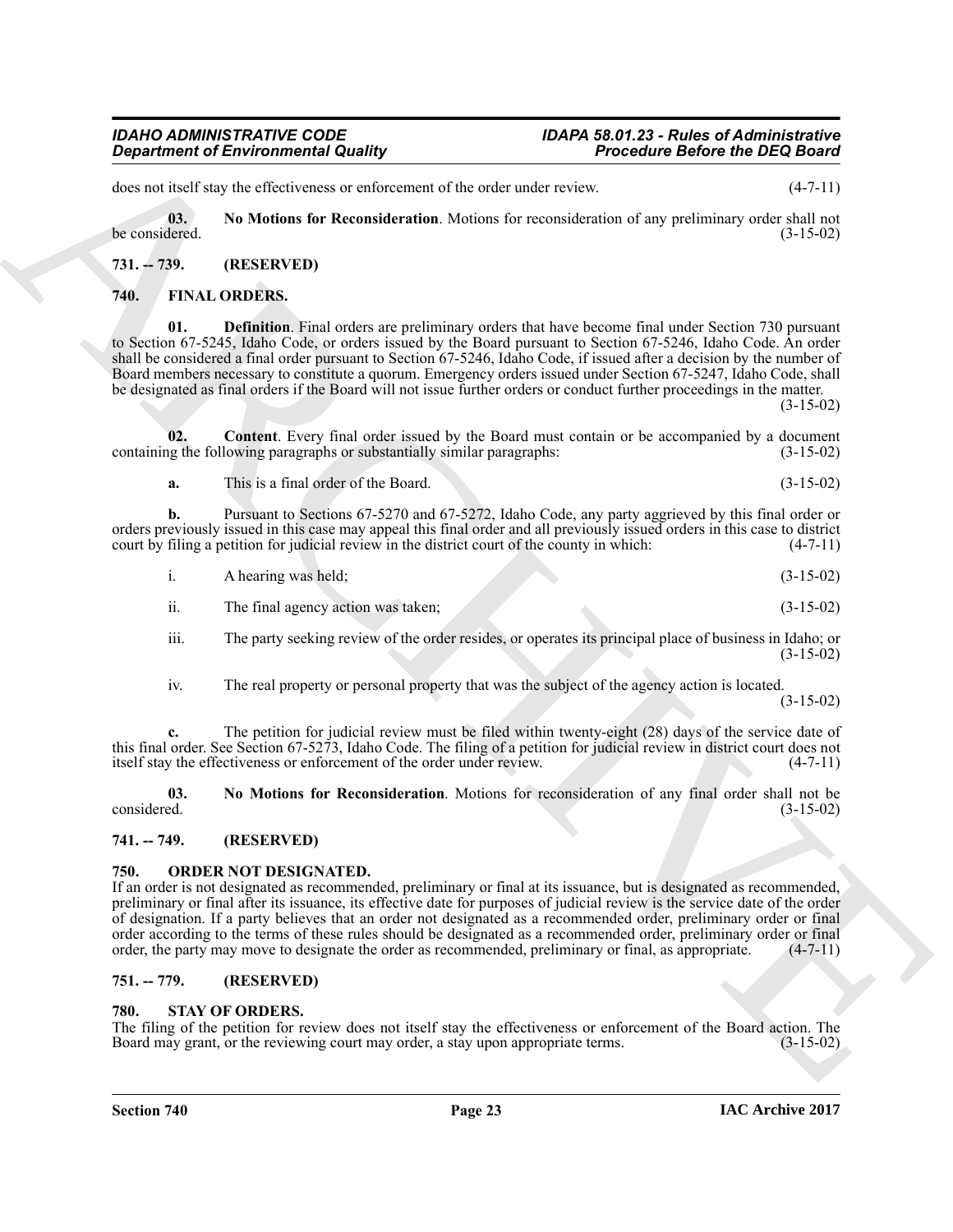## <span id="page-23-16"></span><span id="page-23-0"></span>**781. -- 789. (RESERVED)**

#### <span id="page-23-1"></span>**790. RIGHT OF JUDICIAL REVIEW.**

Pursuant to Section 67-5270, Idaho Code, any person aggrieved by a final order of the Board in a contested case is entitled to judicial review. Pursuant to Section 67-5271, Idaho Code, a person is not entitled to judicial review of an agency action in district court until that person has exhausted all administrative remedies available with the Board, but a preliminary, procedural, or intermediate agency action or ruling is immediately reviewable in district court if administrative review of the final agency action would not provide an adequate remedy. (4-7-11)

#### <span id="page-23-14"></span><span id="page-23-13"></span><span id="page-23-2"></span>**791. PETITION FOR JUDICIAL REVIEW.**

**Experiment of Environmental Quality<br>
TH. 2001. IN the SUN UNIVERSE CONTINUES CONTINUES (Section 2001) 2014.**<br>
The SUN UNIVERSE PARCHAIN CONTINUES CONTINUES CONTINUES CONTINUES (Section 2014)<br>
2014 - EXPERIMENTAL CONTINUE **01. Filing and Service**. The petition for judicial review must be filed with the hearing coordinator as set out in Section 008 and with the district court and served on all parties. Pursuant to Section 39-107(6), Idaho Code, the petition for judicial review shall also be served upon the Chairman of the Board, the Director of the Department, and upon the Attorney General of the State of Idaho. Pursuant to Section 67-5272, Idaho Code, petitions for judicial review may be filed in the District Court of the county in which: (4-7-11) review may be filed in the District Court of the county in which:

| a. | The hearing was held;              | $(3-15-02)$ |
|----|------------------------------------|-------------|
|    | The final agency action was taken; | $(3-15-02)$ |

- **c.** The party seeking review of the agency action resides; or (3-15-02)
- <span id="page-23-15"></span>**d.** The real property or personal property that was the subject of the agency action is located.

(3-15-02)

**02. Filing Deadline**. Pursuant to Section 67-5273, Idaho Code, a petition for judicial review of a final order in a contested case must be filed within twenty-eight (28) days of the service date of the final order. (3-15-02)

#### <span id="page-23-3"></span>**792. -- 798. (RESERVED)**

#### <span id="page-23-17"></span><span id="page-23-4"></span>**799. RULES GOVERNING PROCEEDINGS ON PETITIONS TO INITIATE RULEMAKING.**

Sections 799 through 802 establish provisions governing proceedings on petitions to initiate rulemaking. (3-15-02)

## <span id="page-23-9"></span><span id="page-23-5"></span>**800. FORM AND CONTENTS OF PETITION TO INITIATE RULEMAKING.**

This rule addresses petitions to initiate rulemaking as described by Section 67-5230, Idaho Code. (3-15-02)

<span id="page-23-12"></span>**01.** Requirement. Any person petitioning for initiation of rulemaking must comply with this rule.

(3-15-02)

- <span id="page-23-11"></span>**02. Form and Contents**. The form and contents of a petition to initiate rulemaking shall: (3-20-04)
- **a.** Identify the petitioner and state the petitioner's interest(s) in the matter; (3-15-02)

**b.** Describe the nature of the rule or amendment to the rule urged to be promulgated and the r's suggested rule or amendment; and (3-15-02) petitioner's suggested rule or amendment; and

**c.** Indicate the statute, order, rule, or other controlling law, and the factual allegations upon which the petitioner relies to support the proposed rulemaking. Legal assertions in the petition may be accompanied by citations of cases and/or statutory provisions. (3-15-02) of cases and/or statutory provisions.

**03.** Filing. The petitioner shall file the original and two (2) copies of the petition with the hearing tor in accordance with Section 008. (3-20-04) coordinator in accordance with Section 008.

#### <span id="page-23-6"></span>**801. BOARD RESPONSE TO PETITION.**

<span id="page-23-10"></span><span id="page-23-8"></span><span id="page-23-7"></span>**01.** Action of Board. The Board shall have until the first regularly scheduled meeting that takes place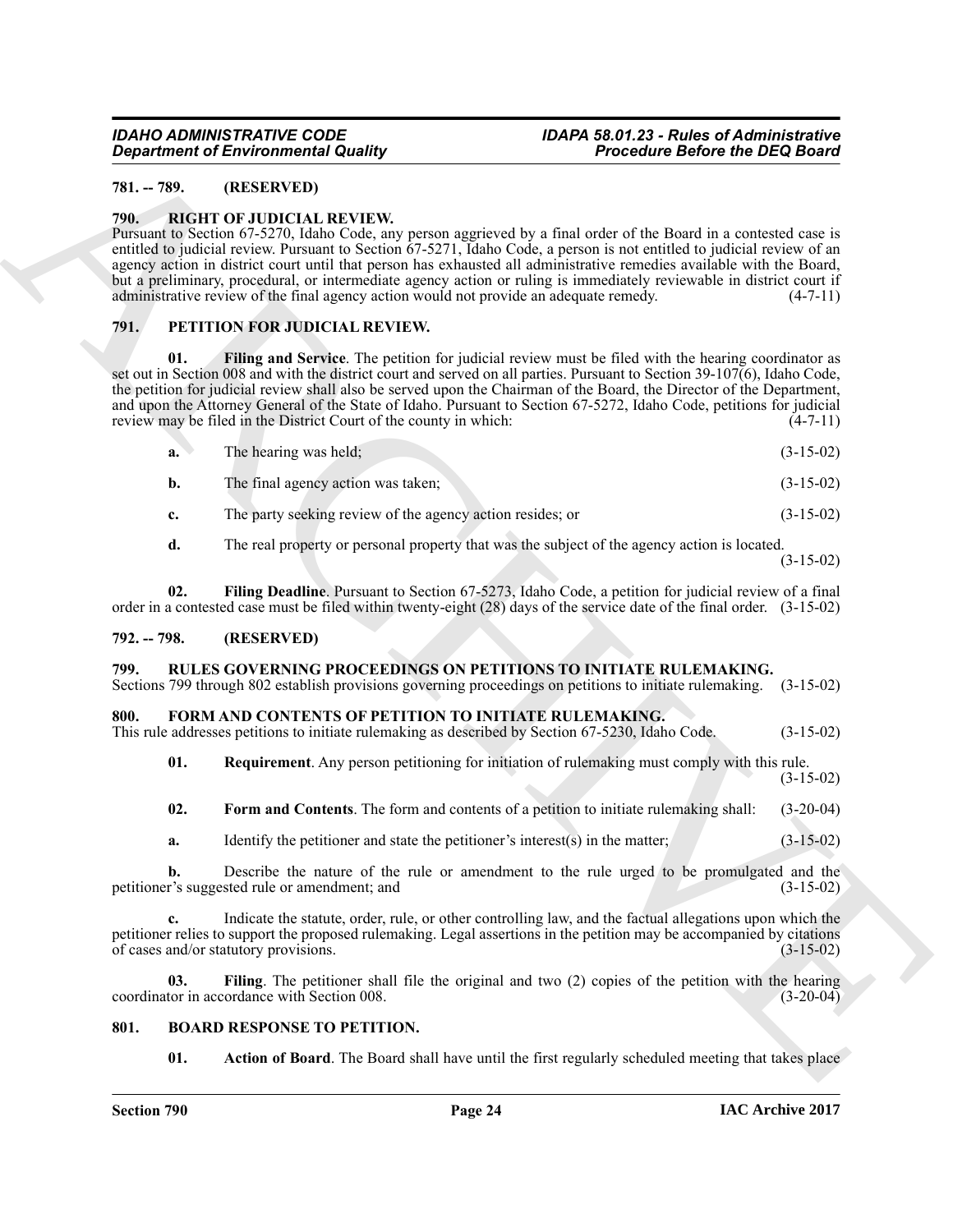## *IDAHO ADMINISTRATIVE CODE IDAPA 58.01.23 - Rules of Administrative*

fourteen (14) or more days after submission of the petition to initiate rulemaking proceedings in accordance with Sections 67-5220 through 67-5225, Idaho Code, and these rules or deny the petition in writing, stating its reasons for the denial. (3-15-02) the denial.  $(3-15-02)$ 

<span id="page-24-6"></span>**02. Denial**. If the petition is denied, the written denial shall state:  $(3-15-02)$ 

**a.** The Board has denied your petition to initiate rulemaking. This denial is a final agency action within the meaning of Section 67-5230, Idaho Code.  $(3-15-02)$ 

**b.** Pursuant to Section 67-5270, Idaho Code, any person aggrieved by this final agency action may seek review of the denial to initiate rulemaking by filing a petition for judicial review in the District Court of the county in which: (4-7-11) county in which:

| The hearing was held; | $(3-15-02)$ |
|-----------------------|-------------|
|                       |             |

ii. This final agency action was taken; (3-15-02)

iii. The party seeking review resides, or operates its principal place of business in Idaho; or (3-15-02)

iv. The real property or personal property that was the subject of the denial of the petition for ng is located. (3-15-02) rulemaking is located.

**c.** The petition for judicial review must be filed within twenty-eight (28) days of the service date of al of the petition to initiate rulemaking. (4-7-11) this denial of the petition to initiate rulemaking.

## <span id="page-24-9"></span><span id="page-24-0"></span>**802. NOTICE OF INTENT TO INITIATE RULEMAKING CONSTITUTES ACTION ON PETITION.**

The Board may initiate rulemaking proceedings in response to a petition to initiate rulemaking by issuing a notice of intent to promulgate rules in accordance with Section 67-5220, Idaho Code, on the subject matter of the petition if it wishes to obtain further comment whether a rule should be proposed or what rule should be proposed. Publication of a notice of intent to promulgate rules satisfies the Board's obligations to take action on the petition and is not a denial of a petition to initiate rulemaking. (3-15-02)

## <span id="page-24-1"></span>**803. -- 807. (RESERVED)**

## <span id="page-24-11"></span><span id="page-24-2"></span>**808. RULES GOVERNING RULEMAKING PROCEDURES.**

Sections 808 through 860 establish provisions governing rulemaking procedures. (3-15-02)

## <span id="page-24-7"></span><span id="page-24-3"></span>**809. FORMAL AND INFORMAL RULEMAKING.**

Formal rulemaking refers only to rulemaking procedures associated with formal notice of proposed rulemaking, receipt of and consideration of written or oral comment on the record in response to notice of proposed rulemaking, and adoption of rules. Informal rulemaking refers to informal procedures for development of, comment upon, or review of rules for later formal consideration. No rule may come into effect solely as a result of informal rulemaking. Agreements coming from informal rulemaking must be finalized by formal rulemaking. (3-15-02)

## <span id="page-24-8"></span><span id="page-24-4"></span>**810. LEGISLATIVE PREFERENCE FOR NEGOTIATED RULEMAKING PROCEDURES.**

**Stationer of Environmental Quality**<br> **Container the station of the political symphony in the color of the political symphony and the station of the station of the station of the station of the station of the station of t** This rule addresses informal, negotiated rulemaking as described by Section 67-5220, Idaho Code. The Department, when feasible, shall proceed by informal, negotiated rulemaking in order to improve the substance of proposed rules by drawing upon shared information, expertise and technical abilities possessed by the affected persons; to arrive at a consensus on the content of the rule; to expedite formal rulemaking; and to lessen the likelihood that affected persons will resist enforcement or challenge the rules in court. will resist enforcement or challenge the rules in court.

## <span id="page-24-10"></span><span id="page-24-5"></span>**811. PUBLICATION IN IDAHO ADMINISTRATIVE BULLETIN.**

If the Department determines that informal, negotiated rulemaking is feasible, it shall publish in the Idaho Administrative Bulletin a notice of intent to promulgate a rule. If the Department determines that informal, negotiated rulemaking is not feasible, it shall proceed to formal rulemaking as provided in this chapter and explain in its notice of proposed rulemaking why informal rulemaking is not feasible. Reasons why the Department may find that informal, negotiated rulemaking is not feasible include, but are not limited to, the need for temporary rulemaking, the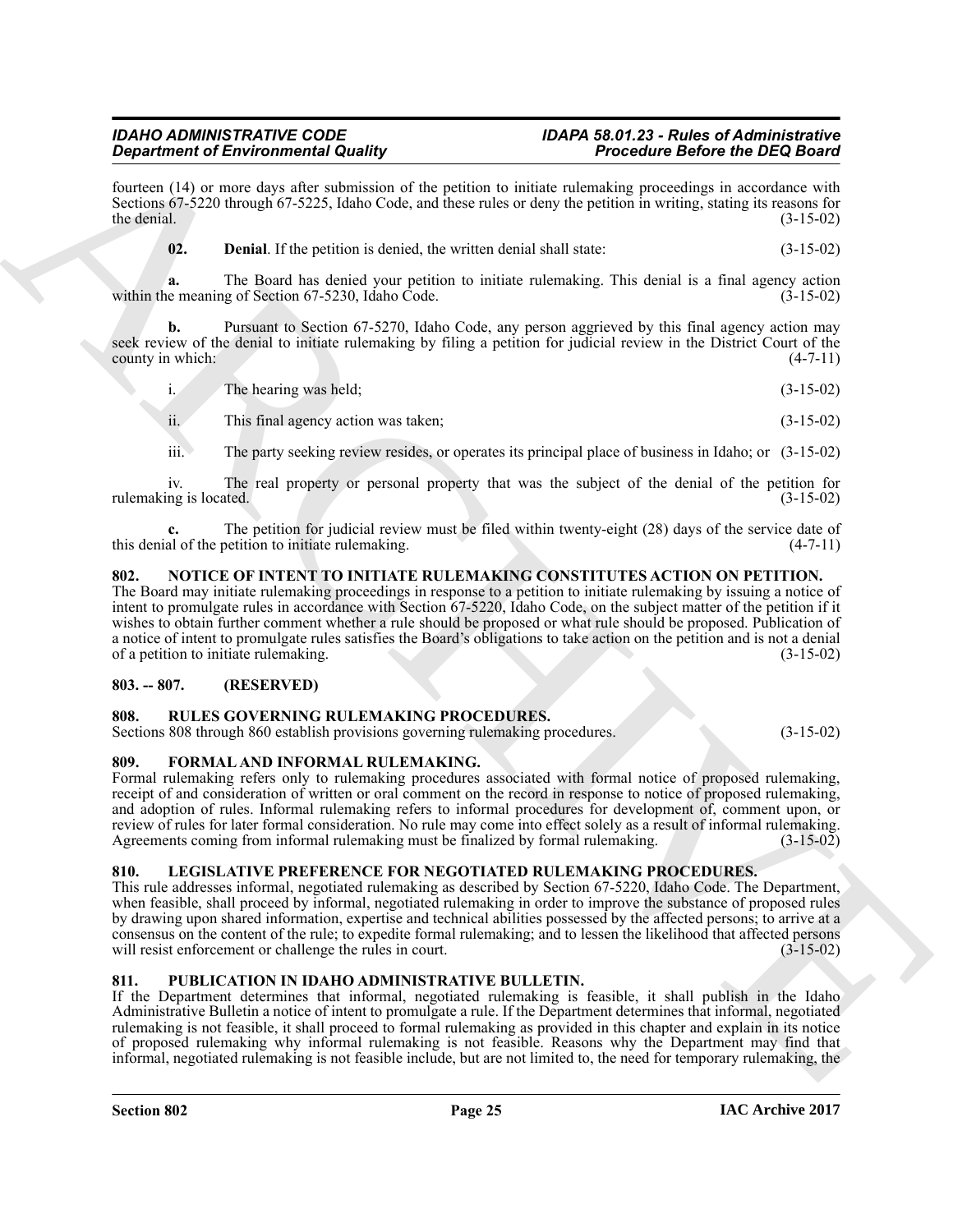## *IDAHO ADMINISTRATIVE CODE IDAPA 58.01.23 - Rules of Administrative*

simple nature of the proposed rule change, the lack of identifiable representatives of affected interests, or determination that affected interests are not likely to reach a consensus on a proposed rule. The determination of the Department whether to use informal, negotiated rulemaking is not reviewable. (4-4-13) Department whether to use informal, negotiated rulemaking is not reviewable.

#### <span id="page-25-6"></span><span id="page-25-0"></span>**812. CONTENTS OF NOTICE OF INTENT TO PROMULGATE RULES.**

The notice of intent to promulgate rules shall announce that the Department intends to proceed by way of informal, negotiated rulemaking to develop a proposed rule and shall include:  $(3-15-02)$ negotiated rulemaking to develop a proposed rule and shall include:

**01. Subject Matter**. A brief, nontechnical statement of the subject matter to be addressed in the proposed rulemaking. (3-15-02)

<span id="page-25-13"></span><span id="page-25-11"></span><span id="page-25-7"></span>**02.** Authority. The statutory authority for the rulemaking. (3-15-02)

**03. Obtain Copy**. An explanation how to obtain a preliminary draft of the proposed rules, if one is available. (3-15-02)  $a$ vailable.  $(3-15-02)$ 

**04.** Issues. The principal issues involved and the interests which are likely to be significantly affected by the rule.  $(3-15-02)$ by the rule.  $(3-15-02)$ 

<span id="page-25-12"></span><span id="page-25-10"></span><span id="page-25-9"></span><span id="page-25-8"></span>**05. Department Contacts**. The person(s) designated to represent the Department. (3-15-02)

**06.** Method of Participation. An explanation how a person may participate in the informal, negotiated rulemaking.  $(3-15-02)$ rulemaking. (3-15-02)

**07. Schedule**. A proposed schedule for written comments or for a public meeting of interested persons, and a target date, if one (1) exists, to complete negotiation and to publish a proposed rule for notice and comment.

(3-15-02)

#### <span id="page-25-16"></span><span id="page-25-1"></span>**813. PUBLIC MEETINGS.**

**Stationary of Entropological Stationary, the last of distribution (FreeDock in Section 2018)**<br> **ARCHIVE CONSULTER STATION CONSULTER CONSULTER STATION (SECTION 2018)**<br> **ARCHIVE CONSULTER STATION CONSULTER STATION CONSULTE** The Department may convene public meetings of interested persons to consider the matter proposed by the Department and to attempt to reach a consensus concerning a proposed rule with respect to the matter and any other matter the parties determine is relevant to the proposed rule. Person(s) representing the Department may participate in the deliberations. (3-15-02) the deliberations.

#### <span id="page-25-15"></span><span id="page-25-2"></span>**814. NEGOTIATED RULEMAKING SUMMARY.**

The Department shall prepare a written summary of unresolved issues, key information considered and conclusions reached during and as a result of the negotiated rulemaking and make that summary available to persons who attended the negotiated rulemaking meetings. (4-4-13) attended the negotiated rulemaking meetings.

#### <span id="page-25-14"></span><span id="page-25-3"></span>**815. DEPARTMENT CONSIDERATION OF CONSENSUS REACHED BY PARTIES.**

The Department may accept in whole or in part or reject the consensus reached by the parties in publishing a proposed rule for notice and comment. (3-15-02) proposed rule for notice and comment.

## <span id="page-25-4"></span>**816. -- 829. (RESERVED)**

#### <span id="page-25-5"></span>**830. REQUIREMENTS FOR NOTICE OF PROPOSED RULEMAKING.**

<span id="page-25-18"></span><span id="page-25-17"></span>

| 01. | <b>Content</b> . Every notice of proposed rulemaking shall include: | $(3-15-02)$ |
|-----|---------------------------------------------------------------------|-------------|
|-----|---------------------------------------------------------------------|-------------|

**a.** A statement of the subject matter of the proposed rules; (3-15-02)

**b.** A statement of the specific statutory authority for the proposed rules, including a citation to a federal statute or regulation if that is the basis of authority or requirement for the rulemaking: (3-15-02) specific federal statute or regulation if that is the basis of authority or requirement for the rulemaking;

**c.** A statement in nontechnical terms of the substance of the proposed rules, and, if the Department to take oral testimony on the proposed rule, the location, date and time of the oral presentations; (3-15-02) intends to take oral testimony on the proposed rule, the location, date and time of the oral presentations;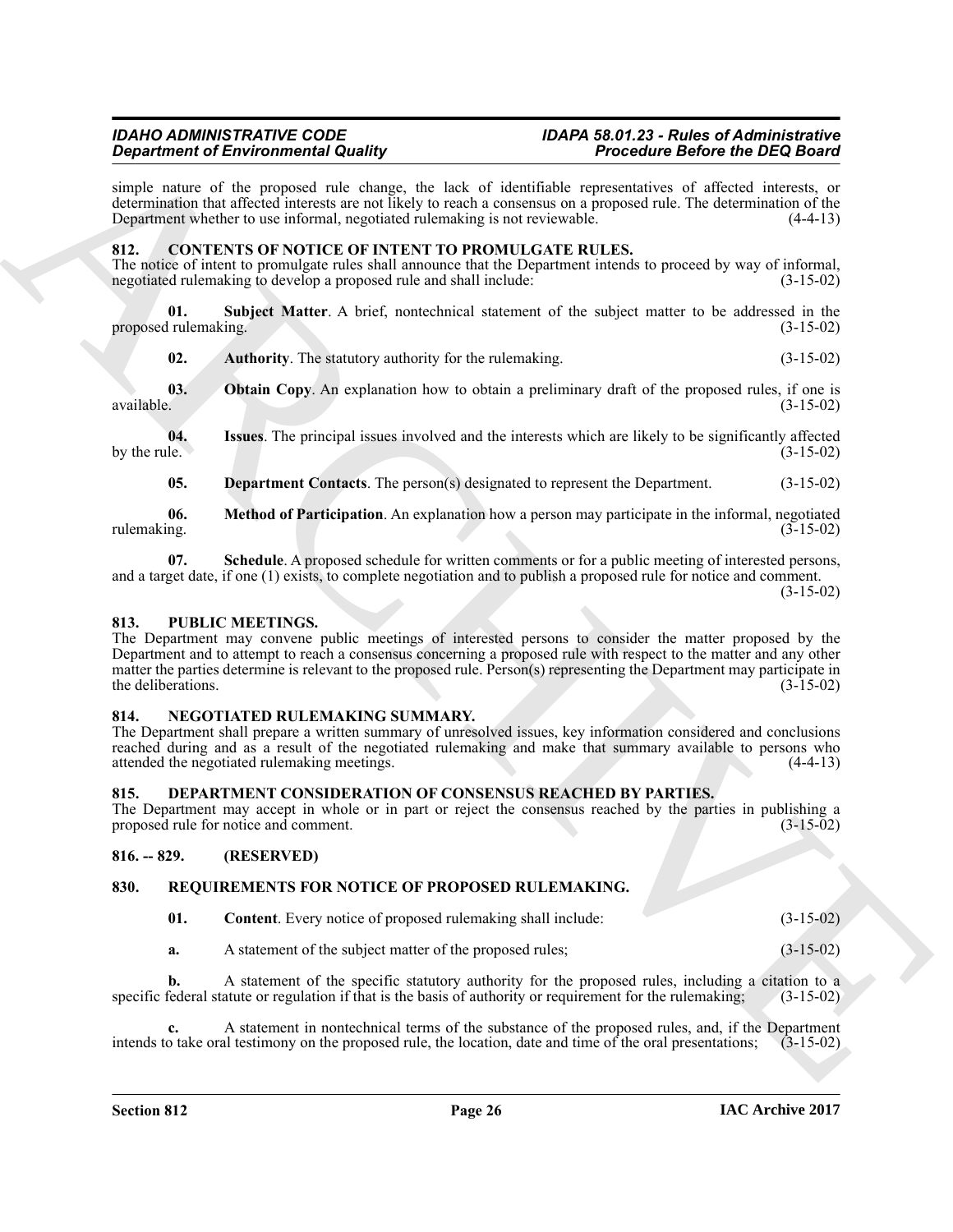## *IDAHO ADMINISTRATIVE CODE IDAPA 58.01.23 - Rules of Administrative Department of Environmental Quality*

**d.** A statement whether the Department intends to conduct oral presentations concerning the proposed d. if not, what persons must do in order to request an oral presentation: (3-15-02) rules, and, if not, what persons must do in order to request an oral presentation;

**e.** The address to which written submissions concerning the proposed rules must be mailed; (3-15-02)

**f.** The name and telephone number of an Department contact to whom questions about the proposed y be referred: (3-15-02) rules may be referred;

**g.** The deadline for written comment on the proposed rules and for asking for an opportunity for an oral presentation concerning the proposed rules; (3-15-02)

**h.** If negotiated rulemaking was not conducted, an explanation of the agency's determination that detrimation was not feasible: (4-4-13) negotiated rulemaking was not feasible;

<span id="page-26-9"></span>**i.** A summary of the proposed rules; and (3-15-02)

**j.** The name, mailing address and telephone number of an Department contact person for the rulemaking. (3-15-02) rulemaking. (3-15-02)

**02. Availability of Information**. This information will be published in the Idaho Administrative Bulletin and be available directly from the Department. The notice of proposed rulemaking must be accompanied by a document showing the text of the proposed rule in legislative format. (3-15-02) a document showing the text of the proposed rule in legislative format.

#### <span id="page-26-4"></span><span id="page-26-0"></span>**831. INFORMAL PHASES OF FORMAL RULEMAKING.**

In addition to the formal phases of rulemaking proceedings, the Department may schedule meetings after the formal proposal of rules to explain the operation of the rules proposed. (3-15-02) proposal of rules to explain the operation of the rules proposed.

#### <span id="page-26-3"></span><span id="page-26-1"></span>**832. COMMENTS ON PROPOSED RULES.**

Deadlines for comment upon proposed rules or amendments to proposed rules will be set forth in the Idaho Administrative Bulletin. Comments should be made to the officers listed in the notices of proposed rulemaking published in the Idaho Administrative Bulletin. Further information concerning individual rulemaking should be directed to the contact person listed for that rulemaking in the Idaho Administrative Bulletin. (3-15-02) directed to the contact person listed for that rulemaking in the Idaho Administrative Bulletin.

## <span id="page-26-5"></span><span id="page-26-2"></span>**833. PETITIONS FOR ORAL PRESENTATION.**

**01. Requirement**. Any person petitioning for an opportunity for an oral presentation in a substantive ng must substantially comply with this rule. (3-15-02) rulemaking must substantially comply with this rule.

<span id="page-26-8"></span><span id="page-26-6"></span>

| 02. | <b>Content.</b> The petition shall:                                         | $(3-15-02)$ |
|-----|-----------------------------------------------------------------------------|-------------|
|     | Identify the petitioner and state the petitioner's interests in the matter, | $(3-15-02)$ |

**b.** Describe the nature of the opposition to or support of the rule or amendment to the rule proposed to ulgated by the Department, and (3-15-02) be promulgated by the Department, and

<span id="page-26-7"></span>**c.** Indicate alternative proposals of the petitioner and any statute, order, rule or other controlling law or factual allegations upon which the petitioner relies to support the request for the opportunity to provide an oral presentation. Legal assertions in the petition may be accompanied by citations of cases and/or statutory provisions.  $(3-15-02)$ 

Generation of Environmental Gastley in the content intention in respective to the DEG Board<br>
And  $\mathbf{u}_k = \mathbf{u}_k$  the proposed of the content intention in the system of the proposed and solid and solid and solid and soli **03. Oral Presentation**. Within fourteen (14) days after receiving a petition for an oral presentation, the Department shall schedule the oral presentation or deny it. The Department shall provide an opportunity for oral presentation if requested by twenty-five (25) persons, a political subdivision, or another agency, but no oral presentation need be provided when the Department has no discretion as the substantive content of a proposed rule because the proposed rule is intended solely to comply with a controlling judicial decision or court order, or with the provisions of a statute or federal rule that has been amended since the adoption of the rule. If oral presentation is granted, notice of the oral presentation shall be published in the Idaho Administrative Bulletin. If oral presentation is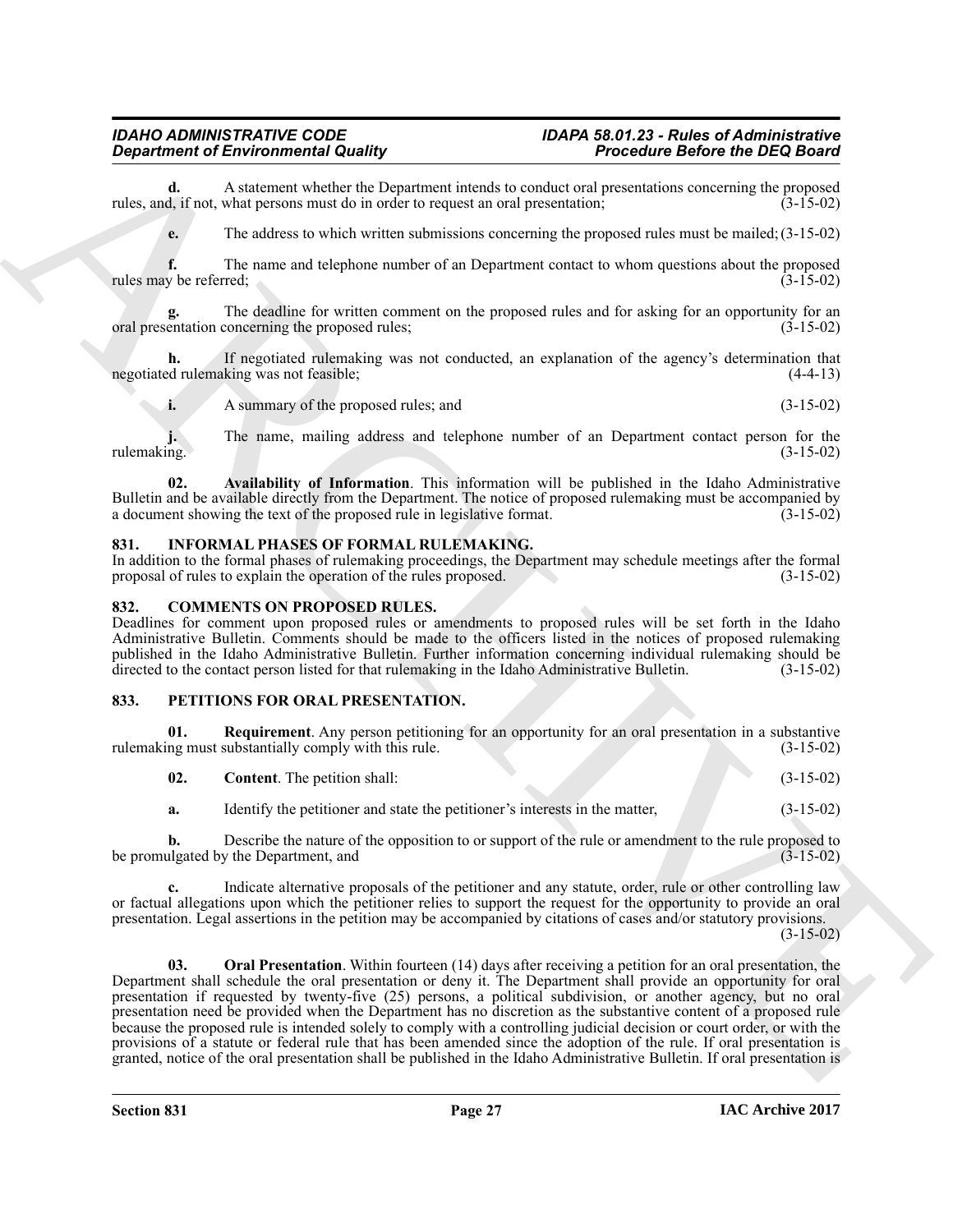## *IDAHO ADMINISTRATIVE CODE IDAPA 58.01.23 - Rules of Administrative*

denied, the denial shall state the grounds for denial. (3-15-02)

#### <span id="page-27-5"></span><span id="page-27-0"></span>**834. THE RULEMAKING RECORD.** The Department shall maintain a record of each rulemaking proceeding. (3-15-02)

<span id="page-27-6"></span>**01. Contents**. The record for a rulemaking proceeding shall include: (3-15-02)

**a.** Copies of all publications in the Idaho Administrative Bulletin relating to that rulemaking (3-15-02) proceeding;  $(3-15-02)$ 

**b.** All written petitions, submissions, and comments received by the Department, and the ent's responses to those petitions, submissions and comments; (3-15-02) Department's responses to those petitions, submissions and comments;

**c.** All written materials considered by the Department in connection with formulating the proposal or adoption of the rule; (3-15-02) (3-15-02)

**d.** A record of any oral presentations, any transcriptions of oral presentations, and any memoranda zing the contents of such presentations; and  $(3-15-02)$ summarizing the contents of such presentations; and

Any other materials or documents prepared in conjunction with the rulemaking, including any ed for the Department in considering the rulemaking. (3-15-02) summaries prepared for the Department in considering the rulemaking.

<span id="page-27-7"></span>**02. Recording or Reporting**. All oral presentations shall be recorded on audiotape or videotape or may be taken by a qualified court reporter at the Department's expense. The Department may provide for a transcript of the proceeding at its own expense. Persons may have a transcript of an oral presentation prepared at their own expense.  $(3-15-02)$  $e^{3-15-02}$ 

#### <span id="page-27-2"></span><span id="page-27-1"></span>**835. ADOPTION AND PUBLICATION OF PENDING RULES FOLLOWING COMMENT OR ORAL PRESENTATION.**

<span id="page-27-4"></span><span id="page-27-3"></span>**01. Adoption**. After the expiration of the written comment period for rulemaking and following any oral presentation on the rulemaking, but no sooner than seven (7) days after the expiration of the comment period, the Board shall consider fully all issues presented by the written and oral submissions respecting the proposed rule before adopting a pending rule. (3-15-02) (3-15-02)

**Consideration of Environmental Quality (and the Consideration Consideration Consideration Consideration (b)** 13-12<br>
ARCHIVENTIES (Fig. 12) and the Consideration Consideration Consideration (b) 13-201<br>
ARCHIVENTIES (Copie **02. Publication**. Upon the Board's adoption of a pending rule, the Department shall publish the text of the pending rule in the bulletin, except that with the permission of the coordinator, the Department need not publish the full text of the pending rule if no significant changes have been made from the text of the proposed rule as published in the bulletin, but the notice of adoption of the pending rule must cite the volume of the bulletin where the text is available and must note all changes that have been made. In addition, the Department must publish in the bulletin a concise explanatory statement containing: (3-15-02) bulletin a concise explanatory statement containing:

**a.** The reasons for adopting the pending rule; (3-15-02)

**b.** A statement of any change between the text of the proposed rule and the text of the pending rule explanation of the reasons for any changes; (3-15-02) with an explanation of the reasons for any changes;

**c.** The date on which the pending rule will become final and effective pursuant to Section 67-5224(5), Idaho Code; (3-15-02) Idaho Code; (3-15-02)

**d.** A statement that the pending rule may be rejected, amended or modified by concurrent resolution of the Legislature; (3-15-02)

**e.** An identification of any portion of the pending rule imposing or increasing a fee or charge and stating that this portion of the pending rule shall not become final and effective unless affirmatively approved by concurrent resolution of the Legislature; and (3-15-02) concurrent resolution of the Legislature; and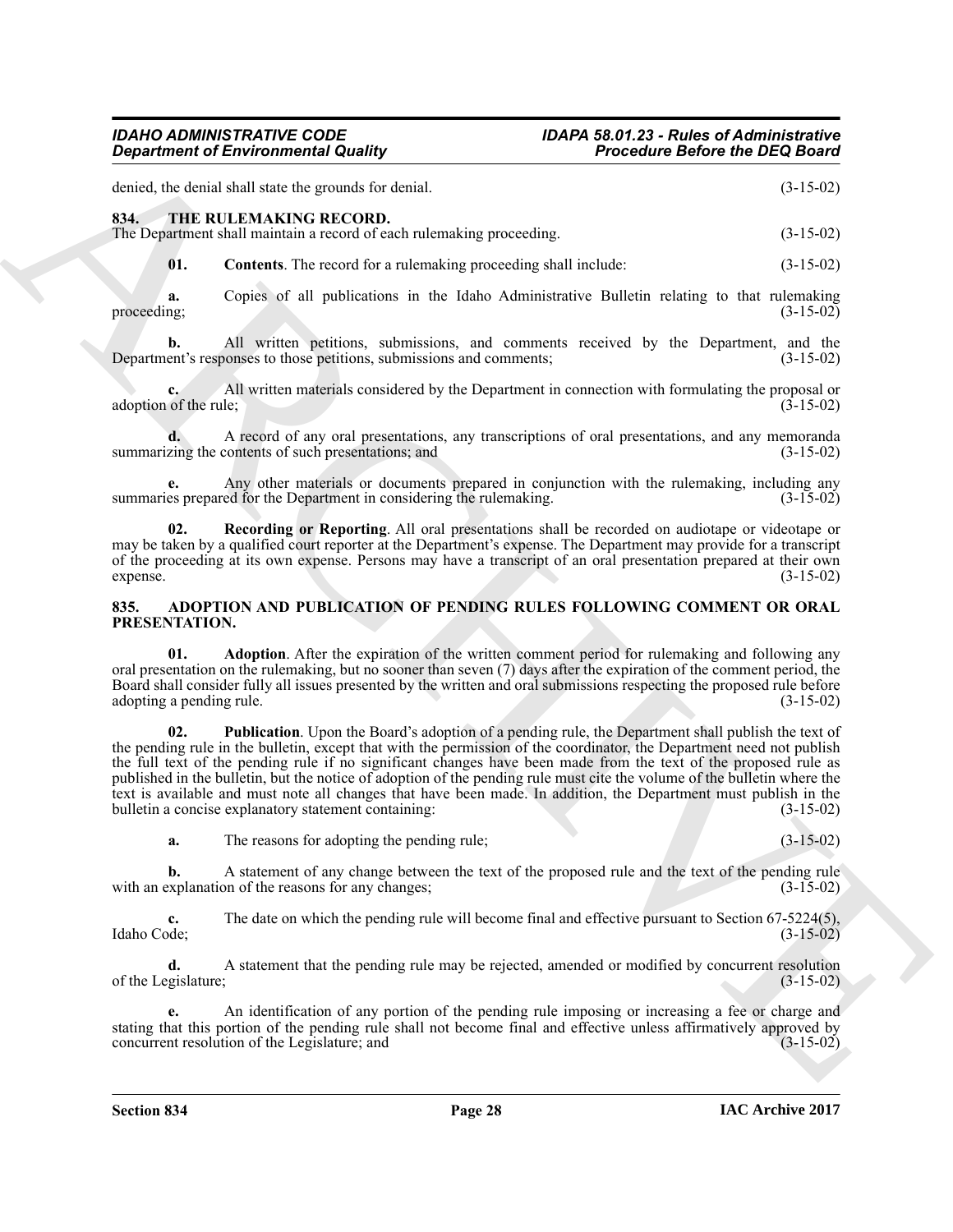**f.** A statement how to obtain a copy of the Department's written review of and written responses to en and oral submissions respecting the proposed rule. (3-15-02) the written and oral submissions respecting the proposed rule.

<span id="page-28-7"></span>**03. Rule Imposing or Increasing Fees**. When any pending rule imposes a new fee or charge or increases an existing fee or charge, the Department shall provide the coordinator with a description of that portion of the rule imposing a new fee or charge or increasing an existing fee or charge, along with a citation of the specific statute authorizing the imposition or increase of the fee or charge. (3-15-02) statute authorizing the imposition or increase of the fee or charge.

#### <span id="page-28-0"></span>**836. FINAL RULES.**

Pending rules may become final rules, or may be rejected, amended or modified by concurrent resolution of the Legislature, as provided in Section 67-5224, Idaho Code. (3-15-02) Legislature, as provided in Section 67-5224, Idaho Code.

## <span id="page-28-1"></span>**837. -- 839. (RESERVED)**

## <span id="page-28-15"></span><span id="page-28-11"></span><span id="page-28-2"></span>**840. PROCEDURE FOR ADOPTION OF TEMPORARY RULES.**

**Department of Environmental Reading Space of the Usymuan Constitute and the Constitute and the Constitute and the Constitute and the Constitute and the Constitute and the Constitute and the Constitute and the Constitute 01. Gubernatorial Finding**. The Board may adopt temporary rules upon the Governor's finding that protection of the public health, safety, or welfare, compliance with deadlines in amendments to governing law or federal programs, or conferring a benefit requires a rule to become effective before it has been submitted to the Legislature for review. No temporary rule imposing a fee or charge may become effective before it has been approved, amended or modified by concurrent resolution of the Legislature unless the Governor finds that the fee or charge is necessary to avoid immediate danger that justifies the imposition of the fee or charge. (3-15-02 charge is necessary to avoid immediate danger that justifies the imposition of the fee or charge.

<span id="page-28-13"></span>**02. Effective Date**. Temporary rules take effect according to the effective date specified in the rules. Temporary rules may be immediately effective. (3-15-02)

<span id="page-28-14"></span>**03. Expiration**. In no case may a temporary rule remain in effect beyond the conclusion of the next succeeding regular session of the Legislature unless the rule is approved, amended or modified by concurrent resolution, in which case the rule may remain in effect until the time specified in the resolution or until the rule has been replaced by a final rule that has become effective pursuant to Section 67-5224(5), Idaho Code. ( been replaced by a final rule that has become effective pursuant to Section 67-5224(5), Idaho Code.

<span id="page-28-16"></span>**Notice and Publication**. The Department shall give such notice as is practicable in connection with adoption of a temporary rule. Temporary rules will be published in the first available issue of the Idaho Administrative Bulletin. (3-15-02)

<span id="page-28-12"></span>**05. Associated Proposed Rule**. Concurrently with promulgation of a temporary rule, or as soon as reasonably possible thereafter, the Department must begin rulemaking procedures by issuing a proposed rule on the same subject matter as the temporary rule, unless the temporary rule will expire by its own terms or by operation of law before a proposed rule could become final. (3-15-02) law before a proposed rule could become final.

## <span id="page-28-3"></span>**841. -- 849. (RESERVED)**

#### <span id="page-28-8"></span><span id="page-28-4"></span>**850. CORRECTION OF TYPOGRAPHICAL, TRANSCRIPTION OR CLERICAL ERRORS IN PENDING RULES.**

The Board may amend pending rules to correct typographical errors, transcription errors, or clerical errors, in the manner approved by the Administrative Rules Coordinator. These amendments will be incorporated into the pending rule upon their publication in the Idaho Administrative Bulletin. (3-15-02) rule upon their publication in the Idaho Administrative Bulletin.

## <span id="page-28-5"></span>**851. -- 859. (RESERVED)**

#### <span id="page-28-9"></span><span id="page-28-6"></span>**860. PETITION FOR JUDICIAL REVIEW OF AN ADMINISTRATIVE RULE OF THE DEPARTMENT.**

Pursuant to Section 67-5270, Idaho Code, any person aggrieved by an administrative rule of the Department (either temporary or final) may seek judicial review in district court.

<span id="page-28-10"></span>**01. Filing and Service**. The petition for judicial review must be filed with the hearing coordinator as set out in Section 008 and with the district court and served on all parties. Pursuant to Section 39-107(6), Idaho Code,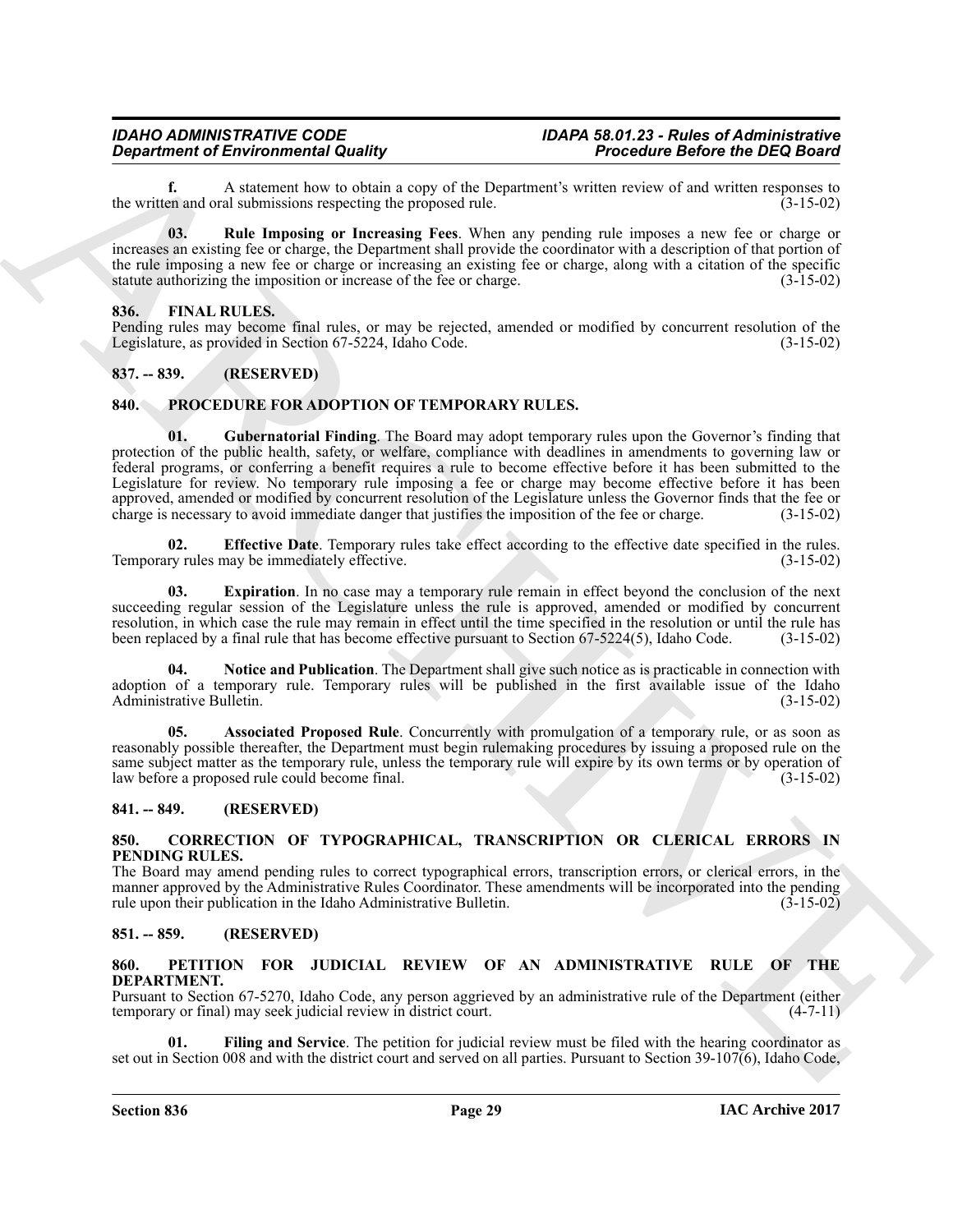## <span id="page-29-1"></span><span id="page-29-0"></span>*IDAHO ADMINISTRATIVE CODE IDAPA 58.01.23 - Rules of Administrative*

|                 | <b>Department of Environmental Quality</b>                                             | <b>Procedure Before the DEQ Board</b>                                                                                                                                                                                                       |             |
|-----------------|----------------------------------------------------------------------------------------|---------------------------------------------------------------------------------------------------------------------------------------------------------------------------------------------------------------------------------------------|-------------|
|                 | may be filed in the District Court of the county in which:                             | the petition for judicial review shall also be served upon the Chairman of the Board, the Director of the Department,<br>and upon the Attorney General of the State of Idaho. Pursuant to Section 67-5272, Idaho Code, petitions for review | $(4-7-11)$  |
| a.              | The hearing was held;                                                                  |                                                                                                                                                                                                                                             | $(3-15-02)$ |
| b.              | The final agency action was taken;                                                     |                                                                                                                                                                                                                                             | $(3-15-02)$ |
| c.<br>Idaho; or |                                                                                        | The party seeking review of the agency action resides, or operates its principal place of business in                                                                                                                                       | $(3-15-02)$ |
| d.              |                                                                                        | The real property or personal property that was the subject of the agency action is located.                                                                                                                                                | $(3-15-02)$ |
| 02.             | for a challenge to procedures used in promulgating the rule) may be filed at any time. | Time. Pursuant to Section 67-5273, Idaho Code, a petition for judicial review of a final rule (except                                                                                                                                       | $(3-15-02)$ |
|                 |                                                                                        |                                                                                                                                                                                                                                             |             |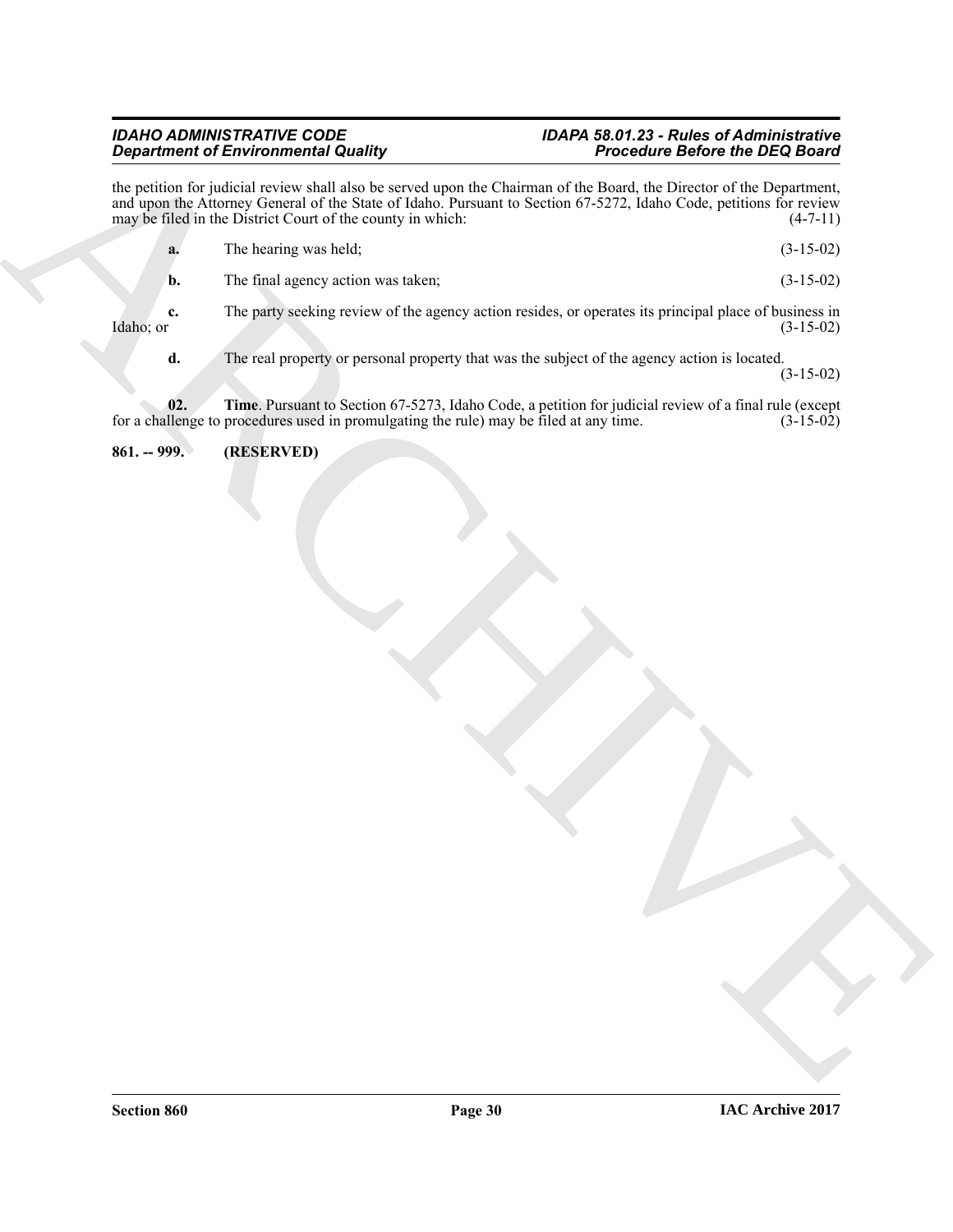# *Subject Index*

#### **A**

Adoption & Publication Of Pending Rules Following Comment Or Oral Presentation 28 Adoption 28 Publication 28 Rule Imposing or Increasing Fees 29 Alternative Resolution Of Contested Cases 14 Amendments To Pleadings, Withdrawal Of Pleadings 12 **B**

Board Members As Presiding Officers, Appointment Of Hearing Officers, Notice 13 Board Response To Petition 24 Action of Board 24 Denial 25 Briefs, Memoranda, Proposed Orders Of The Parties, Statements Of Position 19 Burdens Of Proof Regarding Settlements 20

## **C**

Challenges To Statutes 14 Comments On Proposed Rules 27 Computation Of Time 7 Conduct Required 10 Conference At Hearing 18 Confidentiality Of Settlement Negotiations 19 Consideration Of Settlements 20 Consolidation Of Proceedings 18 Contents Of Notice Of Intent To Promulgate Rules 26 Authority 26 Department Contacts 26 Issues 26 Method of Participation 26 Obtain Copy 26 Schedule, Intent to Promulgate Rules 26 Subject Matter 26 Continuance Of Hearing 18 Correction Of Typographical, Transcription Or Clerical Errors In Pending Rules 29

## **D**

Default Order 21 Defective, Insufficient Or Untimley Pleadings 12 Definitions, IDAPA 58.01.23 Aggrieved Person or Person Aggrieved 6

[A](#page-27-2)[R](#page-12-7)[C](#page-16-6)[H](#page-15-5)[I](#page-10-6)[V](#page-10-8)[E](#page-24-9) Board 6 Contested Case 6 Declaratory Ruling 6 Department or DEQ 6 Director 6 Hearing Coordinator 6 Hearing Officer 6 Idaho Administrative Bulletin 7 Order 7 Party 7 Person 7 Petition<sub>7</sub> Pleadings 7 Presiding Officer(s) 7 Department Action Not Stayed 10 Department Consideration Of Consensus Reached By Parties 26 Depositions 19 Dismissal Of Inactive Contested Cases 10 Dispositions, Prepared Testimony & Exhibits 17 Disqualification Of Officers Hearing Contested Cases 14 Documentary Evidence 19

## **E**

Ex Parte Communications 14 Exchange Of Information, Other Discovery 16 Additional Discovery 16 Information Exchange 16 Scope of Additional Discovery Allowed 16 Supplementation of Information Exchange & Discovery 16 Exhibit Numbers 15 Exhibits 19

## **F**

Filing & Service Of Discovery-related Documents 17 Filing & Service Of Documents 5 Filing of Documents 6 Service of Documents 6 Final Orders 23 Content 23 Definition 23 No Motions for Reconsideration 23 Form & Contents Of Petition For Declaratory Rulings 9 Filing<sub>9</sub> Form 9 Legal Assertions 9 Form & Contents Of Petition To Initiate Rulemaking 24 Filing 24

Form & Contents 24 Requirement 24 Form & Contents Of Petitions To Intervene 13 Form Of Pleadings 11 Form 12 Pleadings 11 Formal & Informal Rulemaking 25

## **G**

Granting Petitions To Intervene 13 General 13 Intervenor Response 13

## **H**

How Hearings Held 18

## **I**

Identification Of Pleadings 7 Informal Phases Of Formal Rulemaking 27 Initial Pleading By Party Listing Of Representatives 8 Interlocutory Orders 21 Intervention 12

## **L**

Legislative Preference For Negotiated Rulemaking Procedures 25 Liberal Construction 7 Location Of Hearings & ADA Requirements 18

## **M**

Motions, Defined, Form & Contents 11 Defined 11 Procedure on Prehearing Motions 11

## **N**

Negotiated Rulemaking Summary 26 Neutrals 15 Notice Of Hearing 17 Form & Content 17 Time for Service 18 Notice Of Intent To Initiate Rulemaking Constitutes Action On Petition 25 Notice Of Proposed Default Order 21

## **O**

Objections To Petitions To Intervene 13 Objections, Offers Of Proof 19 Official Notice, Agency Staff Memoranda 19 Oral Argument 18 Order Not Designated 23 Order Of Procedure 18